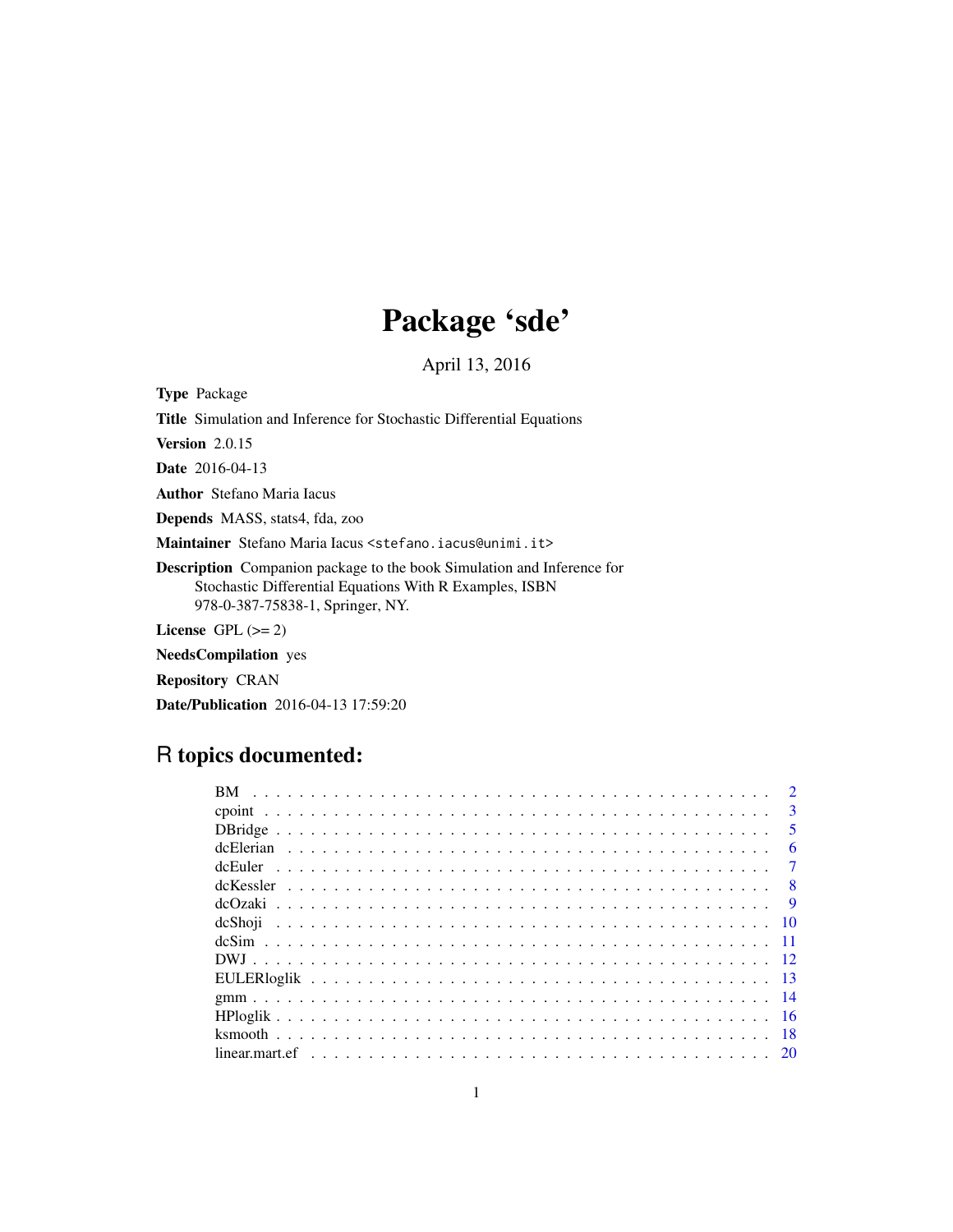<span id="page-1-0"></span>

| Index | 42 |
|-------|----|
|       |    |
|       |    |
|       |    |
|       |    |
|       |    |
|       |    |
|       |    |
|       |    |
|       |    |
|       |    |
|       |    |
|       |    |
|       |    |

BM *Brownian motion, Brownian bridge, and geometric Brownian motion simulators*

# <span id="page-1-1"></span>Description

Brownian motion, Brownian bridge, and geometric Brownian motion simulators.

# Usage

```
BBridge(x=0, y=0, t0=0, T=1, N=100)
BM(x=0, t0=0, T=1, N=100)
GBM(x=1, r=0, sigma=1, T=1, N=100)
```
# Arguments

| X     | initial value of the process at time t0.          |
|-------|---------------------------------------------------|
| y     | terminal value of the process at time T.          |
| t0    | initial time.                                     |
|       | the interest rate of the GBM.                     |
| sigma | the volatility of the GBM.                        |
|       | final time.                                       |
| N     | number of intervals in which to split $[t0, T]$ . |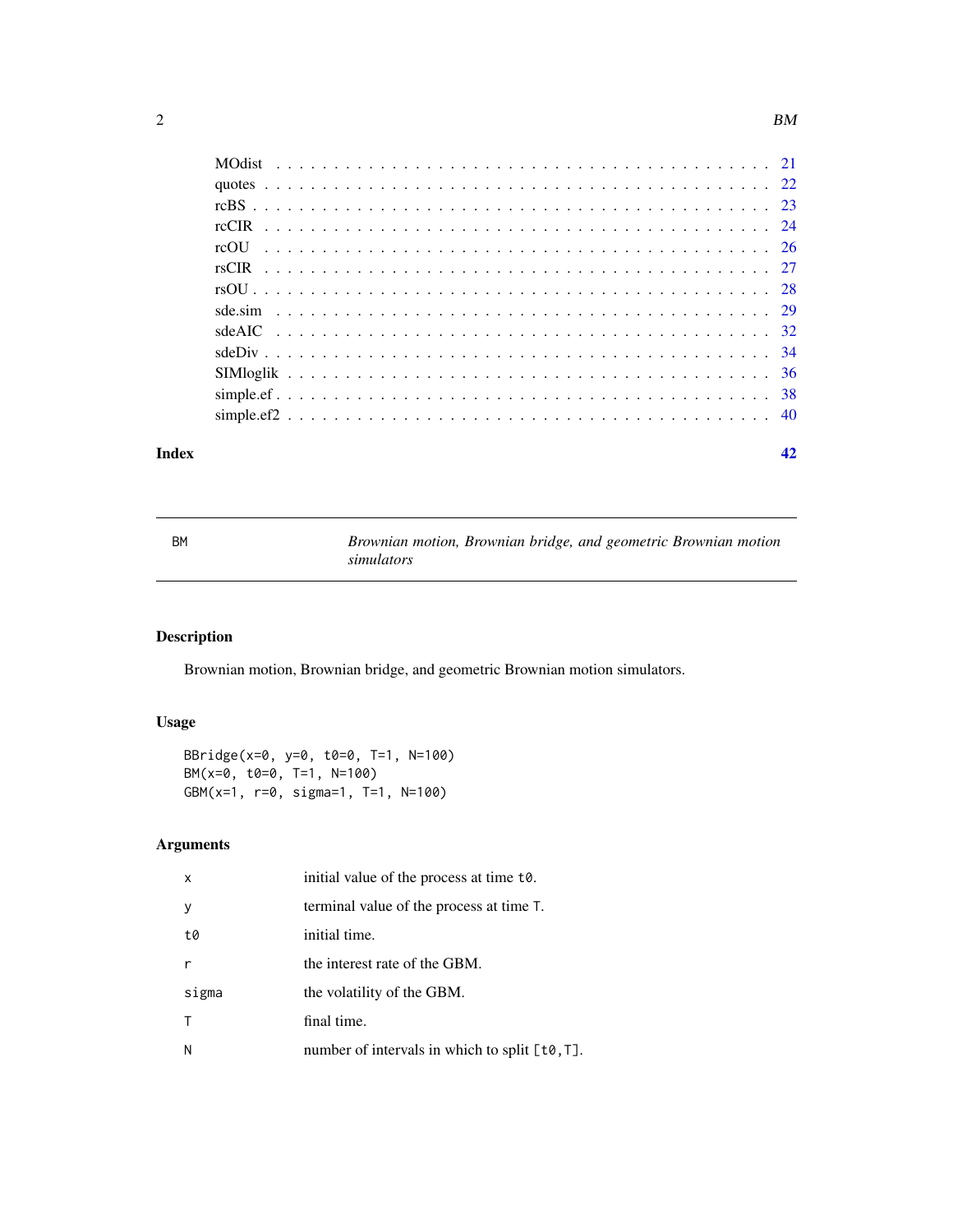<span id="page-2-0"></span>cpoint 3

# Details

These functions return an invisible ts object containing a trajectory of the process calculated on a grid of N+1 equidistant points between t0 and T; i.e.,  $t[i] = t0 + (T-t0)*i/N$ , i in 0:N.  $t0=0$ for the geometric Brownian motion.

The function BBridge returns a trajectory of the Brownian bridge starting at x at time t0 and ending at y at time T; i.e.,

$$
\{B(t), t_0 \le t \le T | B(t_0) = x, B(T) = y\}.
$$

The function BM returns a trajectory of the translated Brownian motion  $B(t)$ ,  $t \ge 0$   $B(t_0) = x$ ; i.e.,  $x + B(t - t_0)$  for  $t >= \tau$ . The standard Brownian motion is obtained choosing x=0 and  $\tau$ 0=0 (the default values).

The function GBM returns a trajectory of the geometric Brownian motion starting at  $x$  at time t0=0; i.e., the process

$$
S(t) = x \exp\{(r - \sigma^2/2)t + \sigma B(t)\}
$$

# Value

X an invisible ts object

#### Author(s)

Stefano Maria Iacus

#### Examples

```
plot(BM())
plot(BBridge())
plot(GBM())
```
cpoint *Volatility change-point estimator for diffusion processes*

# Description

Volatility change-point estimator for diffusion processes based on least squares.

# Usage

cpoint(x, mu, sigma)

#### Arguments

| x     | a ts object.                                          |
|-------|-------------------------------------------------------|
| mu    | a function of x describing the drift coefficient.     |
| sigma | a function of x describing the diffusion coefficient. |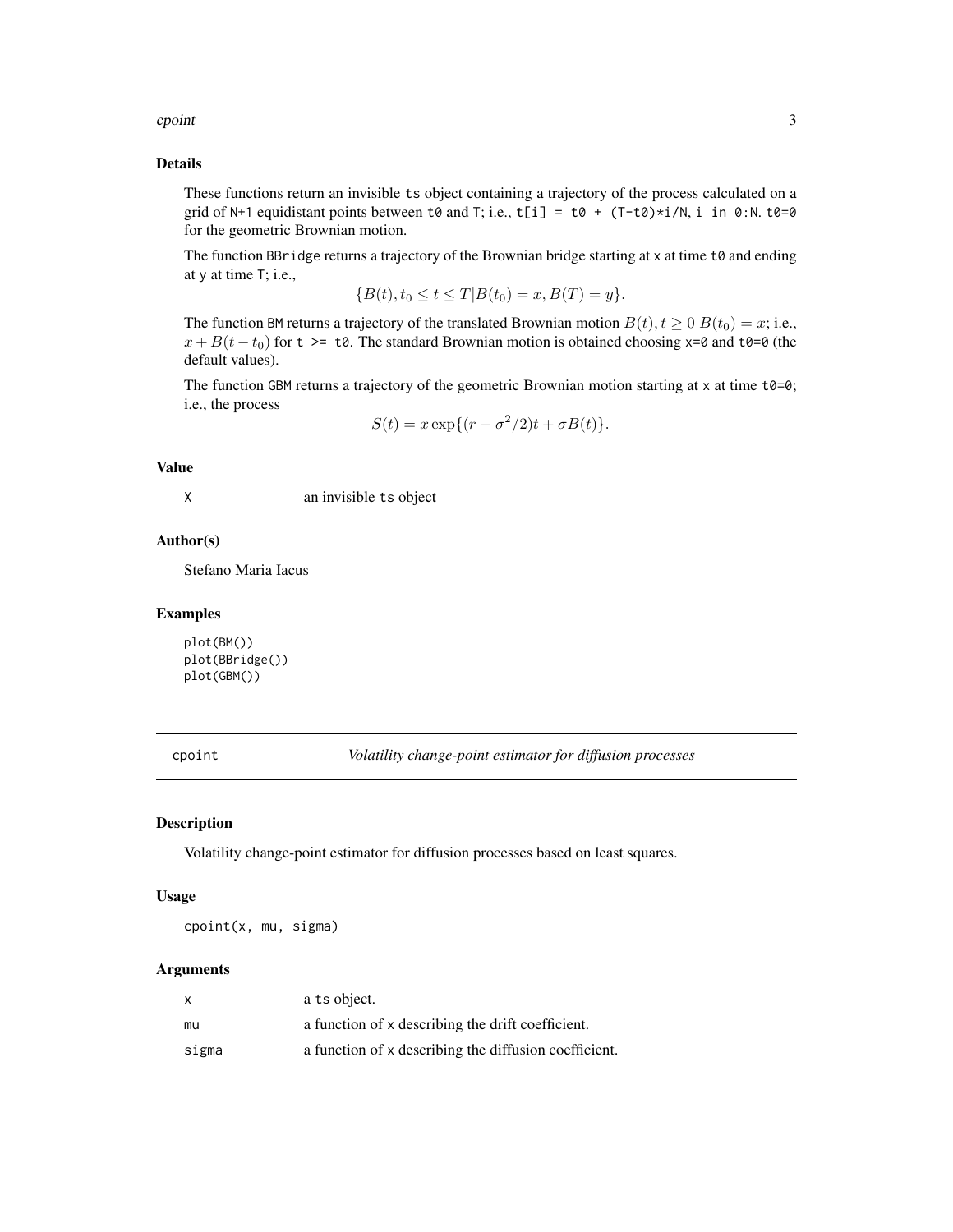# Details

The function returns a list of elements containing the discrete  $k\theta$  and continuous tau $\theta$  change-point instant, the estimated volatilities before (theta1) and after (theta2) the time change. The model is assumed to be of the form

$$
dX_t = b(X_t)dt + \theta \sigma(X_t)dW_t
$$

where theta = theta1 for  $t$  < = tau $\theta$  and theta = theta2 otherwise.

If the drift coefficient is unknown, the model

 $dX_t = b(X_t)dt + \theta dW_t$ 

is considered and b is estimated nonparametrically.

# Value

X a list

#### Author(s)

Stefano Maria Iacus

```
tau0 < -0.6k0 <- ceiling(1000*tau0)
set.seed(123)
X1 <- sde.sim(X0=1, N=2*k0, t0=0, T=tau0, model="CIR",
              theta=c(6,2,1))
X2 <- sde.sim(X0=X1[2*k0+1], N=2*(1000-k0), t0=tau0,
   T=1, model="CIR", theta=c(6, 2, 3))
Y <- ts(c(X1,X2[-1]), start=0, deltat=deltat(X1))
X \leftarrow window(Y, deltat=0.01)
DELTA <- deltat(X)
n <- length(X)
mu \leftarrow function(x) 6-2*x
sigma \leq function(x) sqrt(x)
cp <- cpoint(X,mu,sigma)
cp
plot(X)
abline(v=tau0,lty=3)
abline(v=cp$tau0,col="red")
# nonparametric estimation
cpoint(X)
```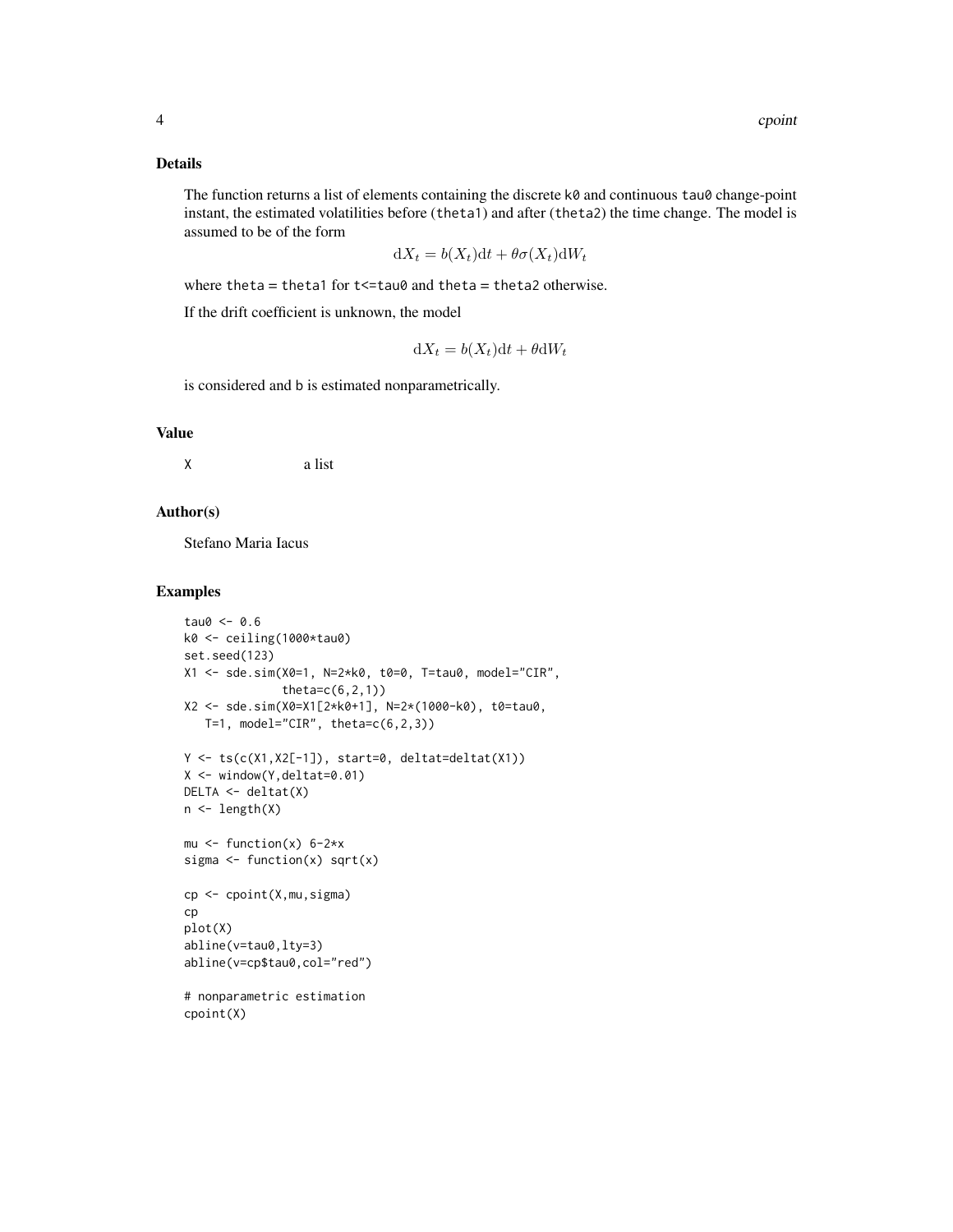<span id="page-4-0"></span>

Simulation of diffusion bridge.

#### Usage

DBridge( $x=0$ ,  $y=0$ ,  $t0=0$ , T=1, delta, drift, sigma, ...)

# Arguments

| x     | initial value of the process at time t0.                       |
|-------|----------------------------------------------------------------|
| у     | terminal value of the process at time T.                       |
| t0    | initial time.                                                  |
| delta | time step of the simulation.                                   |
| drift | drift coefficient: an expression of two variables t and x.     |
| sigma | diffusion coefficient: an expression of two variables t and x. |
| T.    | final time.                                                    |
|       | passed to the sde. sim function.                               |

#### Details

The function returns a trajectory of the diffusion bridge starting at x at time t0 and ending at y at time T.

The function uses the sde.sim function to simulate the paths internally. Refer to the sde.sim documentation for further information about the argument "..."

# Value

X an invisible ts object

#### Author(s)

Stefano Maria Iacus

# References

Bladt, M., Soerensen, M. (2007) Simple simulation of diffusion bridges with application to likelihood inference for diffusions, mimeo.

#### See Also

[sde.sim](#page-28-1), [BBridge](#page-1-1)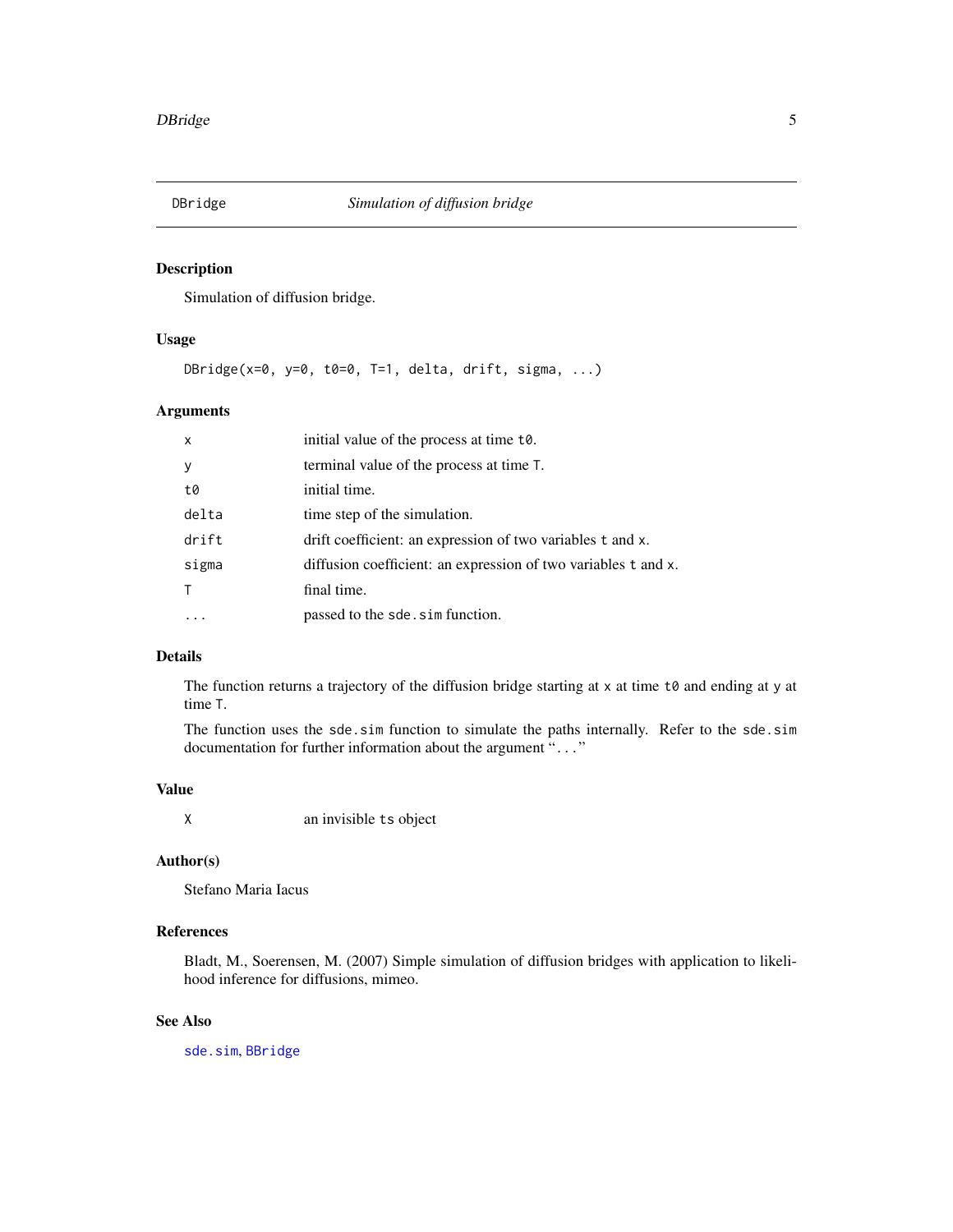# Examples

```
d <- expression((3-x))
s \leftarrow expression(1.2*sqrt(x))
par(mar=c(3,3,1,1))
par(mfrow=c(2,1))
set.seed(123)
X \le - DBridge(x=1.7, y=0.5, delta=0.01, drift=d, sigma=s)
plot(X)
X <- DBridge(x=1,y=5, delta=0.01, drift=d, sigma=s)
plot(X)
```

| dcElerian | Approximated conditional law of a diffusion process by Elerian's |  |  |  |  |
|-----------|------------------------------------------------------------------|--|--|--|--|
|           | method                                                           |  |  |  |  |

# Description

Approximated conditional densities for  $X(t)|X(t_0) = x_0$  of a diffusion process.

# Usage

dcElerian(x, t, x0, t0, theta, d, s, sx, log=FALSE)

# Arguments

| $\mathsf{x}$ | vector of quantiles.                                                   |
|--------------|------------------------------------------------------------------------|
| t            | lag or time.                                                           |
| x0           | the value of the process at time t <sub>0</sub> ; see details.         |
| t0           | initial time.                                                          |
| theta        | parameter of the process; see details.                                 |
| log          | logical; if TRUE, probabilities p are given as $log(p)$ .              |
| d            | drift coefficient as a function; see details.                          |
| <sub>S</sub> | diffusion coefficient as a function; see details.                      |
| <b>SX</b>    | partial derivative w.r.t. x of the diffusion coefficient; see details. |

# Details

This function returns the value of the conditional density of  $X(t)|X(t_0) = x_0$  at point x. All the functions d, s, and sx must be functions of t, x, and theta.

#### Value

```
x a numeric vector
```
<span id="page-5-0"></span>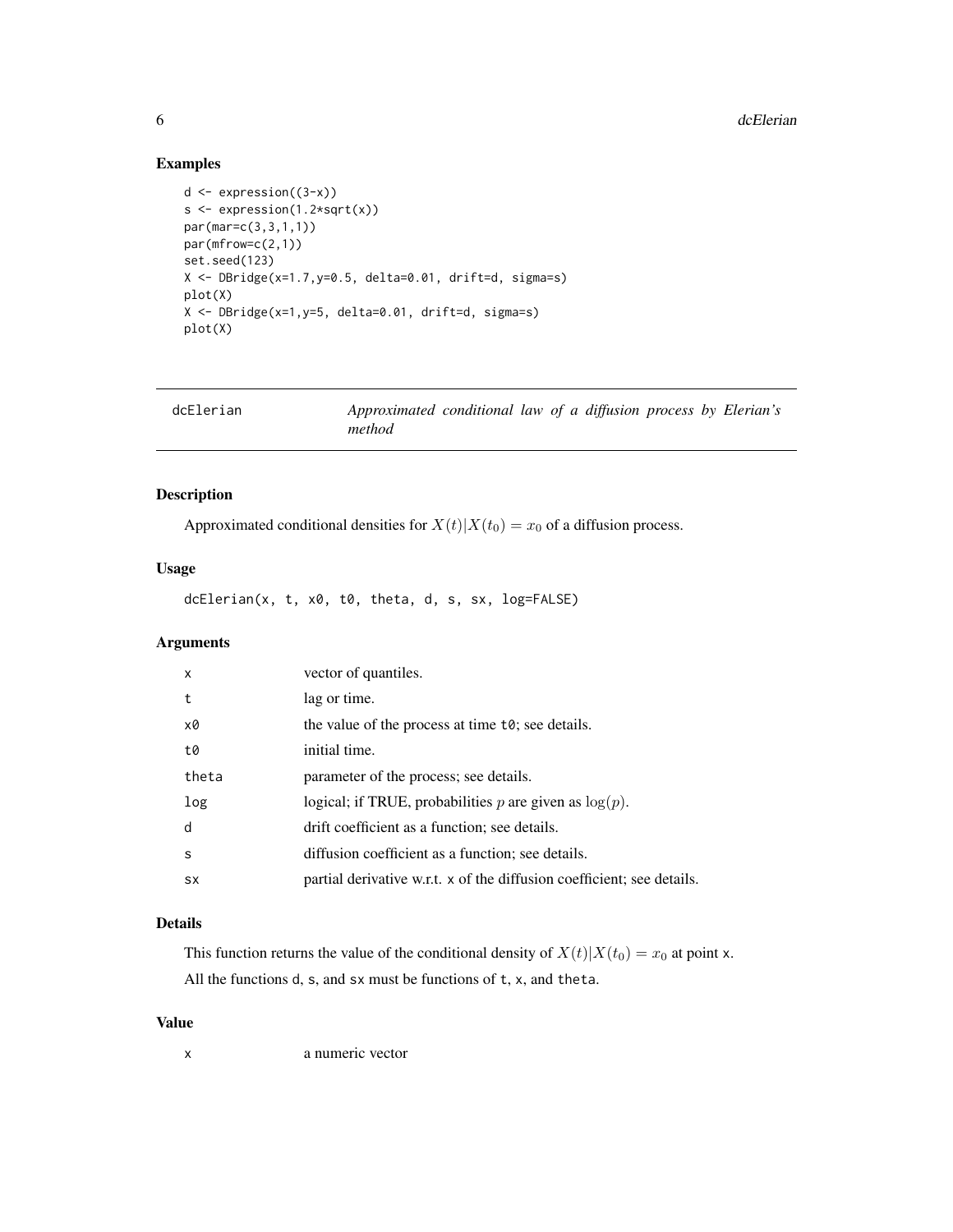#### <span id="page-6-0"></span>dcEuler 7 and 2012 12:00 the control of the control of the control of the control of the control of the control of the control of the control of the control of the control of the control of the control of the control of th

#### Author(s)

Stefano Maria Iacus

# References

Elerian, O. (1998) A note on the existence of a closed form conditional density for the Milstein scheme, *Working Paper, Nuffield College, Oxford University*. Available at [http://www.nuff.ox.](http://www.nuff.ox.ac.uk/economics/papers/) [ac.uk/economics/papers/](http://www.nuff.ox.ac.uk/economics/papers/)

dcEuler *Approximated conditional law of a diffusion process*

#### Description

Approximated conditional densities for  $X(t)|X(t_0) = x_0$  of a diffusion process.

# Usage

dcEuler(x, t, x0, t0, theta, d, s, log=FALSE)

# Arguments

| $\mathsf{x}$ | vector of quantiles.                                           |
|--------------|----------------------------------------------------------------|
| t            | lag or time.                                                   |
| x0           | the value of the process at time t <sub>0</sub> ; see details. |
| t0           | initial time.                                                  |
| theta        | parameter of the process; see details.                         |
| log          | logical; if TRUE, probabilities p are given as $log(p)$ .      |
| d            | drift coefficient as a function; see details.                  |
| S            | diffusion coefficient as a function; see details.              |
|              |                                                                |

# Details

This function returns the value of the conditional density of  $X(t)|X(t_0) = x_0$  at point x. The functions d and s must be functions of t, x, and theta.

#### Value

x a numeric vector

# Author(s)

Stefano Maria Iacus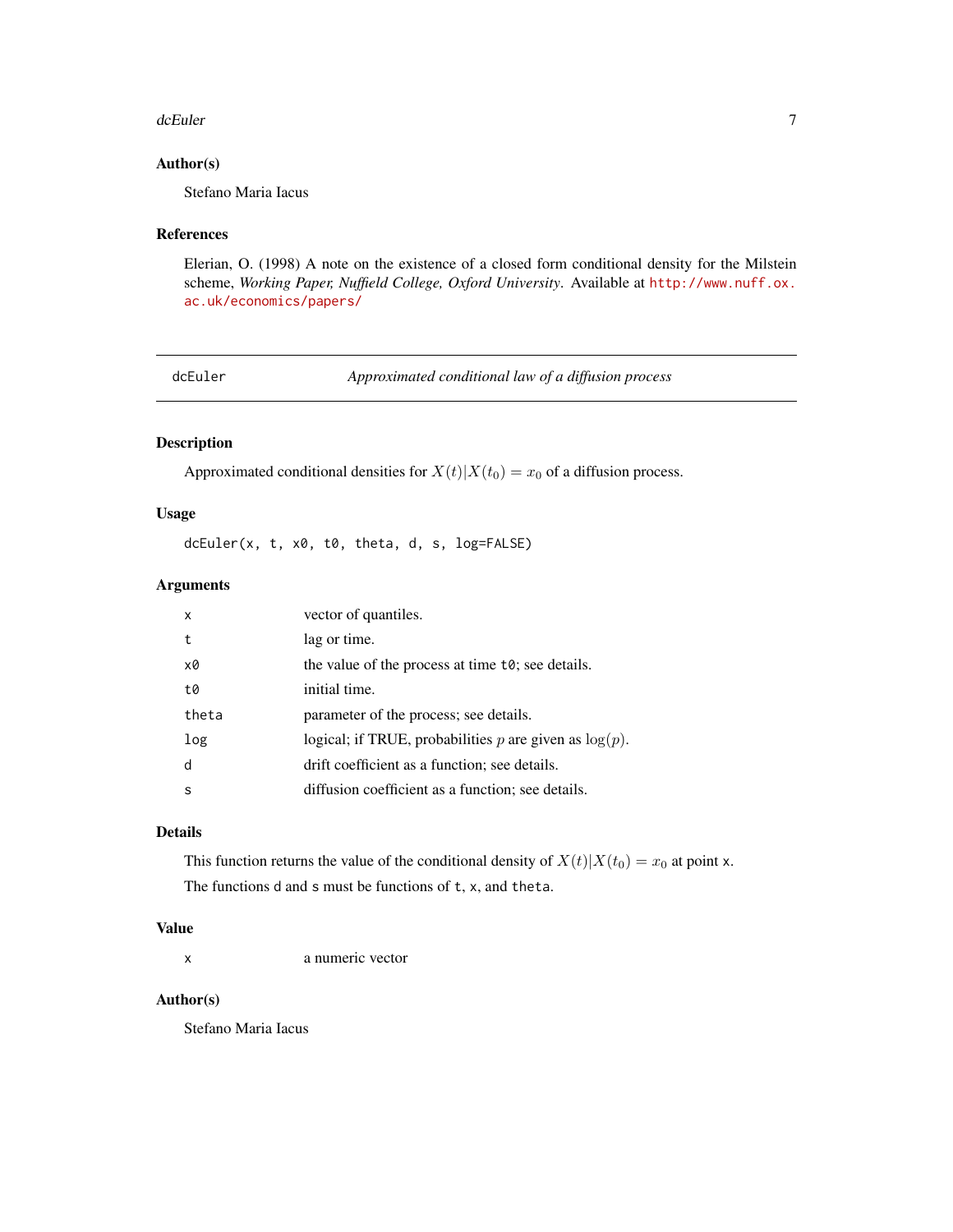<span id="page-7-0"></span>

Approximated conditional densities for  $X(t)|X(t_0) = x_0$  of a diffusion process.

# Usage

```
dcKessler(x, t, x0, t0, theta, d, dx, dxx, s, sx, sxx,
          log=FALSE)
```
#### Arguments

| vector of quantiles.                                                                       |
|--------------------------------------------------------------------------------------------|
| lag or time.                                                                               |
| the value of the process at time to; see details.                                          |
| initial time.                                                                              |
| parameter of the process; see details.                                                     |
| logical; if TRUE, probabilities p are given as $log(p)$ .                                  |
| drift coefficient as a function; see details.                                              |
| partial derivative w.r.t. x of the drift coefficient; see details.                         |
| second partial derivative wrt x <sup>2</sup> of the drift coefficient; see details.        |
| diffusion coefficient as a function; see details.                                          |
| partial derivative w.r.t. x of the diffusion coefficient; see details.                     |
| second partial derivative w.r.t. x <sup>2</sup> of the diffusion coefficient; see details. |
|                                                                                            |

#### Details

This function returns the value of the conditional density of  $X(t)|X(t_0) = x_0$  at point x. All the functions d, dx, dxx, dt, s, sx, and sxx must be functions of t, x, and theta.

#### Value

```
x a numeric vector
```
# Author(s)

Stefano Maria Iacus

# References

Kessler, M. (1997) Estimation of an ergodic diffusion from discrete observations, *Scand. J. Statist.*, 24, 211-229.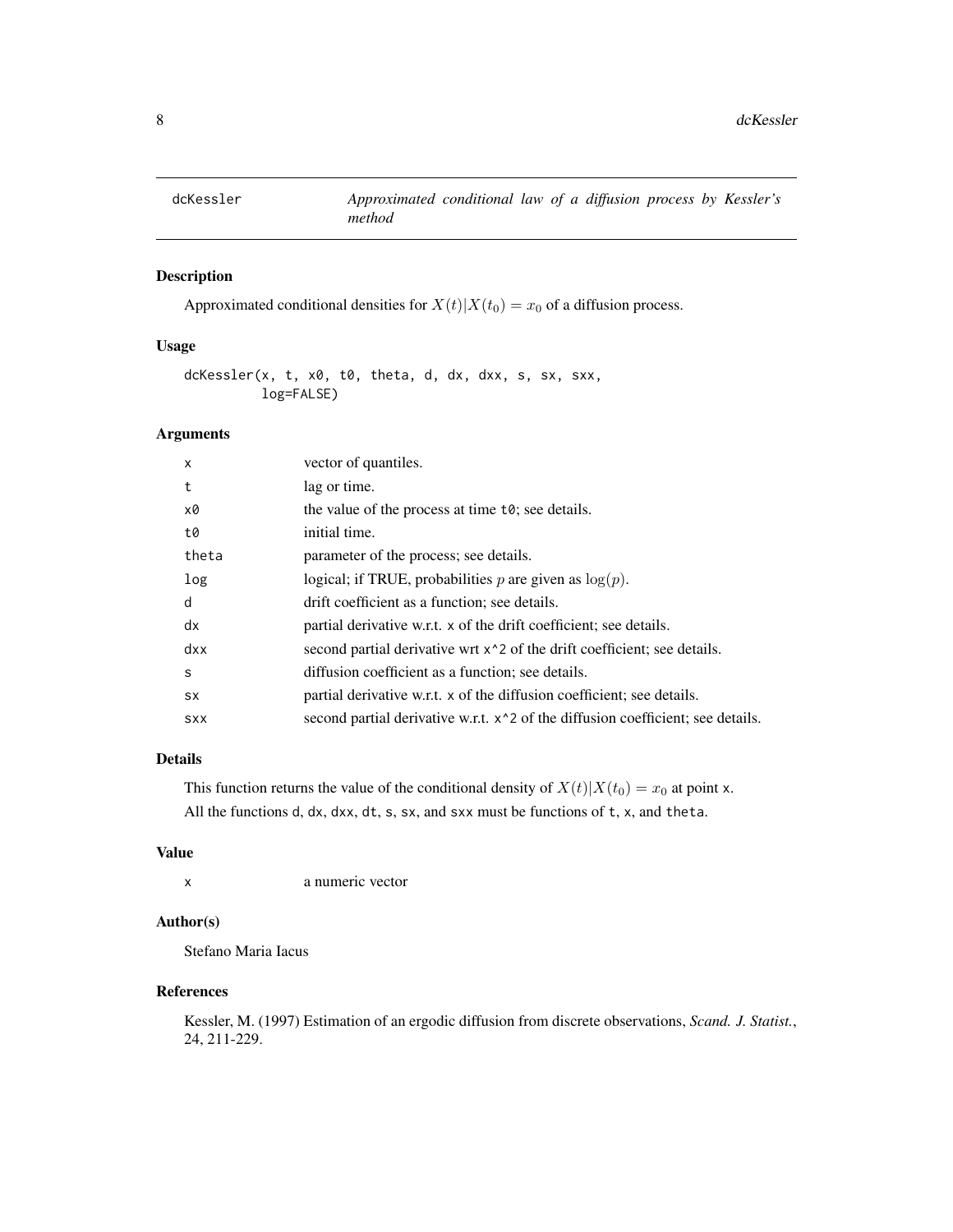<span id="page-8-0"></span>

Approximated conditional densities for  $X(t)|X(t_0) = x_0$  of a diffusion process.

#### Usage

dcOzaki(x, t, x0, t0, theta, d, dx, s, log=FALSE)

# Arguments

| $\mathsf{x}$ | vector of quantiles.                                               |
|--------------|--------------------------------------------------------------------|
| t            | lag or time.                                                       |
| x0           | the value of the process at time t <sub>0</sub> ; see details.     |
| t0           | initial time.                                                      |
| theta        | parameter of the process; see details.                             |
| log          | logical; if TRUE, probabilities p are given as $log(p)$ .          |
| d            | drift coefficient as a function; see details.                      |
| dx           | partial derivative w.r.t. x of the drift coefficient; see details. |
| S            | diffusion coefficient as a function; see details.                  |

# Details

This function returns the value of the conditional density of  $X(t)|X(t_0) = x_0$  at point x. All the functions d, dx, and s must be functions of t, x, and theta.

# Value

x a numeric vector

# Author(s)

Stefano Maria Iacus

# References

Ozaki, T. (1992) A bridge between nonlinear time series models and nonlinear stochastic dynamical systems: A local linearization approach, *Statistica Sinica*, 2, 25-83.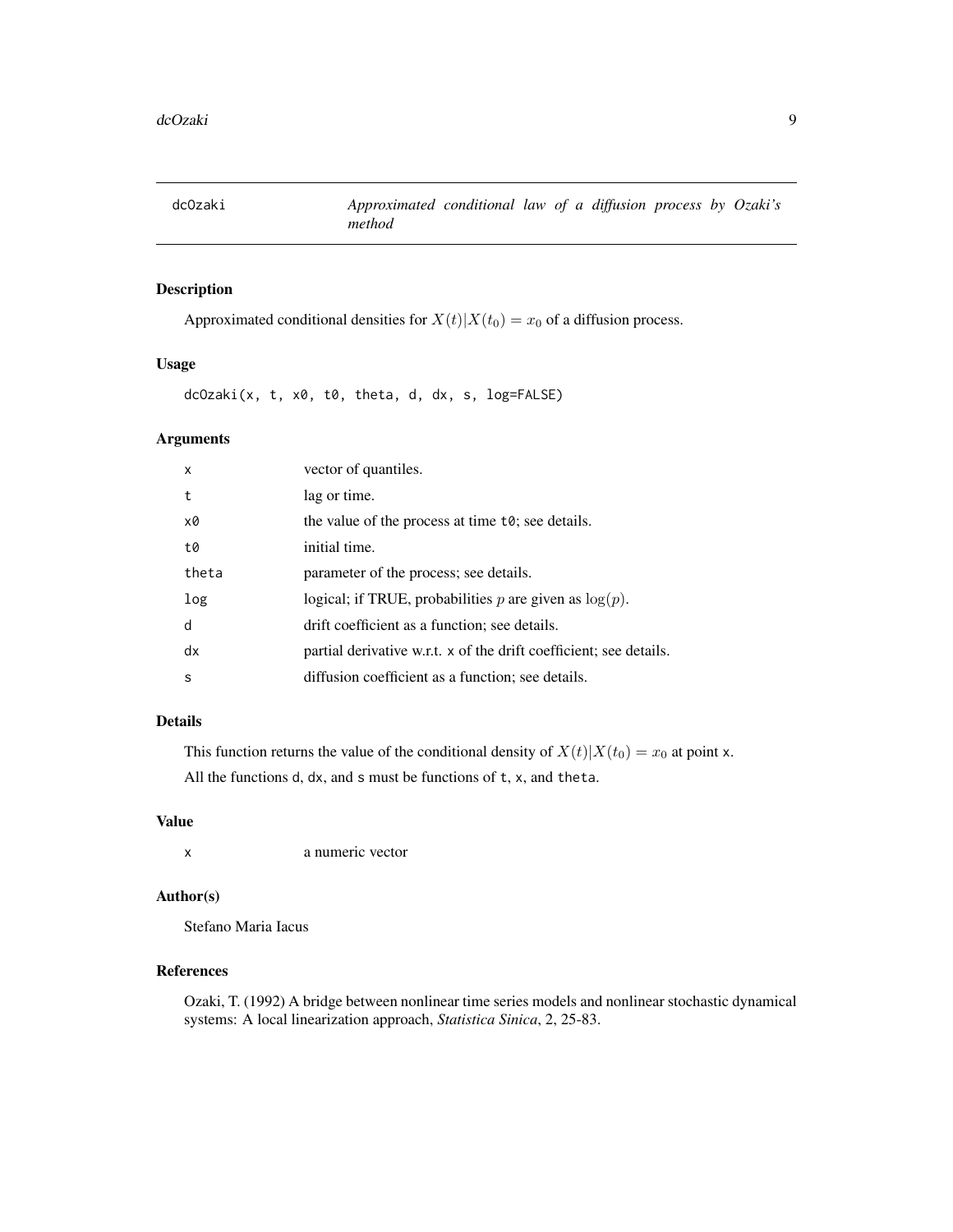<span id="page-9-0"></span>

Approximated conditional densities for  $X(t)|X(t_0) = x_0$  of a diffusion process.

#### Usage

dcShoji(x, t, x0, t0, theta, d, dx, dxx, dt, s, log=FALSE)

#### Arguments

| X     | vector of quantiles.                                                          |
|-------|-------------------------------------------------------------------------------|
| t     | lag or time.                                                                  |
| x0    | the value of the process at time t <sub>0</sub> ; see details.                |
| t0    | initial time.                                                                 |
| theta | parameter of the process; see details.                                        |
| log   | logical; if TRUE, probabilities p are given as $log(p)$ .                     |
| d     | drift coefficient as a function; see details.                                 |
| dx    | partial derivative w.r.t. x of the drift coefficient; see details.            |
| dx    | second partial derivative w.r.t. $x^2$ of the drift coefficient; see details. |
| dt    | partial derivative w.r.t. t of the drift coefficient; see details.            |
| S     | diffusion coefficient as a function; see details.                             |

# Details

This function returns the value of the conditional density of  $X(t)|X(t_0) = x_0$  at point x. All the functions d, dx, dxx, dt, and s must be functions of t, x, and theta.

# Value

x a numeric vector

#### Author(s)

Stefano Maria Iacus

#### References

Shoji, L., Ozaki, T. (1998) Estimation for nonlinear stochastic differential equations by a local linearization method, *Stochastic Analysis and Applications*, 16, 733-752.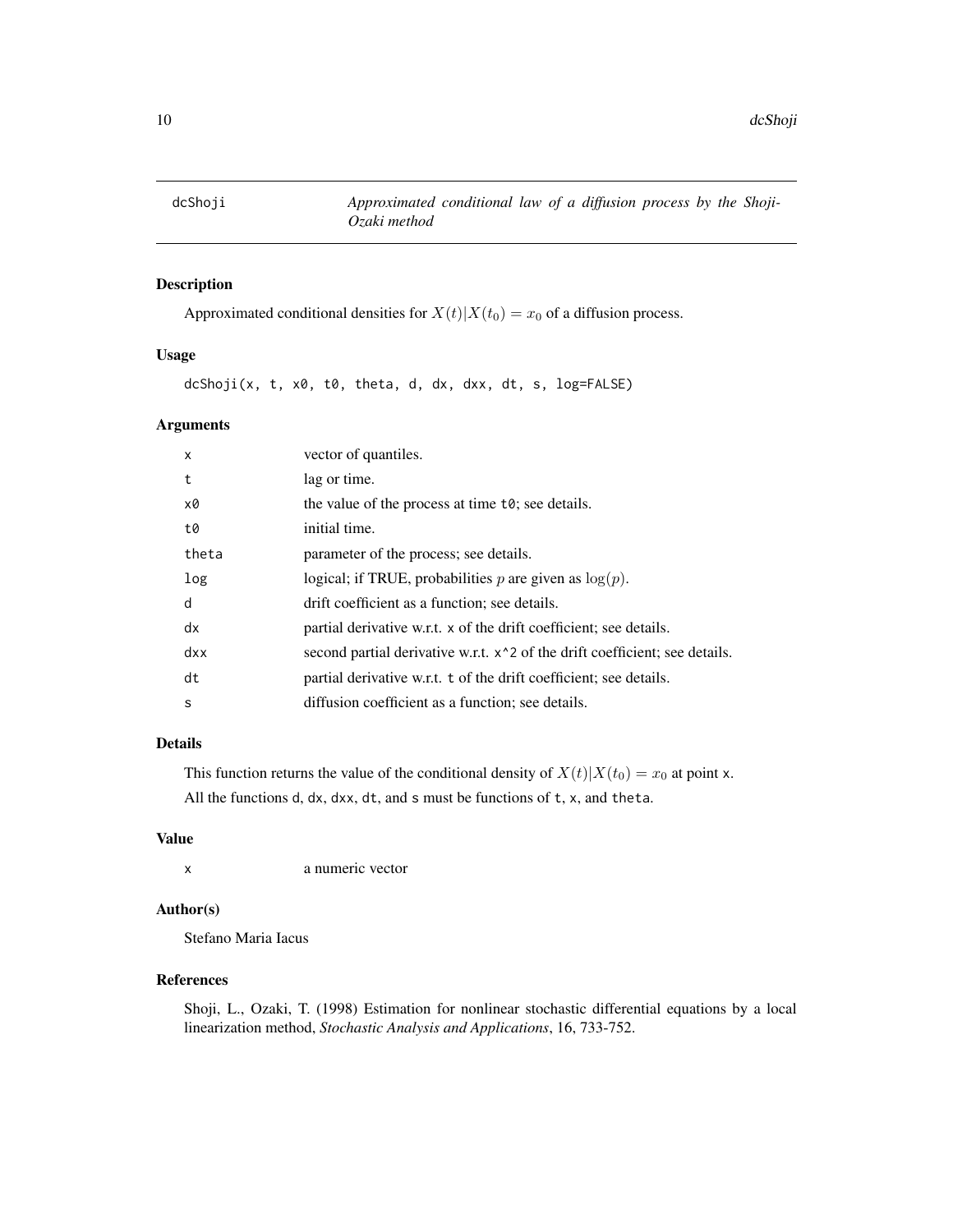<span id="page-10-0"></span>Simulated transition density  $X(t)|X(t_0) = x_0X(t) | X(t_0) = x_0$  of a diffusion process based on Pedersen's method.

# Usage

dcSim(x0, x, t, d, s, theta, M=10000, N=10, log=FALSE)

# Arguments

| x0           | the value of the process at time 0.                                                  |
|--------------|--------------------------------------------------------------------------------------|
| $\mathsf{x}$ | value in which to evaluate the conditional density.                                  |
| t            | lag or time.                                                                         |
| theta        | parameter of the process; see details.                                               |
| log          | logical; if TRUE, probabilities p are given as $log(p)$ .                            |
| d            | drift coefficient as a function; see details.                                        |
| <sub>S</sub> | diffusion coefficient as a function; see details.                                    |
| N            | number of subintervals; see details.                                                 |
| M            | number of Monte Carlo simulations, which should be an even number; see de-<br>tails. |

# Details

This function returns the value of the conditional density of  $X(t)|X(0) = x_0$  at point x. The functions d and s, must be functions of t, x, and theta.

#### Value

x a numeric vector

# Author(s)

Stefano Maria Iacus

# References

Pedersen, A. R. (1995) A new approach to maximum likelihood estimation for stochastic differential equations based on discrete observations, *Scand. J. Statist.*, 22, 55-71.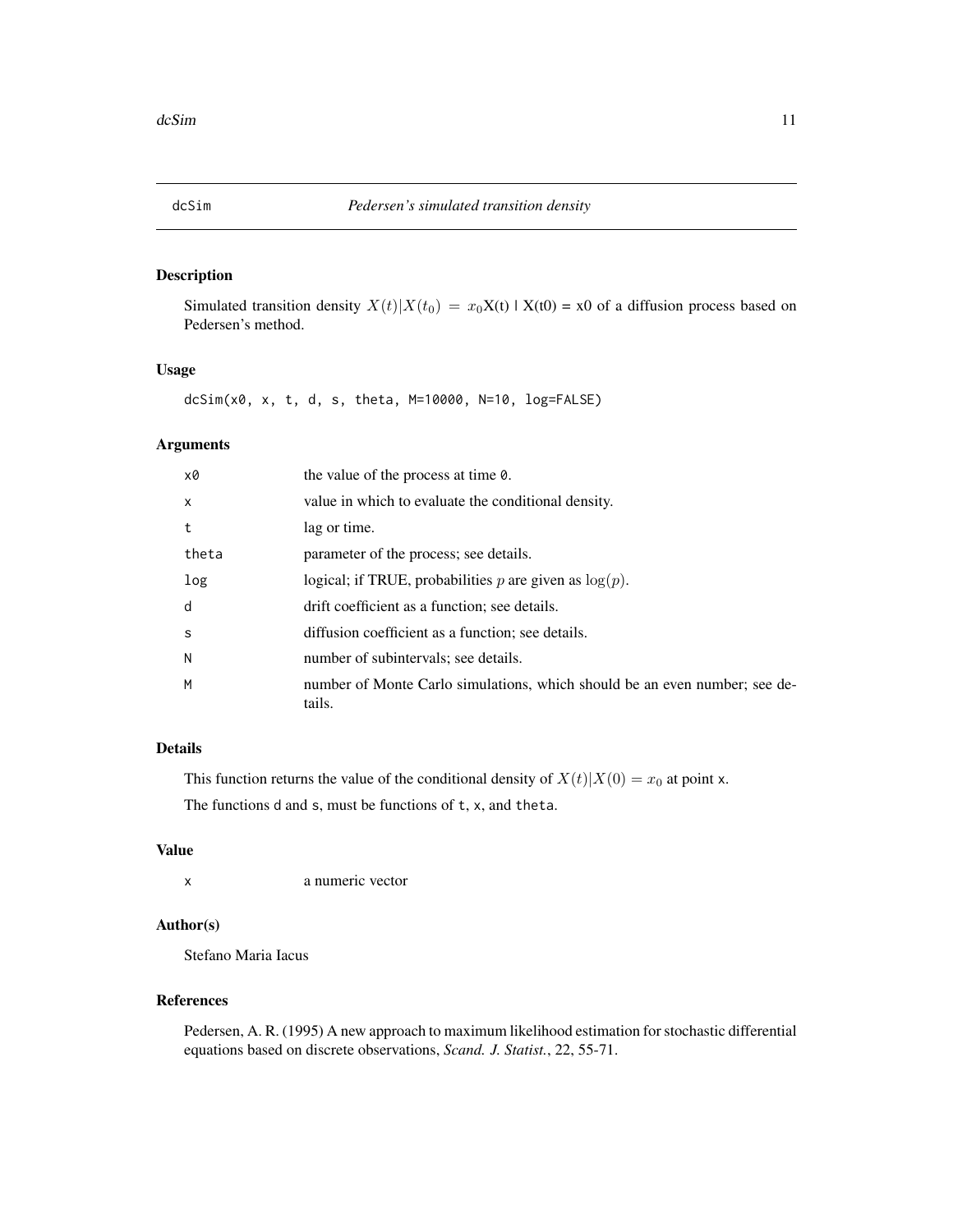#### Examples

```
## Not run:
d1 <- function(t,x,theta) theta[1]*(theta[2]-x)
s1 <- function(t,x,theta) theta[3]*sqrt(x)
from <-0.08x <- seq(0,0.2, length=100)
sle10 <- NULL
sle2 <- NULL
sle5 <- NULL
true <- NULL
set.seed(123)
for(to in x){
 sle2 <- c(sle2, dcSim(from, to, 0.5, d1, s1,
    theta=c(2,0.02,0.15), M=50000,N=2))
 sle5 <- c(sle5, dcSim(from, to, 0.5, d1, s1,
    theta=c(2,0.02,0.15), M=50000,N=5))
 sle10 <- c(sle10, dcSim(from, to, 0.5, d1, s1,
    theta=c(2,0.02,0.15), M=50000,N=10))
 true <- c(true, dcCIR(to, 0.5, from, c(2*0.02,2,0.15)))
}
par(mar=c(5,5,1,1))
plot(x, true, type="l", ylab="conditional density")
lines(x, sle2, lty=4)
lines(x, sle5, lty=2)
lines(x, sle10, lty=3)
legend(0.15,20, legend=c("exact","N=2", "N=5", "N=10"),
   lty=c(1,2,4,3))
## End(Not run)
```
DWJ *Weekly closings of the Dow-Jones industrial average*

#### Description

This dataset contains the weekly closings of the Dow-Jones industrial average in the period July 1971–August 1974. These data were proposed to test change-point estimators. There are 162 data, and the main evidence found by several authors is that a change in the variance occurred around the third week of March 1973.

#### Usage

data(DWJ)

<span id="page-11-0"></span>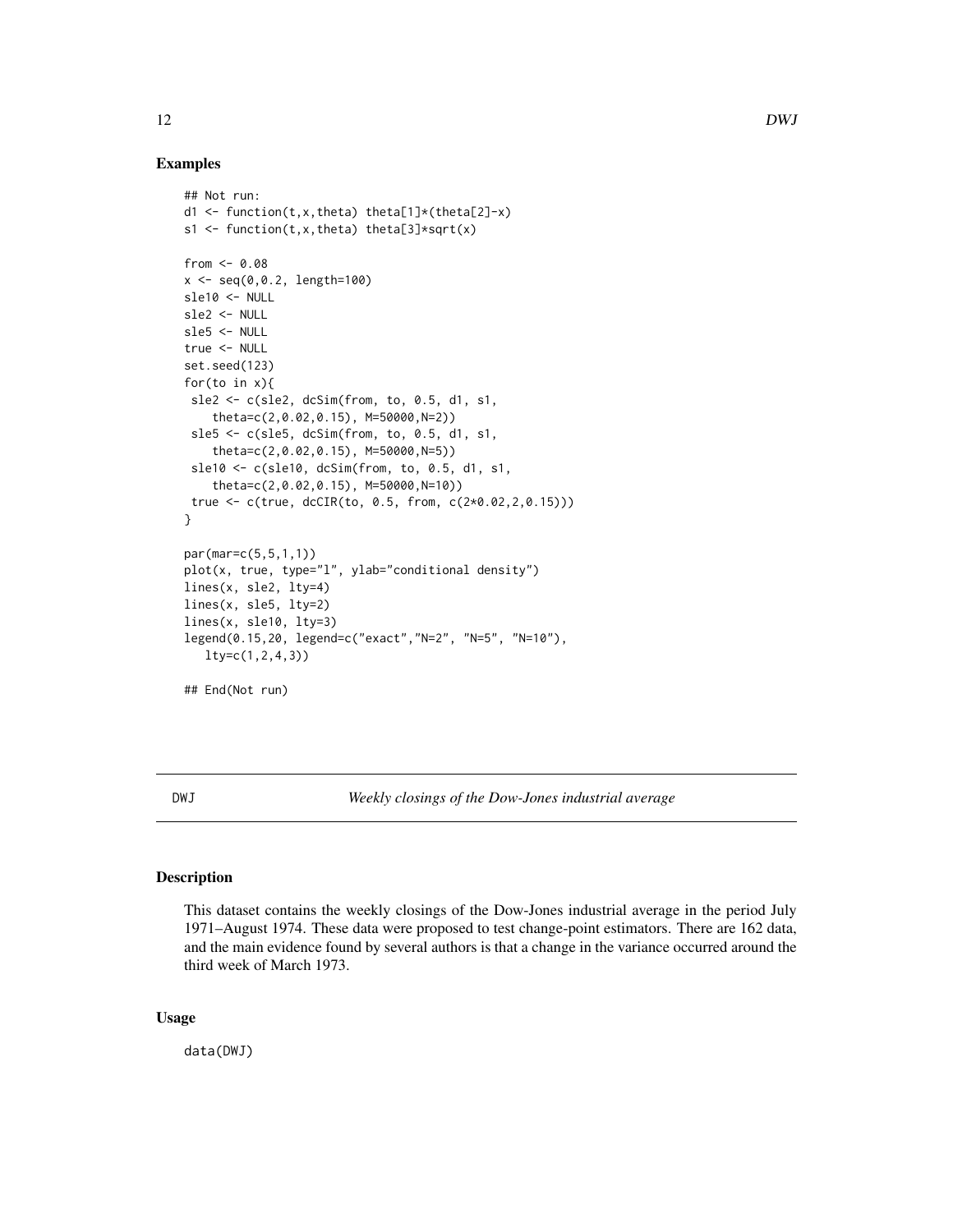# <span id="page-12-0"></span>EULERloglik 13

#### References

Hsu, D.A. (1977) Tests for variance shift at an unknown time point, *Appl. Statist.*, 26(3), 279-284.

Hsu, D.A. (1979) Detecting shifts of parameter in gamma sequences with applications to stock price and air traffic flow analysis, *Journal American Stat. Ass.*, 74(365), 31-40.

#### Examples

```
data(DWJ)
ret <- diff(DWJ)/DWJ[-length(DWJ)]
par(mfrow=c(2,1))
par(mar=c(3,3,2,1))
plot(DWJ,main="Dow-Jones closings",ylab="",type="p")
plot(ret,main="Dow-Jones returns", ylab="", type="p")
cp <- cpoint(ret)
cp
abline(v=cp$tau0,lty=3)
cp <- cpoint(window(ret,end=cp$tau0))
cp
abline(v=cp$tau0,lty=3)
```
EULERloglik *Euler approximation of the likelihood*

#### Description

Euler approximation of the likelihood of a process solution of a stochastic differential equation. These functions are useful to calculate approximated maximum likelihood estimators when the transition density of the process is not known.

#### Usage

```
EULERloglik(X, theta, d, s, log = TRUE)
```
#### Arguments

| X     | a ts object containing a sample path of an sde.   |
|-------|---------------------------------------------------|
| theta | vector of parameters.                             |
| d.s   | drift and diffusion coefficients: see details.    |
| log   | logical; if TRUE, the log-likelihood is returned. |

# Details

The function EULERloglik returns the Euler approximation of the log-likelihood. The functions s and d are the drift and diffusion coefficients with arguments  $(t, x, t)$ heta).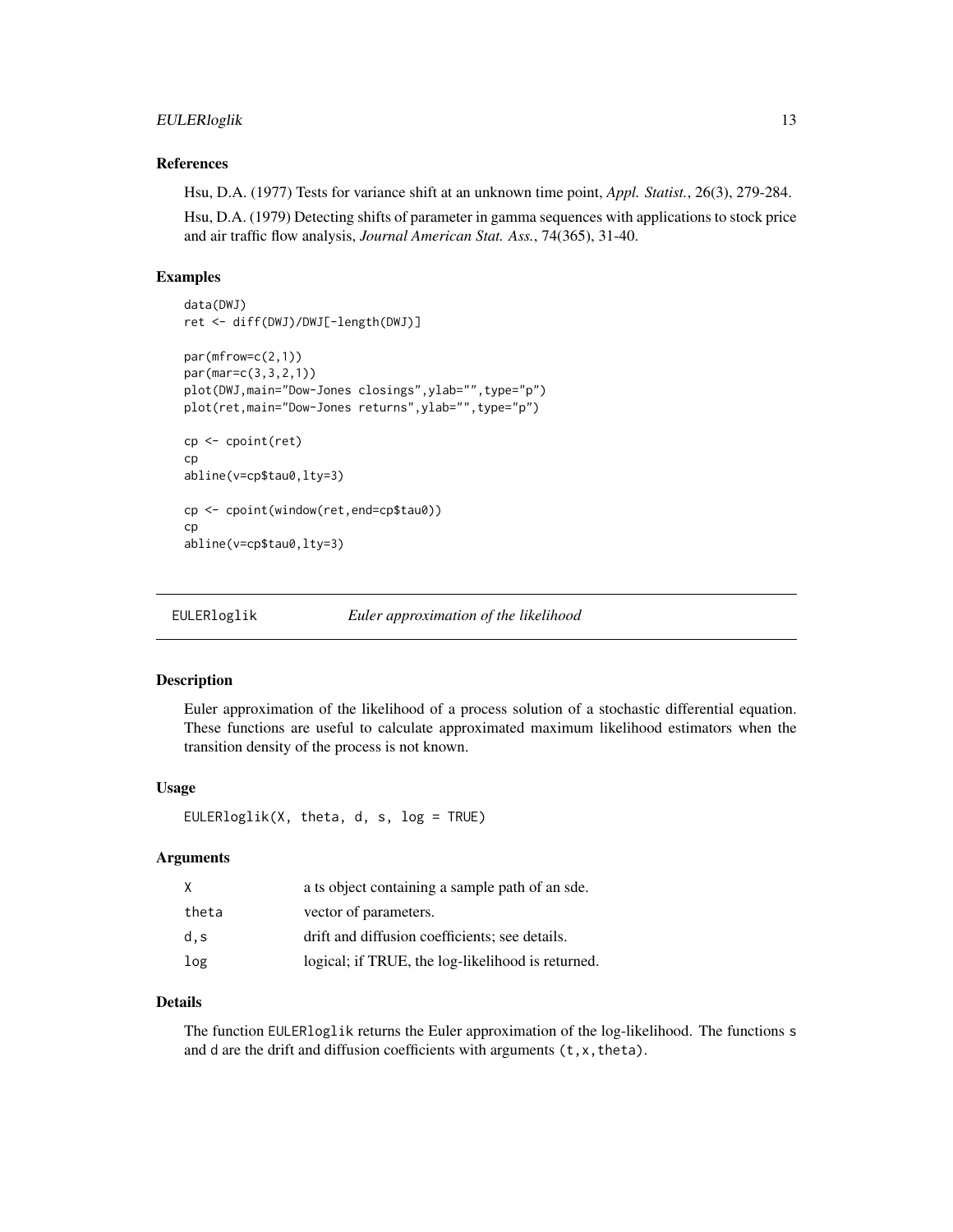<span id="page-13-0"></span>14 gmm

#### Value

x a number

#### Author(s)

Stefano Maria Iacus

#### Examples

```
set.seed(123)
d <- expression(-1*x)
s <- expression(2)
sde.sim(drift=d, sigma=s) -> X
S <- function(t, x, theta) sqrt(theta[2])
B <- function(t, x, theta) -theta[1]*x
true.loglik <- function(theta){
DELTA <- deltat(X)
lik <- 0
 for(i in 2:length(X))
 lik <- lik + dnorm(X[i], mean=X[i-1]*exp(-theta[1]*DELTA),
  sd = sqrt((1-exp(-2*theta[1]*DELTA))*theta[2]/(2*theta[1])),TRUE)
lik
}
xx < - seq(-3, 3, length=100)
sapply(xx, function(x) true.loglik(c(x,4))) \rightarrow pysapply(xx, function(x) EULERloglik(X,c(x,4),B,S)) -> pz
# true likelihood
plot(xx,py,type="l",xlab=expression(beta),ylab="log-likelihood")
lines(xx,pz, lty=2) # Euler
```
gmm *Generalized method of moments estimator*

#### Description

Implementation of the estimator of the generalized method of moments by Hansen.

# Usage

```
gmm(X, u, dim, guess, lower, upper, maxiter=30, tol1=1e-3,
   tol2=1e-3)
```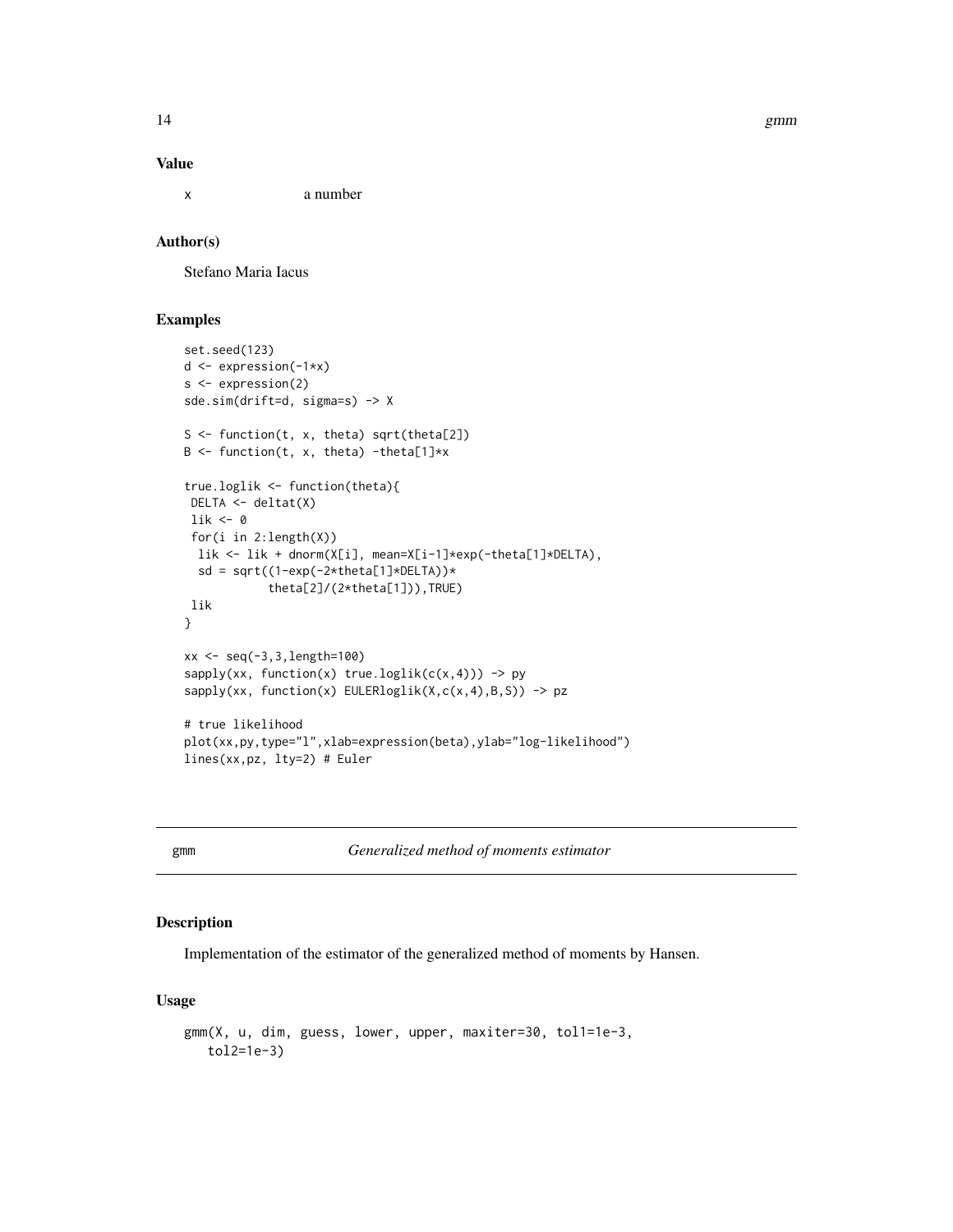#### gmm  $15$

#### Arguments

| $\mathsf{x}$ | a ts object containing a sample path of an sde.                |
|--------------|----------------------------------------------------------------|
| <b>u</b>     | a function of x, y, and the ta and DELTA; see details.         |
| dim          | dimension of parameter space; see details.                     |
| guess        | initial value of the parameters; see details.                  |
| lower        | lower bounds for the parameters; see details.                  |
| upper        | upper bounds for the parameters; see details.                  |
| tol1         | tolerance for parameters; see details.                         |
| tol2         | tolerance for Q1; see details.                                 |
| maxiter      | maximum number of iterations at the second stage; see details. |

#### Details

The function gmm minimizes at the first stage the function  $Q(\theta) = t(\text{Gn}(\theta)) * \text{Gn}(\theta)$ with respect to theta, where  $Gn(theta) = \text{mean}(u(X[i+1], X[i], theta))$ . Then a matrix of weights W is obtained by inverting an estimate of the long-run covariance and the quadratic function Q1(theta) = t(Gn(theta))  $*$  W  $*$  Gn(theta) with starting value theta1 (the solution at the first stage). The second stage is iterated until the first of these conditions verifies: (1) that the number of iterations reaches maxiter; (2) that the Euclidean distance between theta1 and theta2 < tol1; (3) that  $Q1$  < tol2.

The function u must be a function of  $(u, y, t)$  heta, DELTA) and should return a vector of the same length as the dimension of the parameter space. The sanity checks are left to the user.

# Value

x a list with parameter estimates, the value of Q1 at the minimum, and the Hessian

#### Author(s)

Stefano Maria Iacus

#### References

Hansen, L.P. (1982) Large Sample Properties of Generalized Method of Moments Estimators, *Econometrica*, 50(4), 1029-1054.

```
## Not run:
alpha <-0.5beta <-0.2sigma \leq sqrt(0.05)true <- c(alpha, beta, sigma)
names(true) <- c("alpha", "beta", "sigma")
x0 <- rsCIR(1,theta=true)
set.seed(123)
```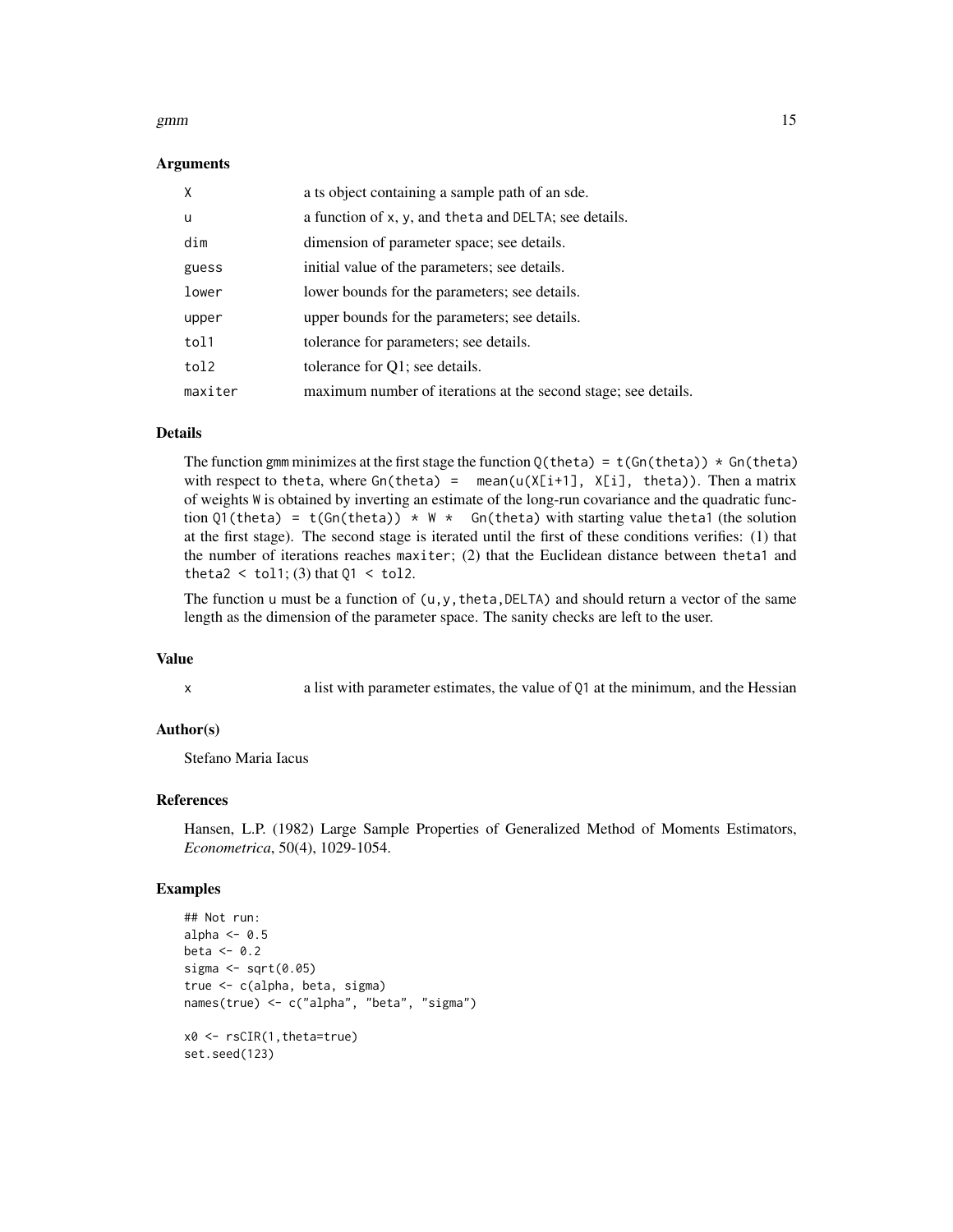```
sde.sim(X0=x0,model="CIR",theta=true,N=500000,delta=0.001) -> X
X \leftarrow window(X, delta=0.1)DELTA = delta(X)n \leftarrow length(X)X <- window(X, start=n*DELTA*0.5)
plot(X)
u <- function(x, y, theta, DELTA){
  c.mean <- theta[1]/theta[2] +
             (y-theta[1]/theta[2])*exp(-theta[2]*DELTA)
  c.var <- ((y * theta[3]^2 *(exp(-theta[2]*DELTA)-exp(-2*theta[2]*DELTA))/theta[2] +
  theta[1]*theta[3]^2*
  (1-exp(-2*theta[2]*DELTA))/(2*theta[2]^2)))
  cbind(x-c.mean,y*(x-c.mean), c.var-(x-c.mean)^2,
        y*(c.var-(x-c.mean)^2))
}
CIR.lik <- function(theta1,theta2,theta3) {
 n <- length(X)
 dt <- deltat(X)
 -sum(dcCIR(x=X[2:n], Dt=dt, x0=X[1:(n-1)],
   theta=c(theta1,theta2,theta3), log=TRUE))
}
fit <- mle(CIR.lik, start=list(theta1=.1, theta2=.1,theta3=.3),
    method="L-BFGS-B",lower=c(0.001,0.001,0.001), upper=c(1,1,1))
# maximum likelihood estimates
coef(fit)
gmm(X,u, guess=as.numeric(coef(fit)), lower=c(0,0,0),
    upper=c(1,1,1))
true
## End(Not run)
```
HPloglik *Ait-Sahalia Hermite polynomial expansion approximation of the likelihood*

#### **Description**

Ait-Sahalia Hermite polynomial expansion and Euler approximation of the likelihood of a process solution of a stochastic differential equation. These functions are useful to calculate approximated maximum likelihood estimators when the transition density of the process is not known.

#### Usage

HPloglik(X, theta, M, F, s, log=TRUE)

<span id="page-15-0"></span>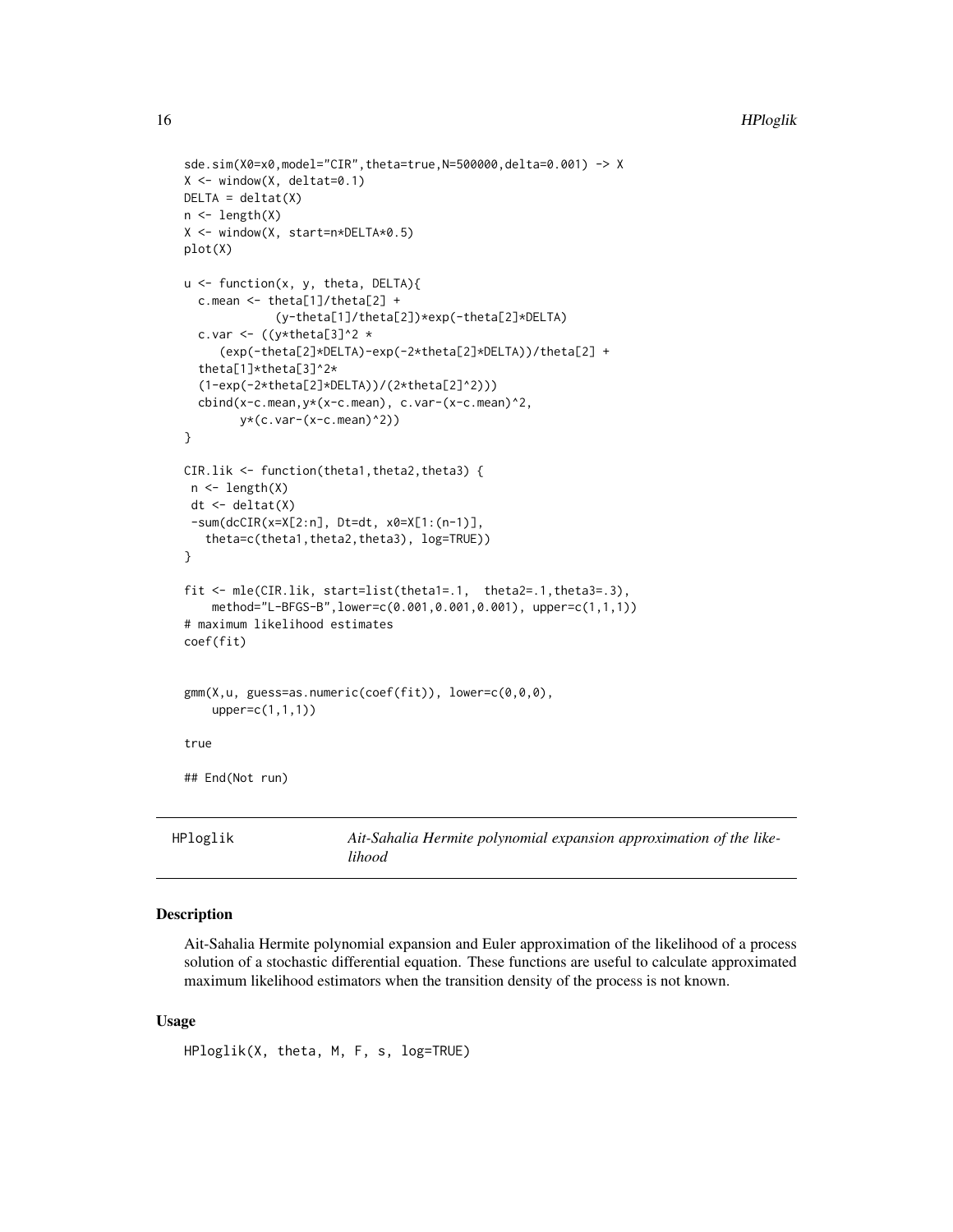#### HPloglik 17

#### Arguments

| χ     | a ts object containing a sample path of an sde.   |
|-------|---------------------------------------------------|
| theta | vector of parameters.                             |
| м     | list of derivatives; see details.                 |
|       | the transform function; see details.              |
| S     | drift and diffusion coefficient; see details.     |
| log   | logical; if TRUE, the log-likelihood is returned. |

# Details

The function HPloglik returns the Hermite polynomial approximation of the likelihood of a diffusion process transformed to have a unitary diffusion coefficient. The function F is the transform function, and s is the original diffusion coefficient. The list of functions M contains the transformed drift in M[[1]] and the subsequent six derivatives in x of M[[1]]. The functions F, s, and M have arguments (t,x,theta).

#### Value

x a number

#### Author(s)

Stefano Maria Iacus

#### **References**

Ait-Sahalia, Y. (1996) Testing Continuous-Time Models of the Spot Interest Rate, *Review of Financial Studies*, 9(2), 385-426.

```
set.seed(123)
d <- expression(-1*x)
s <- expression(2)
sde.sim(drift=d, sigma=s) -> X
MO \leq function(t, x, theta) -theta[1]*x
M1 <- function(t, x, theta) -theta[1]
M2 <- function(t, x, theta) 0
M3 <- function(t, x, theta) 0
M4 \leftarrow function(t, x, theta) 0MS \leftarrow function(t, x, theta) 0M6 <- function(t, x, theta) 0
mu <- list(M0, M1, M2, M3, M4, M5, M6)
F <- function(t, x, theta) x/sqrt(theta[2])
S <- function(t, x, theta) sqrt(theta[2])
true.loglik <- function(theta) {
```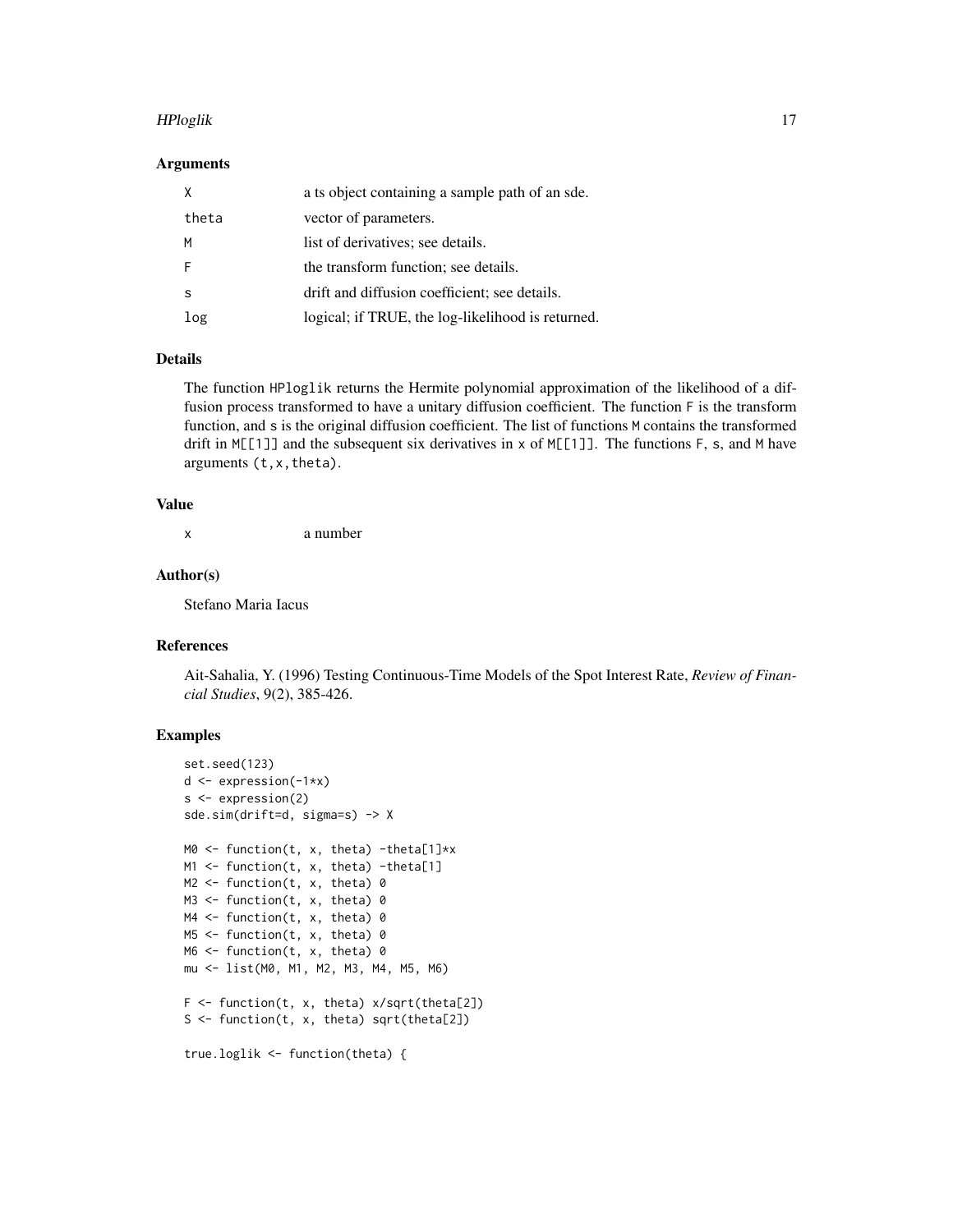#### <span id="page-17-0"></span>18 ksmooth and the set of the set of the set of the set of the set of the set of the set of the set of the set of the set of the set of the set of the set of the set of the set of the set of the set of the set of the set o

```
DELTA <- deltat(X)
lik <- 0
 for(i in 2:length(X))
 lik <- lik + dnorm(X[i], mean=X[i-1]*exp(-theta[1]*DELTA),
  sd = sqrt((1-exp(-2*theta[1]*DELTA))*theta[2]/(2*theta[1])),TRUE)
lik
}
xx <- seq(-3,3,length=100)
sapply(xx, function(x) HPloglik(X, c(x, 4), mu, F, S)) \rightarrow pxsapply(xx, function(x) true.loglik(c(x,4))) \rightarrow pyplot(xx,px,type="l",xlab=expression(beta),ylab="log-likelihood")
lines(xx,py, lty=3) # true
```
ksmooth *Nonparametric invariant density, drift, and diffusion coefficient estimation*

#### **Description**

Implementation of simple Nadaraya-Watson nonparametric estimation of drift and diffusion coefficient, and plain kernel density estimation of the invariant density for a one-dimensional diffusion process.

#### Usage

ksdrift $(x, bw, n = 512)$  $ksdiff(x, bw, n = 512)$  $ksdens(x, bw, n = 512)$ 

#### Arguments

| $\mathsf{x}$ | a ts object.                                          |
|--------------|-------------------------------------------------------|
| bw           | bandwidth.                                            |
| n            | number of points in which to calculate the estimates. |

#### Details

These functions return the nonparametric estimate of the drift or diffusion coefficients for data x using the Nadaraya-Watson estimator for diffusion processes.

ksdens returns the density estimates of the invariant density.

If not provided, the bandwidth bw is calculated using Scott's rule (i.e., bw = len^(-1/5)\*sd(x)) where  $len = length(x)$  is the number of observed points of the diffusion path.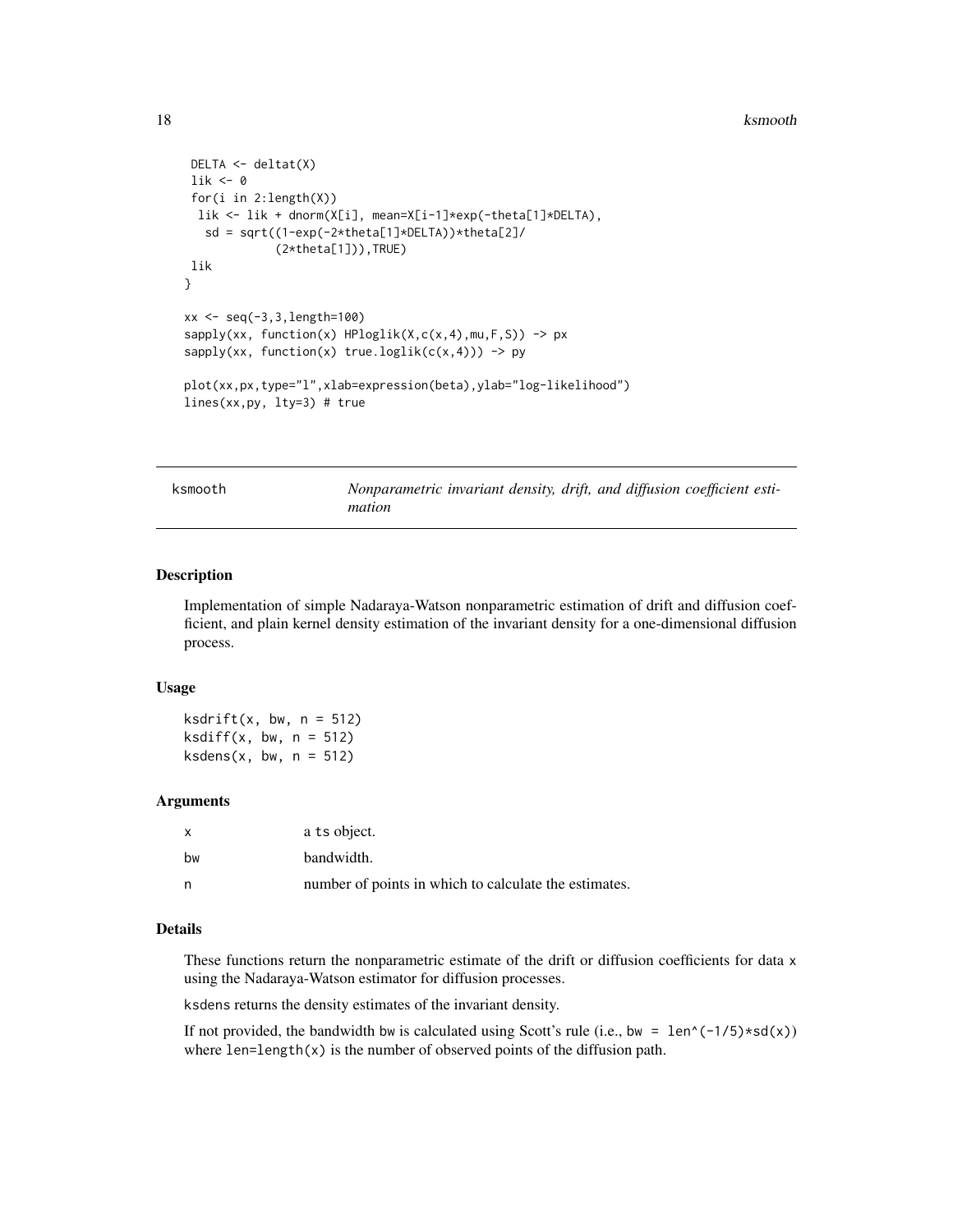#### ksmooth and the state of the state of the state of the state of the state of the state of the state of the state of the state of the state of the state of the state of the state of the state of the state of the state of th

# Value

val an invisible list of x and y coordinates and an object of class density in the case of invariant density estimation

# Author(s)

Stefano Maria Iacus

# References

Ait-Sahalia, Y. (1996) Nonparametric pricing of interest rate derivative securities, *Econometrica*, 64, 527-560.

Bandi, F., Phillips, P. (2003) Fully nonparametric estimation of scalar diffusion models, *Econometrica*, 71, 241-283.

Florens-Zmirou, D. (1993) On estimating the diffusion coefficient from discrete observations, *Journal of Applied Probability*, 30, 790-804.

```
set.seed(123)
theta <-c(6, 2, 1)X \le - sde.sim(X0 = rsCIR(1, theta), model="CIR", theta=theta,
     N=1000,delta=0.1)
b \leftarrow function(x)theta[1]-theta[2]*x
sigma \leq function(x)
 theta[3]*sqrt(x)
minX < - min(X)maxX < - max(X)par(mfrow=c(3,1))
curve(b,minX,maxX)
lines(ksdrift(X),lty=3)
curve(sigma,minX, maxX)
lines(ksdiff(X),lty=3)
f <-function(x) dsCIR(x, theta)
curve(f,minX,maxX)
lines(ksdens(X),lty=3)
```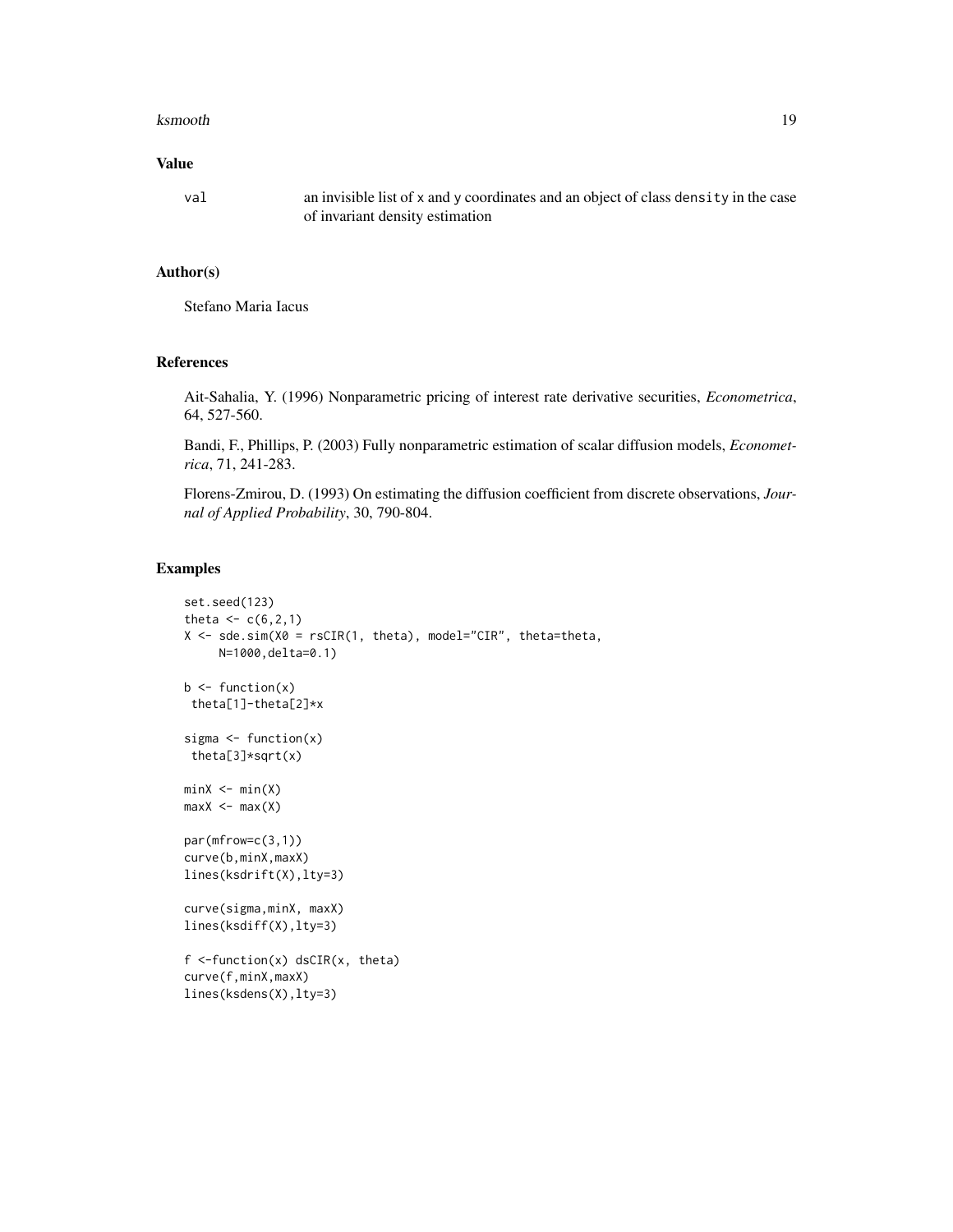<span id="page-19-0"></span>

Apply a linear martingale estimating function to find estimates of the parameters of a process solution of a stochastic differential equation.

### Usage

```
linear.mart.ef(X, drift, sigma, a1, a2, guess, lower, upper,
     c.mean, c.var)
```
#### Arguments

| X      | a ts object containing a sample path of an sde.           |
|--------|-----------------------------------------------------------|
| drift  | an expression for the drift coefficient; see details.     |
| sigma  | an expression for the diffusion coefficient; see details. |
| a1, a2 | weights or instruments.                                   |
| c.mean | expressions for the conditional mean.                     |
| c.var  | expressions for the conditional variance.                 |
| guess  | initial value of the parameters; see details.             |
| lower  | lower bounds for the parameters; see details.             |
| upper  | upper bounds for the parameters; see details.             |

# Details

The function linear.mart.ef minimizes a linear martingale estimating function that is a particular case of the polynomial martingale estimating functions.

#### Value

```
x a vector of estimates
```
# Author(s)

Stefano Maria Iacus

# References

Bibby, B., Soerensen, M. (1995) Martingale estimating functions for discretely observed diffusion processes, *Bernoulli*, 1, 17-39.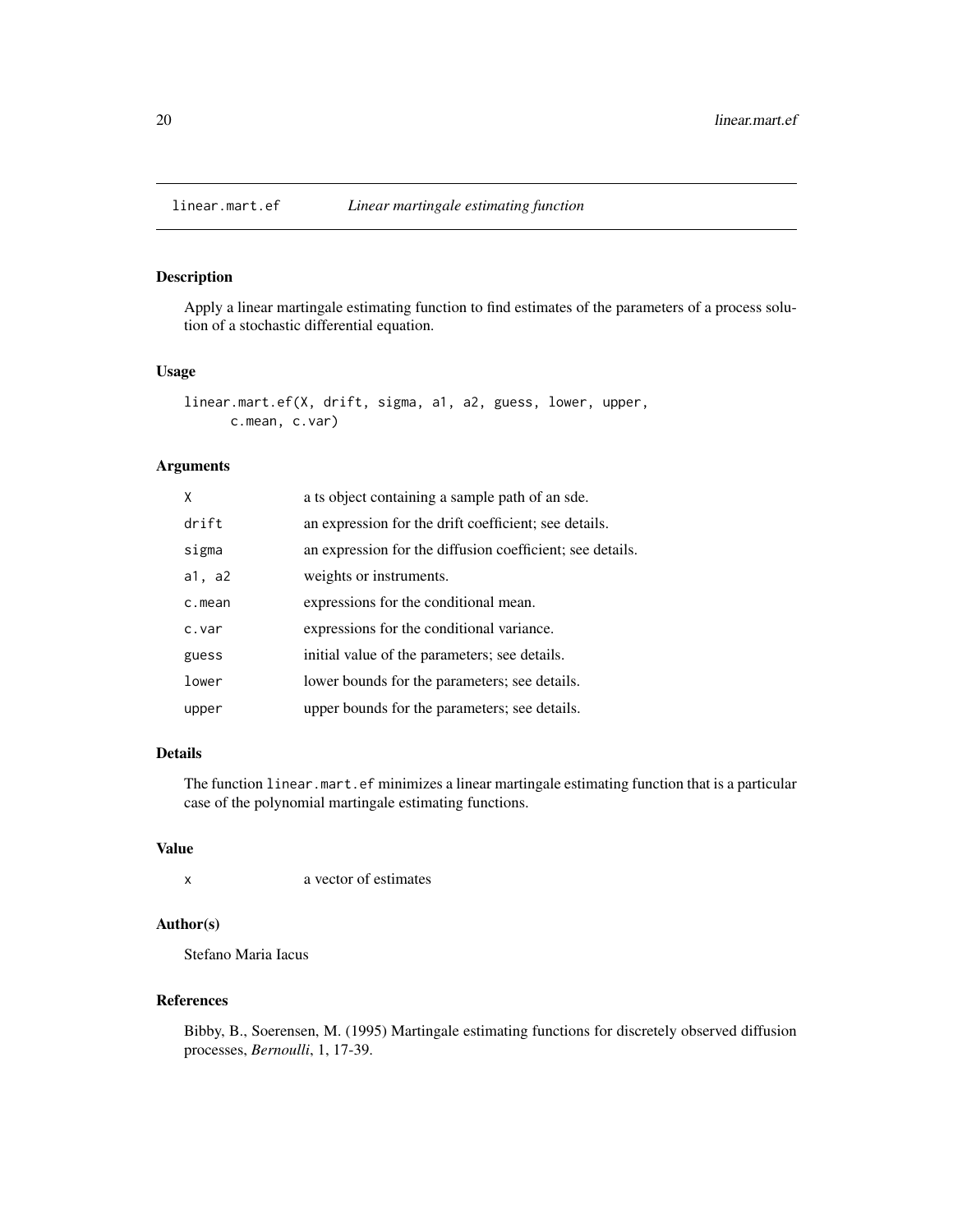#### <span id="page-20-0"></span>MOdist 21

#### Examples

```
set.seed(123)
d \leq - expression(-1 \times x)
s <- expression(1)
x0 <- rnorm(1,sd=sqrt(1/2))
sde.sim(X0=x0,drift=d, sigma=s,N=1000,delta=0.1) -> X
d \leftarrow expression(-theta * x)
linear.mart.ef(X, d, s, a1=expression(-x), lower=0, upper=Inf,
  c.mean=expression(x*exp(-theta*0.1)),
  c.var=expression((1-exp(-2*theta*0.1))/(2*theta)))
```
MOdist *Markov Operator distance for clustering diffusion processes.*

# Description

Markov Operator distance for clustering diffusion processes.

#### Usage

```
MOdist(x, M=50, rangeval=range(x, na.rm=TRUE, finite = TRUE))
```
#### Arguments

| x        | one or multi-dimensional time series.                                 |
|----------|-----------------------------------------------------------------------|
| м        | number of splines bases used to approximate the Markov Operator.      |
| rangeval | a vector containing lower and upper limit. Default is the range of x. |

# Details

This function return a lower triangular dist object to be further used in cluster analysis (see examples below).

If x is a one-dimensional time series, the output is the scalar 0, not a dist object.

If x has less than 2 observations, NA is returned.

If time series  $x$  contains missing data, then  $x$  is converted to a zoo object and missing data are imputed by interpolation.

#### Value

X a dist object

#### Author(s)

Stefano Maria Iacus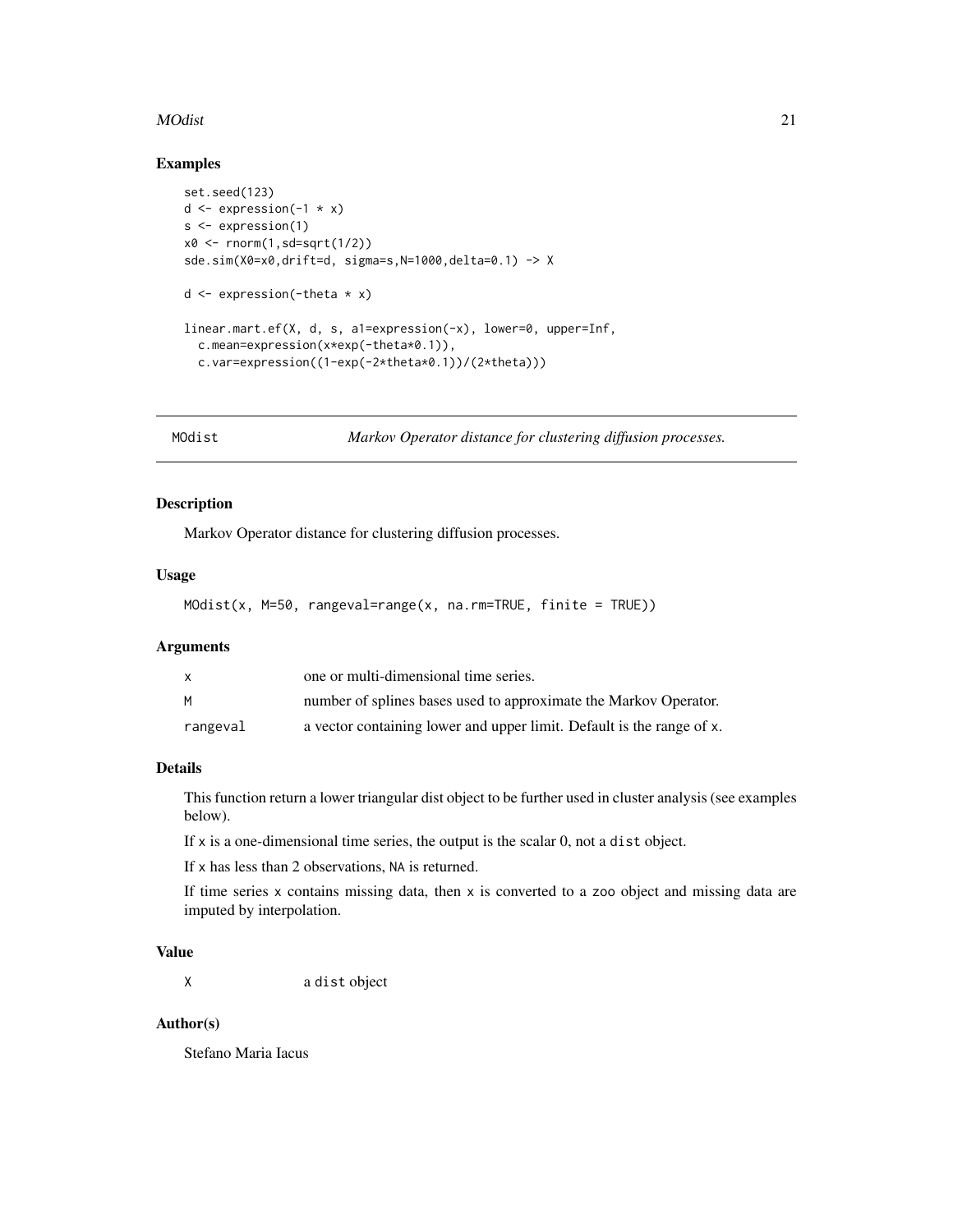#### <span id="page-21-0"></span>References

De Gregorio, A. Iacus, S.M. (2008) Clustering of discretely observed diffusion processes, [http:](http://arxiv.org/abs/0809.3902) [//arxiv.org/abs/0809.3902](http://arxiv.org/abs/0809.3902)

#### Examples

```
## Not run:
data(quotes)
plot(quotes)
d <- MOdist(quotes)
cl \leftarrow \text{hclust}( d )groups <- cutree(cl, k=4)
cmd <- cmdscale(d)
plot( cmd, col=groups)
text( cmd, labels(d) , col=groups)
plot(quotes, col=groups)
plot(quotes, col=groups,ylim=range(quotes))
## End(Not run)
```

| quotes | Daily closings of 20 financial time series from 2006-01-03 to 2007-12- |
|--------|------------------------------------------------------------------------|
|        |                                                                        |

# Description

This dataset contains the daily closings of 20 assets from NYSE/NASDAQ. Quotes from 2006-01- 03 to 2007-12-31.

It is an object of class zoo. Original data contained missing data and interpolated. Used as example data to test the Markov Operator distance for discretely observed diffusion processes.

#### Usage

data(quotes)

# References

De Gregorio, A. Iacus, S.M. (2008) Clustering of discretely observed diffusion processes, [http:](http://arxiv.org/abs/0809.3902) [//arxiv.org/abs/0809.3902](http://arxiv.org/abs/0809.3902)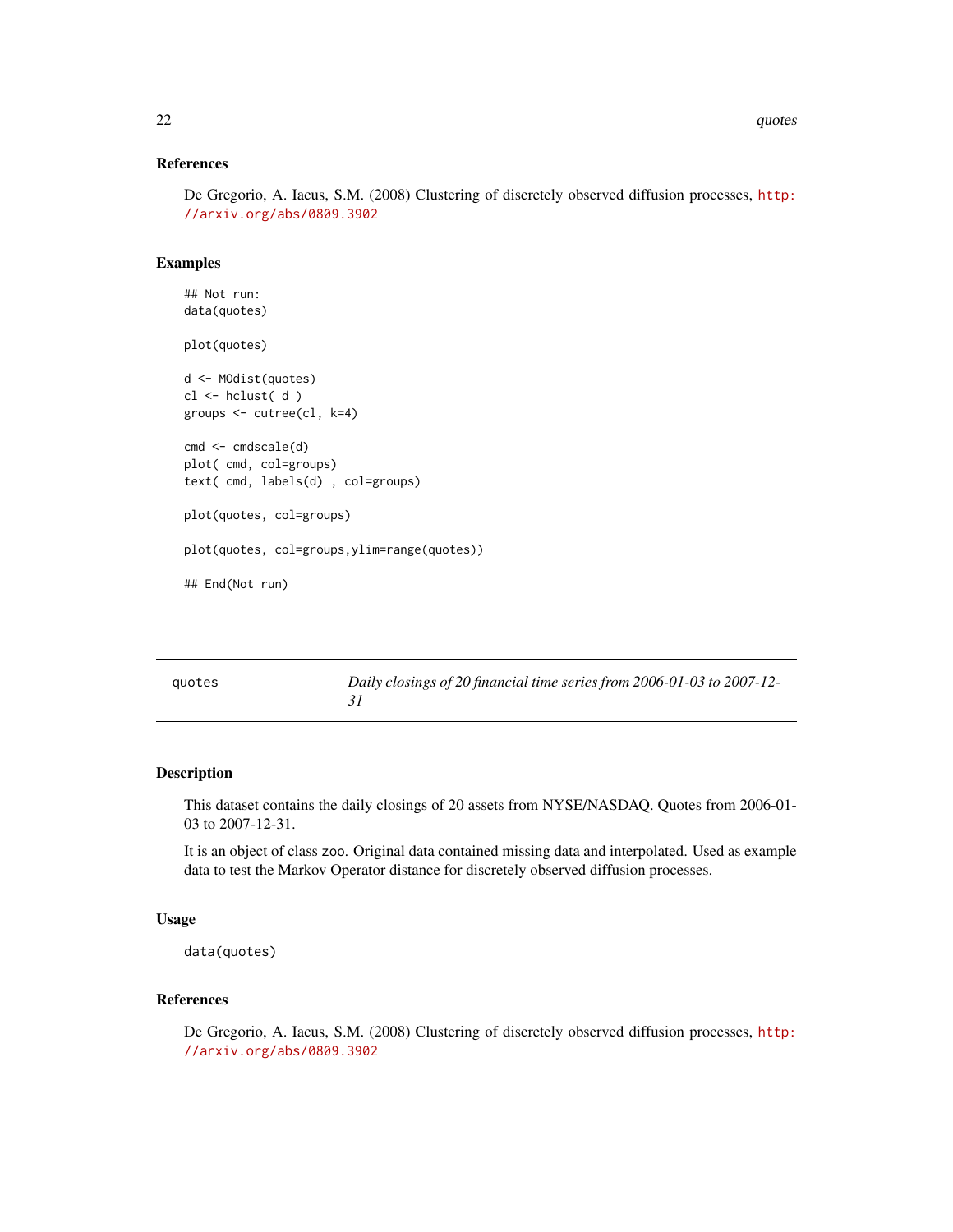#### <span id="page-22-0"></span>rcBS 23

# Examples

```
data(quotes)
plot(quotes)
d <- MOdist(quotes)
cl <- hclust( d )
groups <- cutree(cl, k=4)
cmd \leftarrow cmdscale(d)plot( cmd, col=groups)
text( cmd, labels(d) , col=groups)
plot(quotes, col=groups)
plot(quotes, col=groups,ylim=range(quotes))
```
rcBS *Black-Scholes-Merton or geometric Brownian motion process conditional law*

# Description

Density, distribution function, quantile function, and random generation for the conditional law  $X(t)|X(0) = x_0$  of the Black-Scholes-Merton process also known as the geometric Brownian motion process.

#### Usage

```
dcBS(x, Dt, x0, theta, log = FALSE)pCBS(x, Dt, x0, theta, lowertail = TRUE, log.p = FALSE)
qcBS(p, Dt, x0, theta, lower.tail = TRUE, log.p = FALSE)
rcBS(n=1, Dt, x0, theta)
```
# Arguments

| $\mathsf{x}$ | vector of quantiles.                                                                 |
|--------------|--------------------------------------------------------------------------------------|
| p            | vector of probabilities.                                                             |
| Dt           | lag or time.                                                                         |
| x0           | the value of the process at time t; see details.                                     |
| theta        | parameter of the Black-Scholes-Merton process; see details.                          |
| n            | number of random numbers to generate from the conditional distribution.              |
| log, log.p   | logical; if TRUE, probabilities p are given as $log(p)$ .                            |
| lower.tail   | logical; if TRUE (default), probabilities are $P[X \le x]$ ; otherwise, $P[X > x]$ . |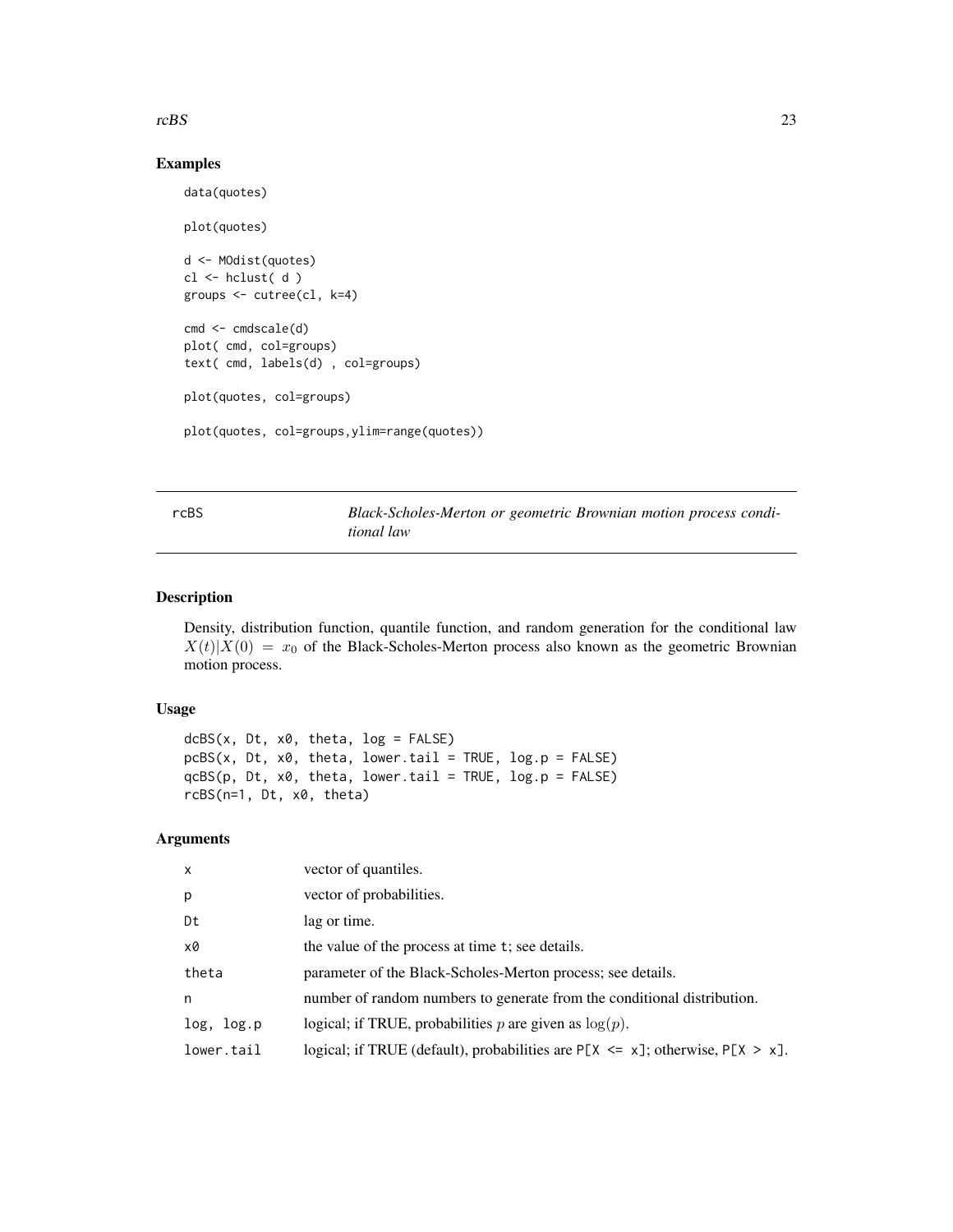#### <span id="page-23-0"></span>Details

This function returns quantities related to the conditional law of the process solution of

$$
dX_t = \theta_1 X_t dt + \theta_2 X_t dW_t.
$$

Constraints:  $\theta_3 > 0$ .

#### Value

x a numeric vector

#### Author(s)

Stefano Maria Iacus

#### References

Black, F., Scholes, M.S. (1973) The pricing of options and corporate liabilities, *Journal of Political Economy*, 81, 637-654.

Merton, R. C. (1973) Theory of rational option pricing, *Bell Journal of Economics and Management Science*, 4(1), 141-183.

#### Examples

rcBS(n=1, Dt=0.1, x0=1, theta=c(2,1))

rcCIR *Conditional law of the Cox-Ingersoll-Ross process*

#### Description

Density, distribution function, quantile function and random generation for the conditional law  $X(t + D_t)|X(t) = x_0$  of the Cox-Ingersoll-Ross process.

#### Usage

 $dcCIR(x, Dt, x0, theta, log = FALSE)$  $pcCIR(x, Dt, x0, theta, lower$ **[a] = TRUE, log.p = FALSE** $)$ qcCIR(p, Dt, x0, theta, lower.tail = TRUE, log.p = FALSE) rcCIR(n=1, Dt, x0, theta)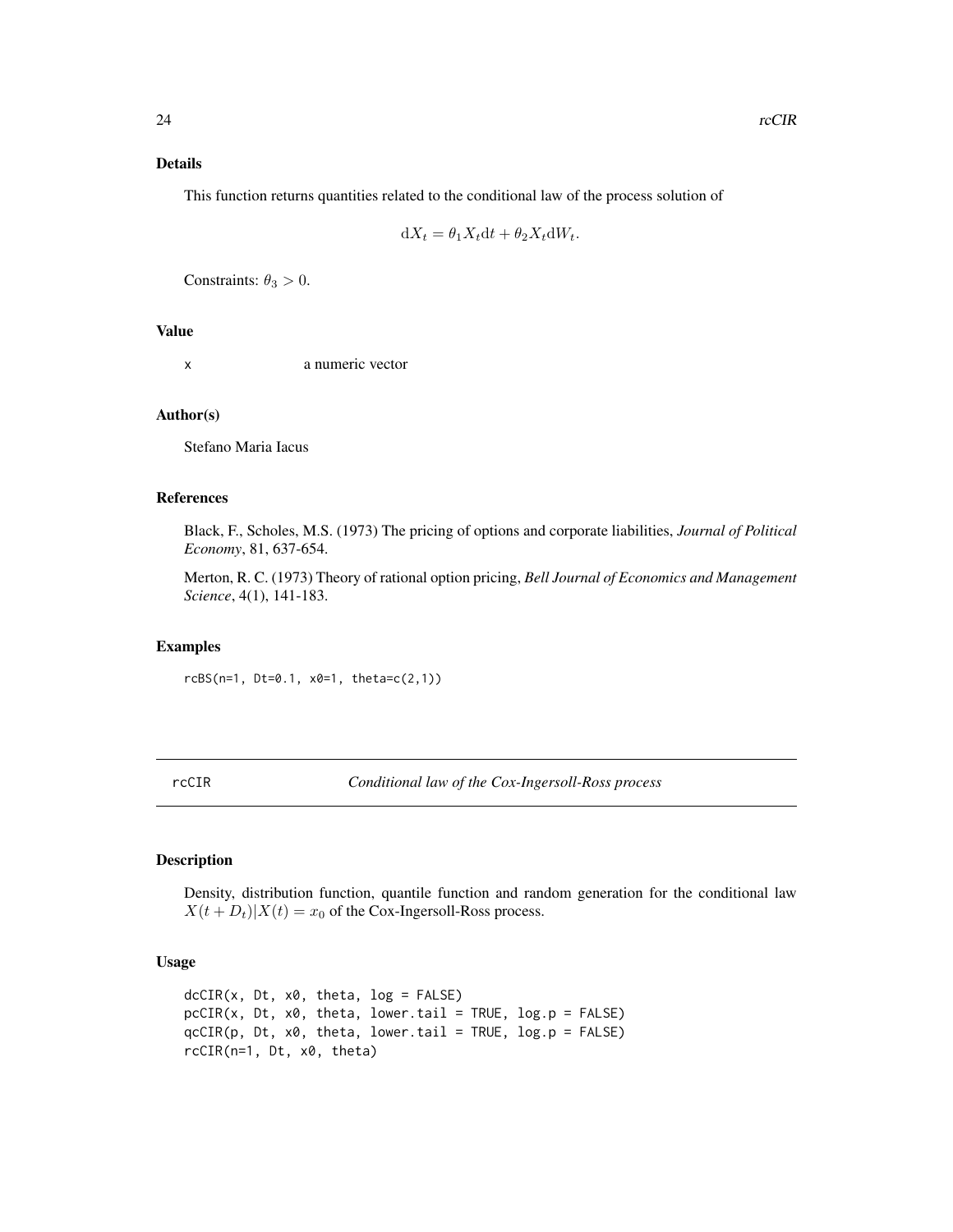#### <span id="page-24-0"></span>rcCIR 25

# Arguments

| $\mathsf{x}$ | vector of quantiles.                                                                |
|--------------|-------------------------------------------------------------------------------------|
| p            | vector of probabilities.                                                            |
| Dt           | lag or time.                                                                        |
| x0           | the value of the process at time t; see details.                                    |
| theta        | parameter of the Ornstein-Uhlenbeck process; see details.                           |
| n            | number of random numbers to generate from the conditional distribution.             |
| log, log.p   | logical; if TRUE, probabilities p are given as $log(p)$ .                           |
| lower.tail   | logical; if TRUE (default), probabilities are $P[X \le x]$ ; otherwise $P[X > x]$ . |

# Details

This function returns quantities related to the conditional law of the process solution of

$$
dX_t = (\theta_1 - \theta_2 X_t)dt + \theta_3 \sqrt{X_t}dW_t.
$$

Constraints:  $2\theta_1 > \theta_3^2$ , all  $\theta$  positive.

# Value

x a numeric vector

# Author(s)

Stefano Maria Iacus

# References

Cox, J.C., Ingersoll, J.E., Ross, S.A. (1985) A theory of the term structure of interest rates, *Econometrica*, 53, 385-408.

# See Also

[rsCIR](#page-26-1)

# Examples

 $rccIR(n=1, Dt=0.1, x0=1, theta=c(6, 2, 2))$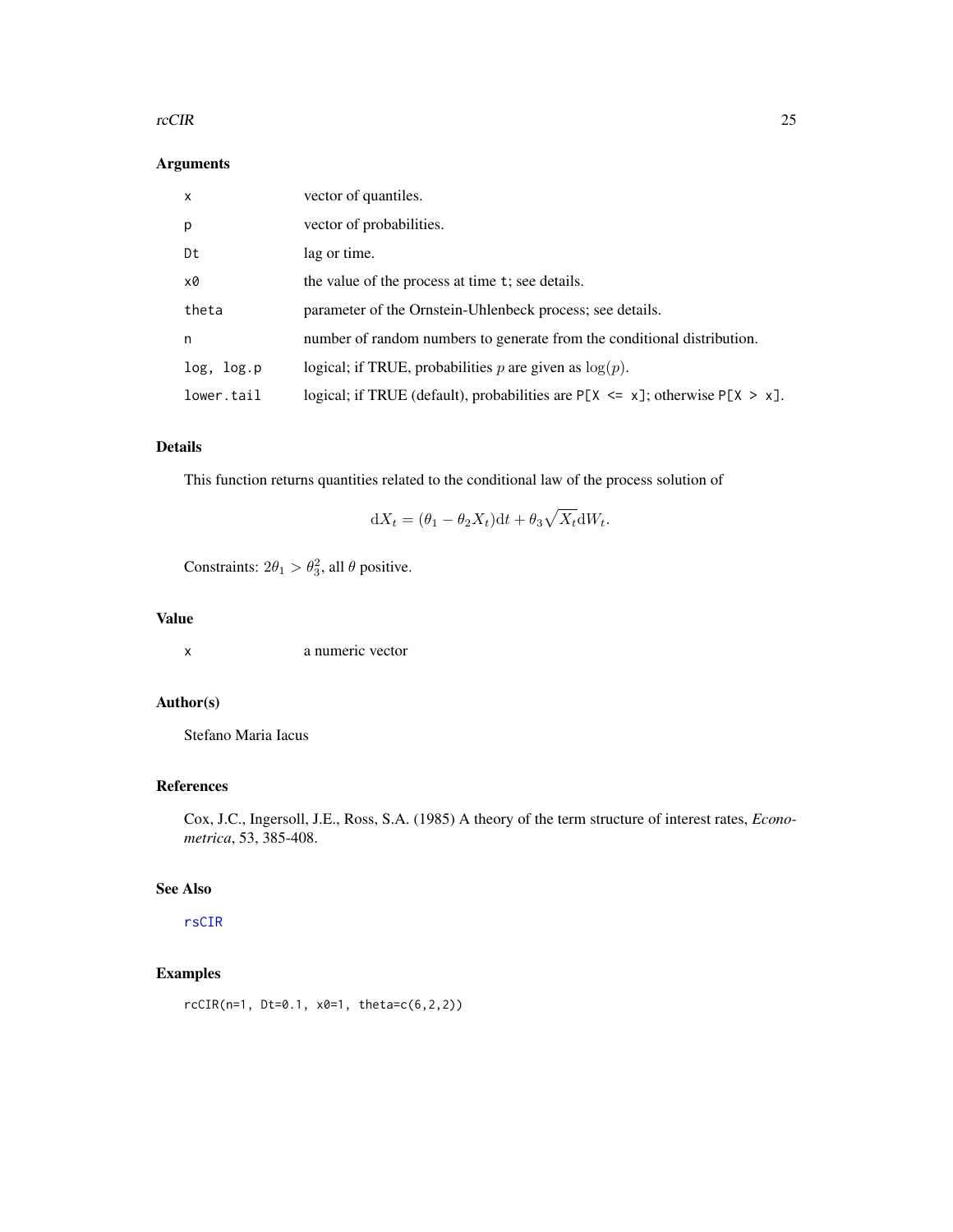<span id="page-25-1"></span><span id="page-25-0"></span>Density, distribution function, quantile function, and random generation for the conditional law  $X(t + D_t)|X(t) = x_0$  of the Ornstein-Uhlenbeck process, also known as the Vasicek process.

#### Usage

```
dcOU(x, Dt, x0, theta, log = FALSE)
pc0U(x, Dt, x0, theta, lowertail = TRUE, <math>log.p = FALSE)
qcOU(p, Dt, x0, theta, lower.tail = TRUE, log.p = FALSE)
rcOU(n=1, Dt, x0, theta)
```
# Arguments

| $\mathsf{x}$ | vector of quantiles.                                                                |
|--------------|-------------------------------------------------------------------------------------|
| p            | vector of probabilities.                                                            |
| Dt           | lag or time.                                                                        |
| x0           | the value of the process at time t; see details.                                    |
| theta        | parameter of the Ornstein-Uhlenbeck process; see details.                           |
| n            | number of random numbers to generate from the conditional distribution.             |
| log, log.p   | logical; if TRUE, probabilities p are given as $log(p)$ .                           |
| lower.tail   | logical; if TRUE (default), probabilities are $P[X \le x]$ ; otherwise $P[X > x]$ . |

# Details

This function returns quantities related to the conditional law of the process solution of

$$
dX_t = (\theta_1 - \theta_2 X_t)dt + \theta_3 dW_t.
$$

Constraints:  $\theta_2 > 0, \theta_3 > 0$ .

Please note that the process is stationary only if  $\theta_2 > 0$ .

# Value

x a numeric vector

#### Author(s)

Stefano Maria Iacus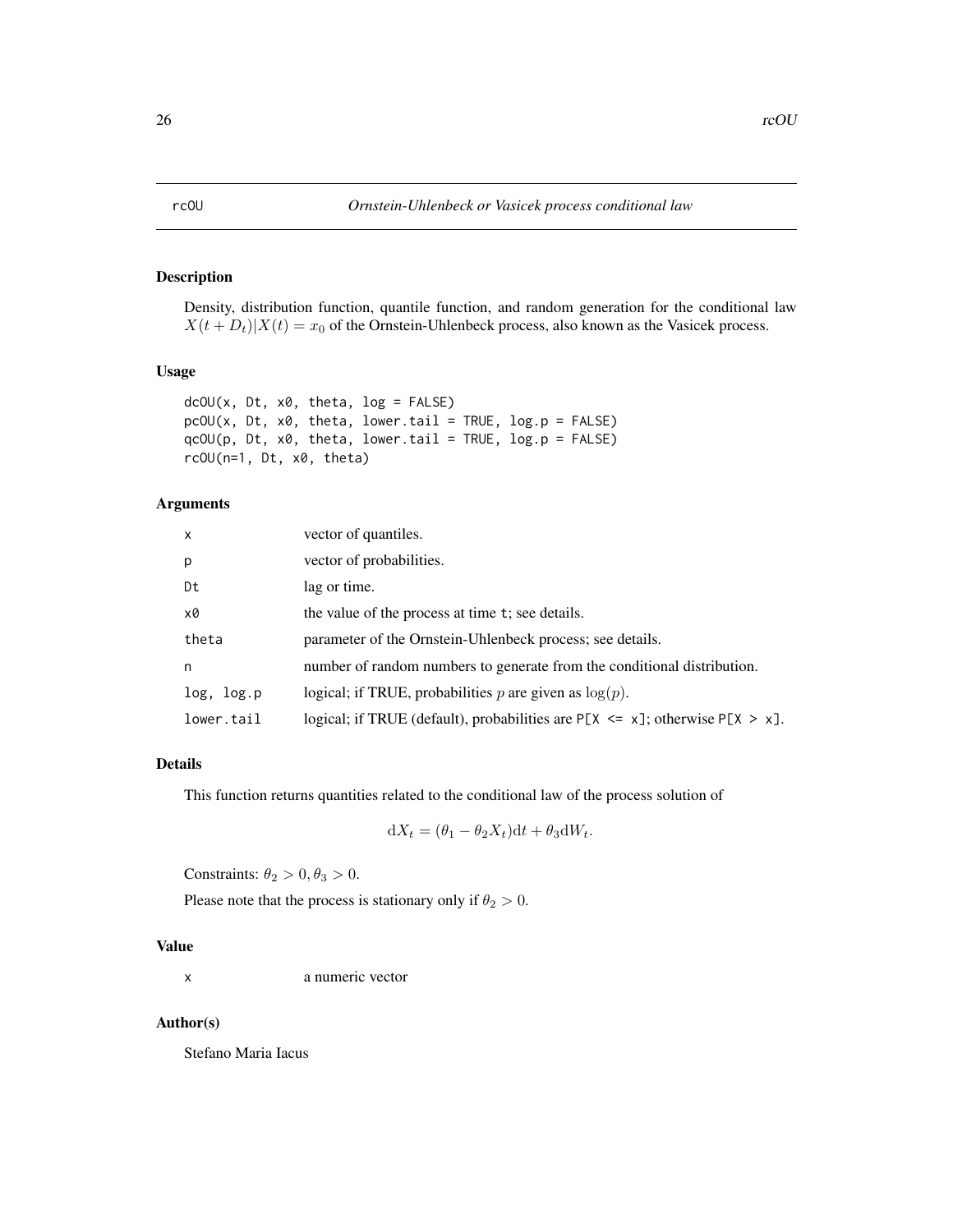#### <span id="page-26-0"></span>rsCIR 27

# References

Uhlenbeck, G. E., Ornstein, L. S. (1930) On the theory of Brownian motion, *Phys. Rev.*, 36, 823- 841.

Vasicek, O. (1977) An Equilibrium Characterization of the Term Structure, *Journal of Financial Economics*, 5, 177-188.

#### See Also

[rsOU](#page-27-1)

# Examples

rcOU(n=1, Dt=0.1, x0=1, theta=c(0,2,1))

#### <span id="page-26-1"></span>rsCIR *Cox-Ingersoll-Ross process stationary law*

#### Description

Density, distribution function, quantile function, and random generation of the stationary law for the Cox-Ingersoll-Ross process.

#### Usage

 $dsCIR(x, theta, log = FALSE)$  $psCIR(x, theta, lower$  $tail = TRUE,  $log.p = FALSE$ )$  $qSCR(p, theta, lower$  $tail = TRUE,  $log.p = FALSE$ )$ rsCIR(n=1, theta)

# Arguments

| $\mathsf{x}$ | vector of quantiles.                                                                  |
|--------------|---------------------------------------------------------------------------------------|
| p            | vector of probabilities.                                                              |
| theta        | parameter of the Cox-Ingersoll-Ross process; see details.                             |
| n            | number of random numbers to generate from the conditional distribution.               |
| log, log.p   | logical; if TRUE, probabilities p are given as $log(p)$ .                             |
| lower.tail   | logical; if TRUE (default), probabilities are $P[X \le x]$ ; otherwise $P[X \ge x]$ . |

#### Details

This function returns quantities related to the stationary law of the process solution of

$$
dX_t = (\theta_1 - \theta_2 X_t)dt + \theta_3 \sqrt{X_t}dW_t.
$$

Constraints:  $2\theta_1 > \theta_3^2$ , all  $\theta$  positive.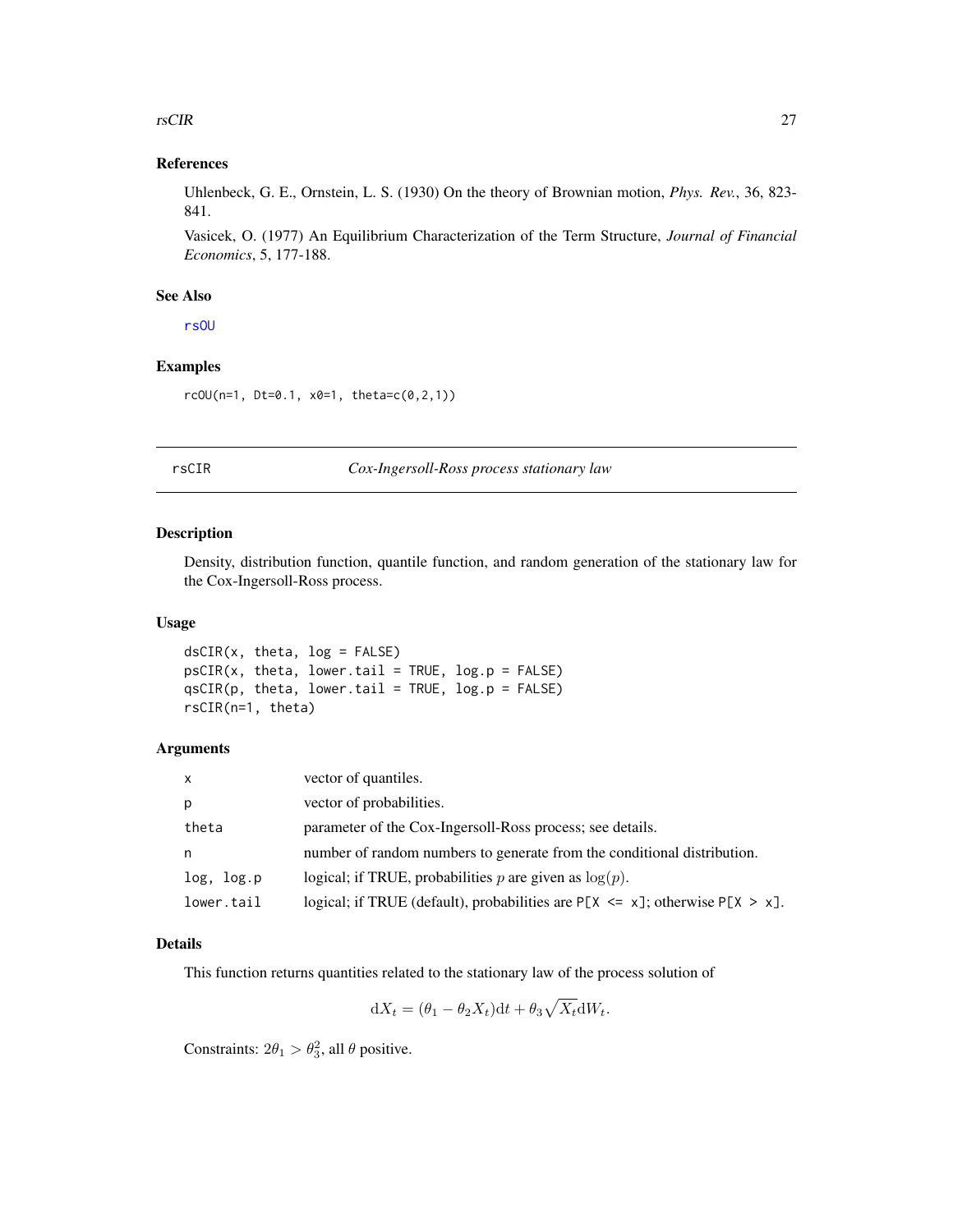# <span id="page-27-0"></span>Value

x a numeric vector

# Author(s)

Stefano Maria Iacus

# References

Cox, J.C., Ingersoll, J.E., Ross, S.A. (1985) A theory of the term structure of interest rates, *Econometrica*, 53, 385-408.

# See Also

[rsCIR](#page-26-1)

# Examples

rsCIR(n=1, theta=c(6,2,1))

<span id="page-27-1"></span>

rsOU *Ornstein-Uhlenbeck or Vasicek process stationary law*

#### Description

Density, distribution function, quantile function, and random generation for the stationary law of the Ornstein-Uhlenbeck process also known as the Vasicek process.

#### Usage

```
dsOU(x, theta, log = FALSE)
psOU(x, theta, lower.tail = TRUE, log.p = FALSE)qs0U(p, theta, lower.tail = TRUE, log.p = FALSE)rsOU(n=1, theta)
```
# Arguments

| <b>X</b>   | vector of quantiles.                                                                |
|------------|-------------------------------------------------------------------------------------|
| р          | vector of probabilities.                                                            |
| theta      | parameter of the Ornstein-Uhlenbeck process; see details.                           |
| n          | number of random numbers to generate from the conditional distribution.             |
| log, log.p | logical; if TRUE, probabilities p are given as $log(p)$ .                           |
| lower.tail | logical; if TRUE (default), probabilities are $P[X \le x]$ ; otherwise $P[X > x]$ . |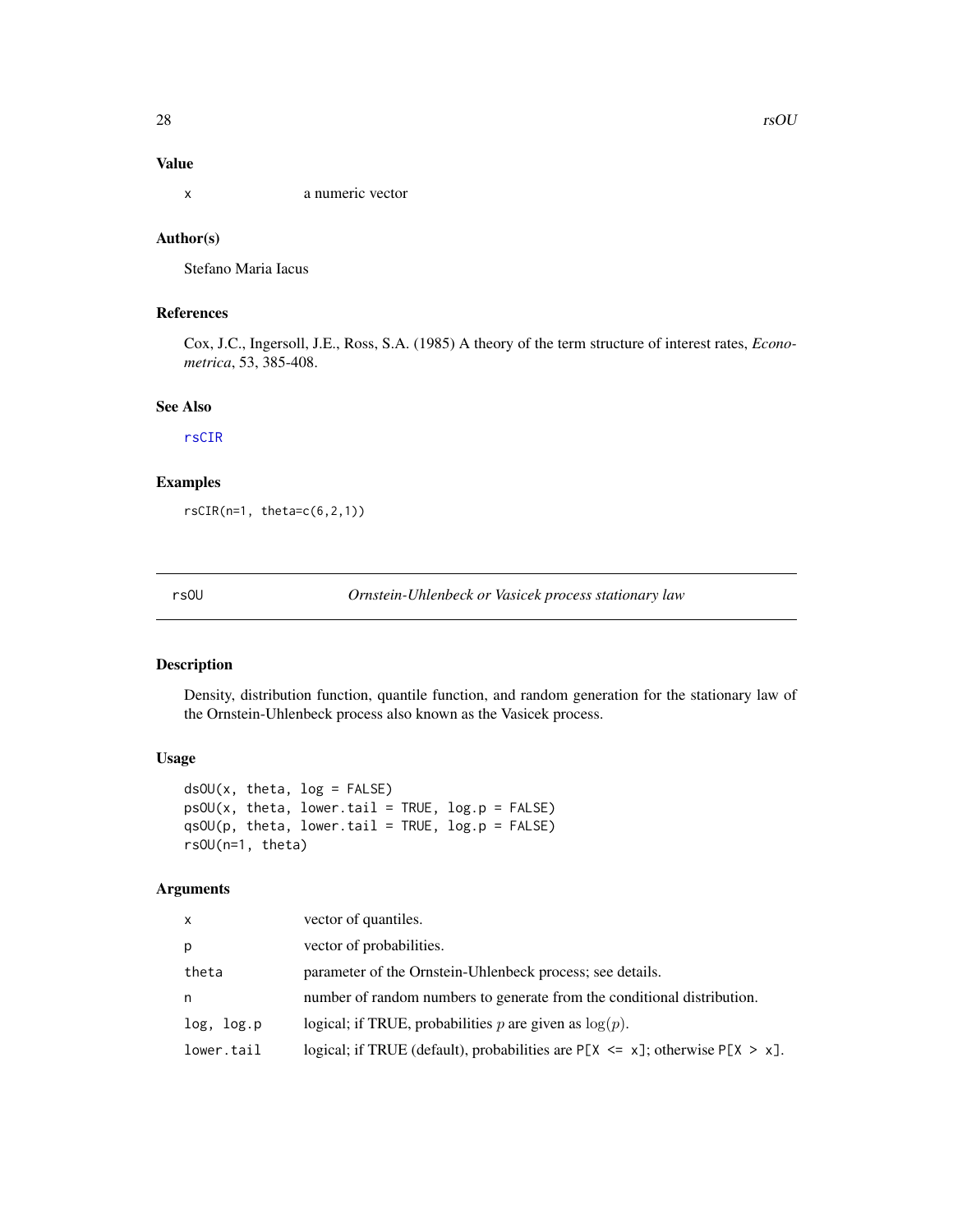<span id="page-28-0"></span>sde.sim 29

# Details

This function returns quantities related to the stationary law of the process solution of

$$
dX_t = (\theta_1 - \theta_2 X_t)dt + \theta_3 dW_t.
$$

Contraints:  $theta_2 > 0, \theta_3 > 0$ .

Please note that the process is stationary only if  $\theta_2 > 0$ .

#### Value

x a numeric vector

#### Author(s)

Stefano Maria Iacus

#### References

Uhlenbeck, G. E., Ornstein, L. S. (1930) On the theory of Brownian motion, *Phys. Rev.*, 36, 823- 841.

Vasicek, O. (1977) An Equilibrium Characterization of the Term Structure, *Journal of Financial Economics*, 5, 177-188.

#### See Also

[rcOU](#page-25-1)

# Examples

rsOU(n=1, theta=c(0,2,1))

<span id="page-28-1"></span>sde.sim *Simulation of stochastic differential equation*

# Description

Generic interface to different methods of simulation of solutions to stochastic differential equations.

#### Usage

```
sde.sim(t0 = 0, T = 1, X0 = 1, N = 100, delta, drift, sigma,drift.x, sigma.x, drift.xx, sigma.xx, drift.t,
   method = c("euler", "milstein", "KPS", "milstein2",
   "cdist","ozaki","shoji","EA"),
   alpha = 0.5, eta = 0.5, pred.corr = T, rcdist = NULL,
   theta = NULL, model = c("CIR", "VAS", "OU", "BS"),k1, k2, phi, max.psi = 1000, rh, A, M=1)
```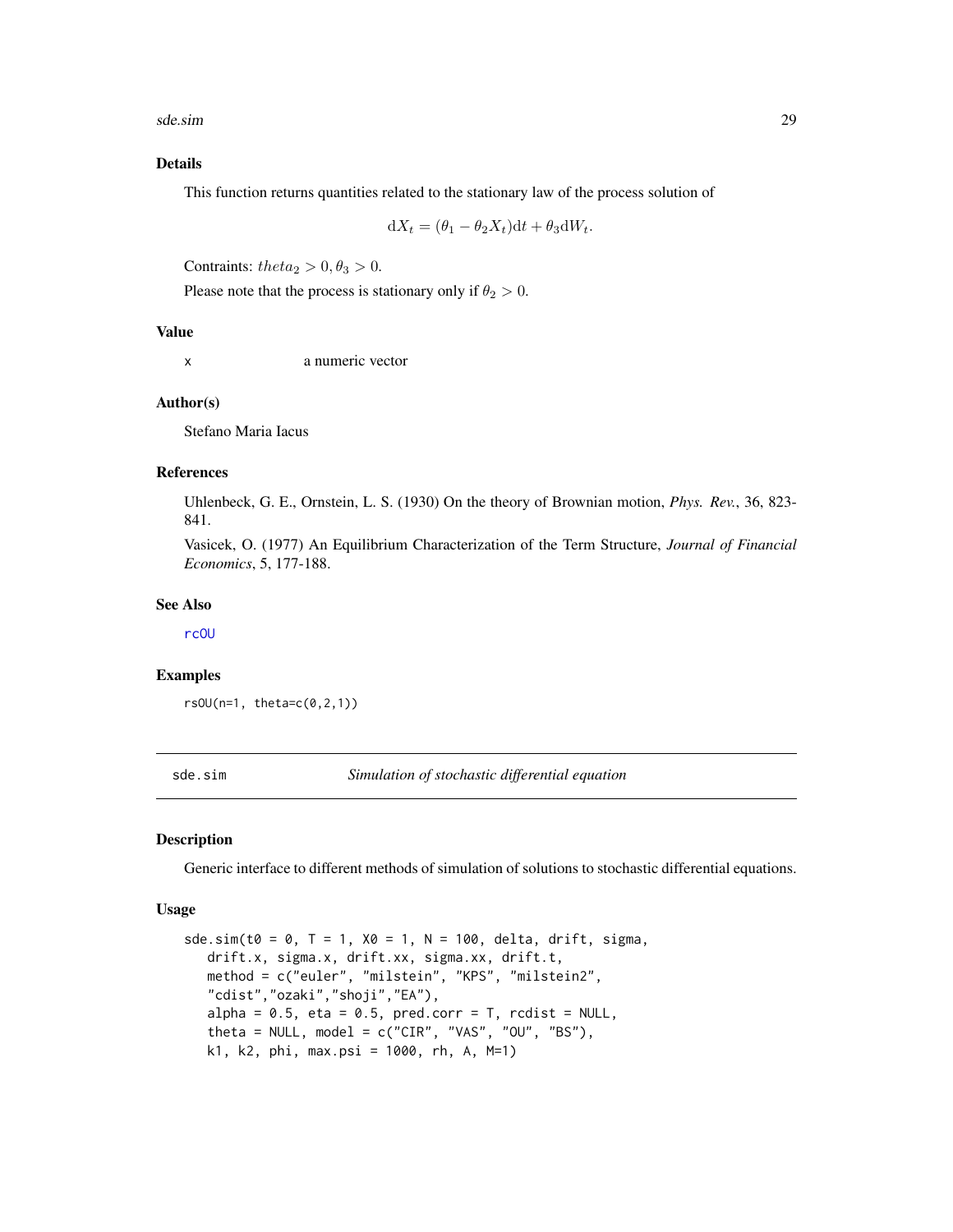30 sde.sim

# Arguments

| t0        | time origin.                                                                                                   |
|-----------|----------------------------------------------------------------------------------------------------------------|
| Т         | horizon of simulation.                                                                                         |
| Х0        | initial value of the process.                                                                                  |
| Ν         | number of simulation steps.                                                                                    |
| М         | number of trajectories.                                                                                        |
| delta     | time step of the simulation.                                                                                   |
| drift     | drift coefficient: an expression of two variables t and x.                                                     |
| sigma     | diffusion coefficient: an expression of two variables t and x.                                                 |
| drift.x   | partial derivative of the drift coefficient w.r.t. x: a function of two variables t<br>and x.                  |
| sigma.x   | partial derivative of the diffusion coefficient w.r.t. x: a function of two variables<br>t and x.              |
| drift.xx  | second partial derivative of the drift coefficient w.r.t. x: a function of two vari-<br>ables t and x.         |
| sigma.xx  | second partial derivative of the diffusion coefficient w.r.t. x: a function of two<br>variables t and x.       |
| drift.t   | partial derivative of the drift coefficient w.r.t. t: a function of two variables t<br>and x.                  |
| method    | method of simulation; see details.                                                                             |
| alpha     | weight alpha of the predictor-corrector scheme.                                                                |
| eta       | weight eta of the predictor-corrector scheme.                                                                  |
| pred.corr | boolean: whether to apply the predictor-correct adjustment; see details.                                       |
| rcdist    | a function that is a random number generator from the conditional distribution<br>of the process; see details. |
| theta     | vector of parameters for cdist; see details.                                                                   |
| model     | model from which to simulate; see details.                                                                     |
| k1        | lower bound for $psi(x)$ ; see details.                                                                        |
| k2        | upper bound for $psi(x)$ ; see details.                                                                        |
| phi       | the function $psi(x) - k1$ .                                                                                   |
| max.psi   | upper value of the support of psi to search for its maximum.                                                   |
| rh        | the rejection function; see details.                                                                           |
| A         | $A(x)$ is the integral of the drift between 0 and x.                                                           |

# Details

The function returns a ts object of length N+1; i.e.,  $X0$  and the new N simulated values if M=1. For M>1, an mts (multidimensional ts object) is returned, which means that M independent trajectories are simulated. If the initial value X0 is not of the length M, the values are recycled in order to have an initial vector of the correct length. If delta is not specified, then delta = (T-t0)/N. If delta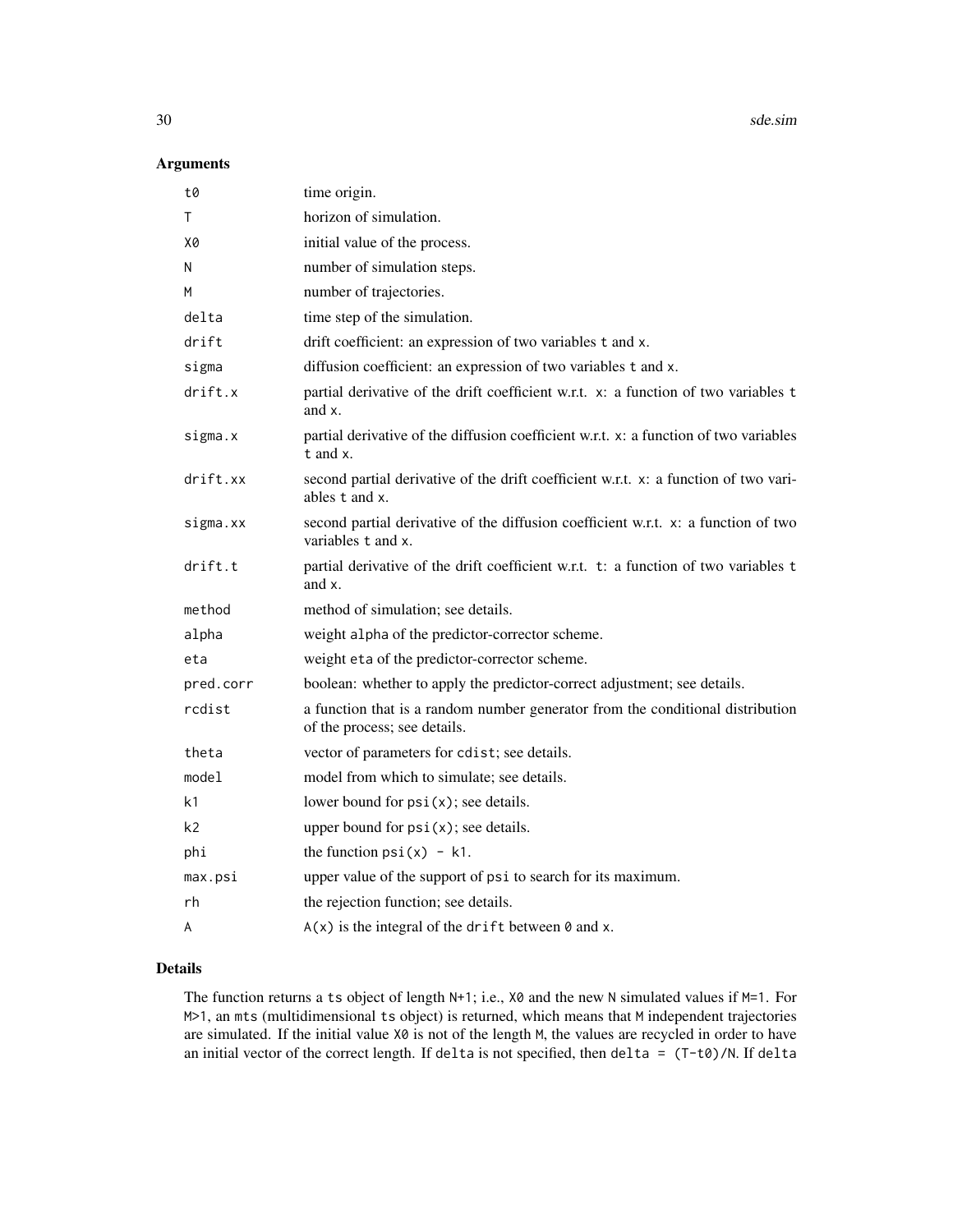#### sde.sim 31

is specified, then N values of the solution of the sde are generated and the time horizon T is adjusted to be  $N *$  delta.

The function psi is  $psi(x) = 0.5*drift(x)^2 + 0.5*drift.x(x)$ .

If any of drift.x, drift.xx, drift.t, sigma.x, and sigma.xx are not specified, then numerical derivation is attempted when needed.

If sigma is not specified, it is assumed to be the constant function 1.

The method of simulation can be one among: euler, KPS, milstein, milstein2, cdist, EA, ozaki, and shoji. No assumption on the coefficients or on cdist is checked: the user is responsible for using the right method for the process object of simulation.

The model is one among: CIR: Cox-Ingersoll-Ross, VAS: Vasicek, OU Ornstein-Uhlenbeck, BS: Black and Scholes. No assumption on the coefficient theta is checked: the user is responsible for using the right ones.

If the method is cdist, then the process is simulated according to its known conditional distribution. The random generator rcdist must be a function of n, the number of random numbers; dt, the time lag; x, the value of the process at time t - dt; and the vector of parameters theta.

For the exact algorithm method EA: if missing k1 and k2 as well as A, rh and phi are calculated numerically by the function.

#### Value

x returns an invisible ts object

#### Author(s)

Stefano Maria Iacus

# References

See Chapter 2 of the text.

```
# Ornstein-Uhlenbeck process
set.seed(123)
d \leq expression(-5 \times x)
s < - expression(3.5)
sde.sim(X0=10,drift=d, sigma=s) -> X
plot(X,main="Ornstein-Uhlenbeck")
```

```
# Multiple trajectories of the O-U process
set.seed(123)
sde.sim(X0=10,drift=d, sigma=s, M=3) -> X
plot(X,main="Multiple trajectories of O-U")
```

```
# Cox-Ingersoll-Ross process
# dXt = (6-3*Xt)*dt + 2*sqrt(Xt)*dWtset.seed(123)
d <- expression( 6-3*x )
s \leftarrow expression( 2*sqrt(x) )
```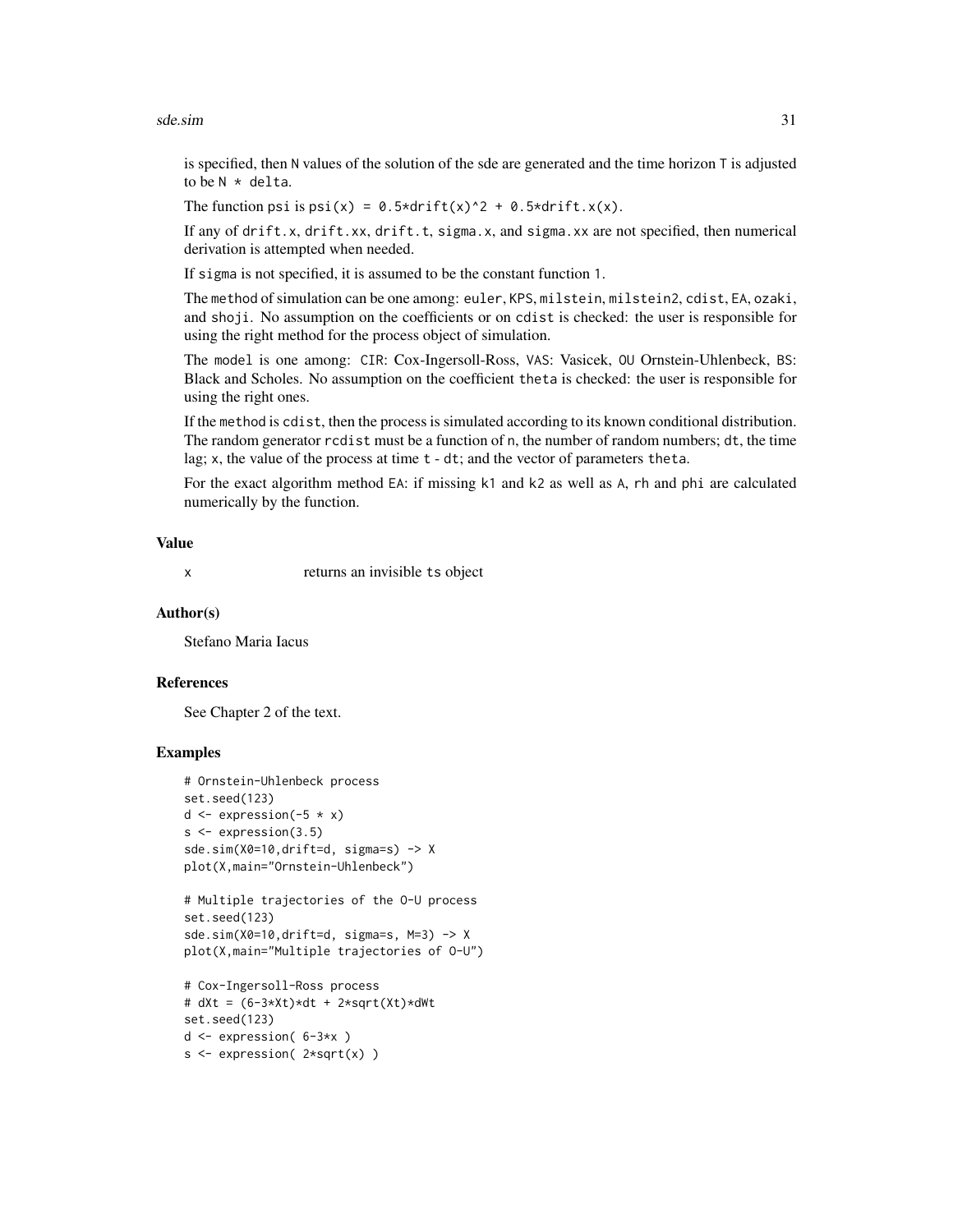```
sde.sim(X0=10,drift=d, sigma=s) -> X
plot(X,main="Cox-Ingersoll-Ross")
# Cox-Ingersoll-Ross using the conditional distribution "rcCIR"
set.seed(123)
sde.sim(X0=10, theta=c(6, 3, 2), rcdist=rcCIR,
       method="cdist") -> X
plot(X, main="Cox-Ingersoll-Ross")
set.seed(123)
sde.sim(X0=10, theta=c(6, 3, 2), model="CIR") -> X
plot(X, main="Cox-Ingersoll-Ross")
# Exact simulation
set.seed(123)
d <- expression(sin(x))
d.x <- expression(cos(x))
A \leftarrow function(x) 1-cos(x)sde.sim(method="EA", delta=1/20, X0=0, N=500,
        drift=d, drift.x = d.x, A=A) -> X
plot(X, main="Periodic drift")
```
sdeAIC *Akaike's information criterion for diffusion processes*

#### Description

Implementation of the AIC statistics for diffusion processes.

#### Usage

sdeAIC(X, theta, b, s, b.x, s.x, s.xx, B, B.x, H, S, guess, ...)

#### Arguments

| X            | a ts object containing a sample path of an sde.                    |
|--------------|--------------------------------------------------------------------|
| theta        | a vector or estimates of the parameters.                           |
| $\mathbf b$  | drift coefficient of the model as a function of x and theta.       |
| <sub>S</sub> | diffusion coefficient of the model as a function of x and theta.   |
| b.x          | partial derivative of b as a function of x and theta.              |
| $S \cdot X$  | partial derivative of s as a function of x and theta.              |
| S.XX         | second-order partial derivative of s as a function of x and theta. |
| B            | initial value of the parameters; see details.                      |
| B.x          | partial derivative of B as a function of x and theta.              |
|              |                                                                    |

<span id="page-31-0"></span>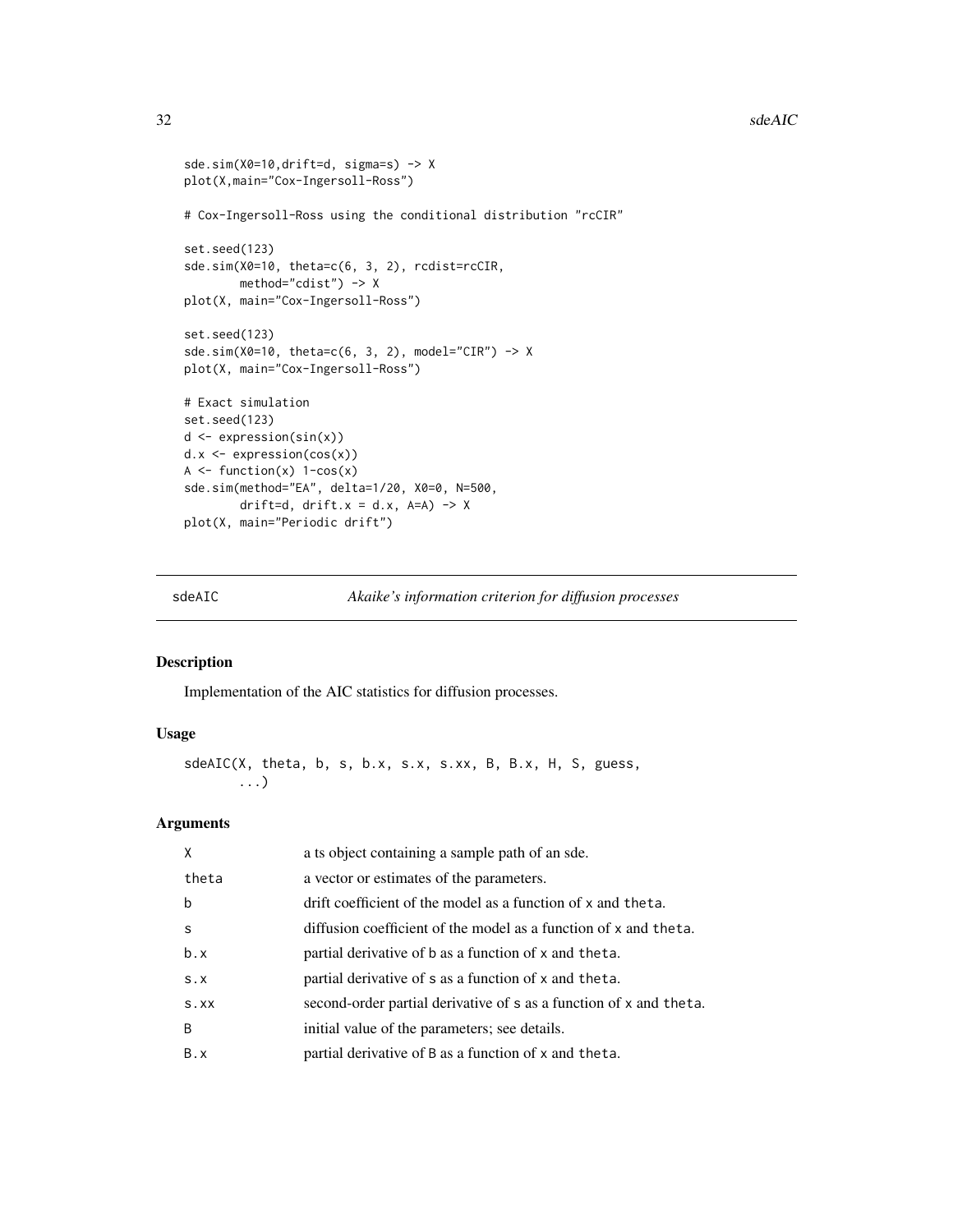| H.           | function of $(x, y)$ , the integral of $B/s$ ; optional.    |
|--------------|-------------------------------------------------------------|
| <sub>S</sub> | function of $(x, y)$ , the integral of $1/s$ ; optional.    |
| guess        | initial value for the parameters to be estimated; optional. |
|              | passed to the optim function; optional.                     |

#### Details

The sdeAIC evaluates the AIC statistics for diffusion processes using Dacunha-Castelle and Florens-Zmirou approximations of the likelihood.

The parameter theta is supposed to be the value of the true MLE estimator or the minimum contrast estimator of the parameters in the model. If missing or NULL and guess is specified, theta is estimated using the minimum contrast estimator derived from the locally Gaussian approximation of the density. If both theta and guess are missing, nothing can be calculated.

If missing, B is calculated as  $b/s - 0.5*s$ . x provided that s. x is not missing.

If missing, B.x is calculated as  $b.x/s - b*s.x/(s^2)-0.5*s.xx$ , provided that b.x, s.x, and s.xx are not missing.

If missing, both H and S are evaluated numerically.

### Value

x the value of the AIC statistics

#### Author(s)

Stefano Maria Iacus

#### References

Dacunha-Castelle, D., Florens-Zmirou, D. (1986) Estimation of the coefficients of a diffusion from discrete observations, *Stochastics*, 19, 263-284.

Uchida, M., Yoshida, N. (2005) AIC for ergodic diffusion processes from discrete observations, preprint MHF 2005-12, march 2005, *Faculty of Mathematics, Kyushu University, Fukuoka, Japan*.

```
## Not run:
set.seed(123)
# true model generating data
dri <- expression(-(x-10))
dif <- expression(2*sqrt(x))
sde.sim(X0=10,drift=dri, sigma=dif,N=1000,delta=0.1) -> X
# we test the true model against two competing models
b <- function(x,theta) -theta[1]*(x-theta[2])
b.x \leftarrow function(x, theta) - theta[1]+0*xs <- function(x,theta) theta[3]*sqrt(x)
s.x <- function(x,theta) theta[3]/(2*sqrt(x))
```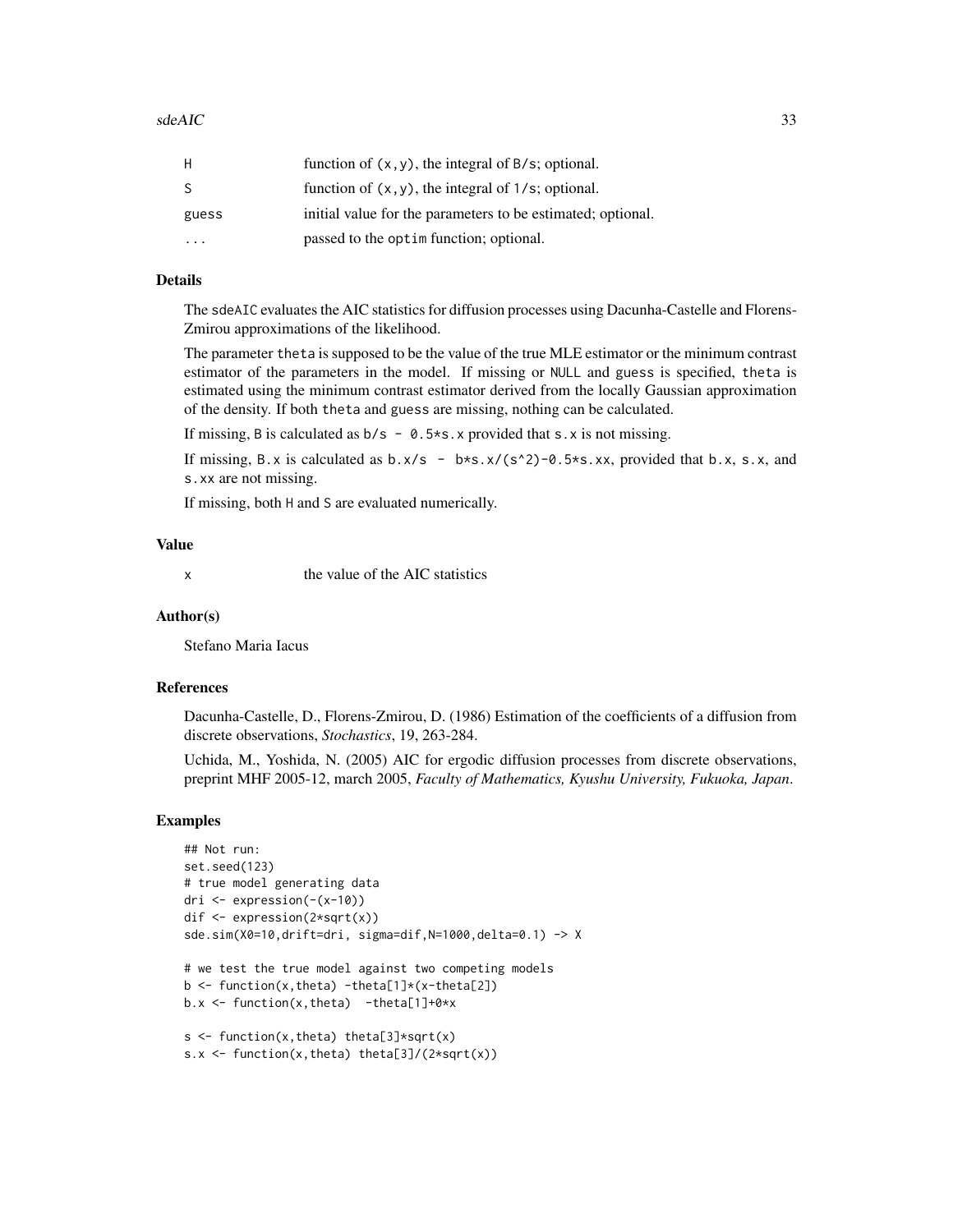```
34 sdeDiv
```

```
s.xx <- function(x, theta) -theta[3]/(4*x^1.5)
# AIC for the true model
sdeAIC(X, NULL, b, s, b.x, s.x, s.x, guess=c(1,1,1),lower=rep(1e-3,3), method="L-BFGS-B")
s <- function(x,theta) sqrt(theta[3]*+theta[4]*x)
s.x <- function(x,theta) theta[4]/(2*sqrt(theta[3]+theta[4]*x))
s.xx <- function(x,theta) -theta[4]^2/(4*(theta[3]+theta[4]*x)^1.5)
# AIC for competing model 1
sdeAIC(X, NULL, b, s, b.x, s.x, s.xx, guess=c(1,1,1,1),
      lower=rep(1e-3,4), method="L-BFGS-B")
s <- function(x,theta) (theta[3]+theta[4]*x)^theta[5]
s.x <- function(x,theta)
           theta[4]*theta[5]*(theta[3]+theta[4]*x)^(-1+theta[5])
s.xx <- function(x,theta) (theta[4]^2*theta[5]*(theta[5]-1)
                 *(theta[3]+theta[4]*x)^(-2+theta[5]))
# AIC for competing model 2
sdeAIC(X, NULL, b, s, b.x, s.x, s.xx, guess=c(1,1,1,1,1),
      lower=rep(1e-3,5), method="L-BFGS-B")
## End(Not run)
```
sdeDiv *Phi-Divergences test for diffusion processes*

#### Description

Phi-Divergences test for diffusion processes.

#### Usage

```
sdeDiv(X, theta1, theta0, phi= expression( -log(x) ), C.phi, K.phi,
      b, s, b.x, s.x, s.xx, B, B.x, H, S, guess, ...)
```
#### Arguments

| $\mathsf{X}$ | a ts object containing a sample path of an sde.                                                           |
|--------------|-----------------------------------------------------------------------------------------------------------|
| theta1       | a vector parameters for the hypothesis H1. If not given, thetal is estimated<br>from the data.            |
| theta0       | a vector parameters for the hypothesis H0.                                                                |
| phi          | an expression containing the phi function of the phi-divergence.                                          |
| C.phi        | the value of first derivitive of phi at point 1. If not given, it is calculated within<br>this function.  |
| K.phi        | the value of second derivative of phi at point 1. If not given, it is calculated<br>within this function. |
| $\mathsf b$  | drift coefficient of the model as a function of x and theta.                                              |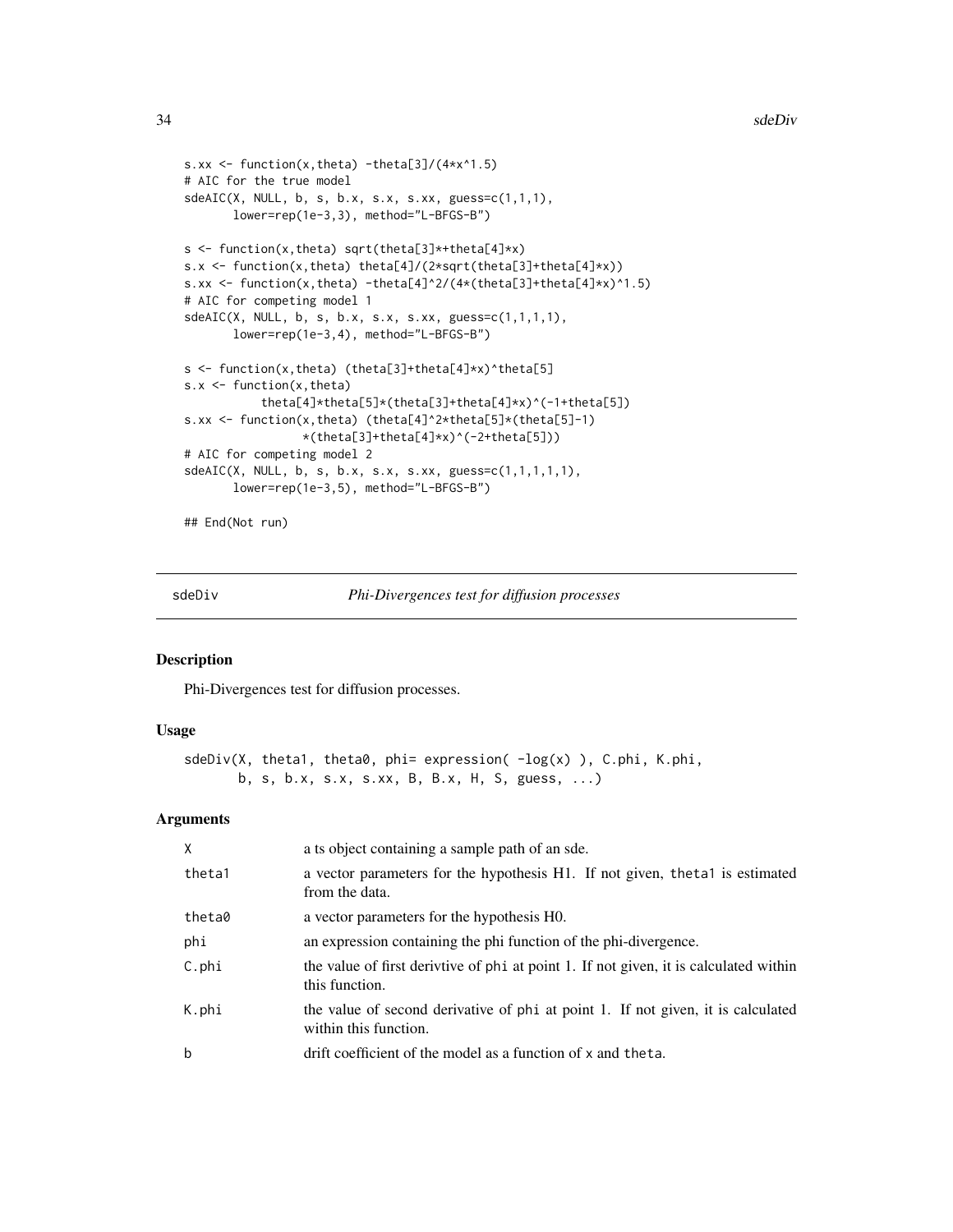sdeDiv 35

| S            | diffusion coefficient of the model as a function of x and theta.   |
|--------------|--------------------------------------------------------------------|
| b.x          | partial derivative of b as a function of x and theta.              |
| S.X          | partial derivative of s as a function of x and theta.              |
| S.XX         | second-order partial derivative of s as a function of x and theta. |
| <sub>B</sub> | initial value of the parameters; see details.                      |
| B.x          | partial derivative of B as a function of x and theta.              |
| H            | function of $(x, y)$ , the integral of B/s; optional.              |
| S            | function of $(x, y)$ , the integral of $1/s$ ; optional.           |
| guess        | initial value for the parameters to be estimated; optional.        |
| $\cdots$     | passed to the optime function; optional.                           |

#### Details

The sdeDiv estimate the phi-divergence for diffusion processes defined as  $D$ (theta1, theta $\emptyset$ ) = phi(f(theta1)/f(theta1) where f is the likelihood function of the process. This function uses the Dacunha-Castelle and Florens-Zmirou approximation of the likelihood for f.

The parameter theta1 is supposed to be the value of the true MLE estimator or the minimum contrast estimator of the parameters in the model. If missing or NULL and guess is specified, theta1 is estimated using the minimum contrast estimator derived from the locally Gaussian approximation of the density. If both theta1 and guess are missing, nothing can be calculated.

The function always calculates the likelihood ratio test and the p-value of the test statistics. In some cases, the p-value of the phi-divergence test statistics is obtained by simulation. In such a case, the out\$est.pval is set to TRUE

Dy default phi is set to  $-log(x)$ . In this case the phi-divergence and the likelihood ratio test are equivalent (e.g. phi-Div = LRT/2)

For more informations on phi-divergences for discretely observed diffusion processes see the references.

If missing, B is calculated as  $b/s - 0.5*s$ . x provided that s. x is not missing.

If missing, B.x is calculated as  $b.x/s - b*s.x/(s^2)-0.5*s.xx$ , provided that b.x, s.x, and s.xx are not missing.

If missing, both H and S are evaluated numerically.

#### Value

x a list containing the value of the divergence, its pvalue, the likelihood ratio test statistics and its p-value

#### Author(s)

Stefano Maria Iacus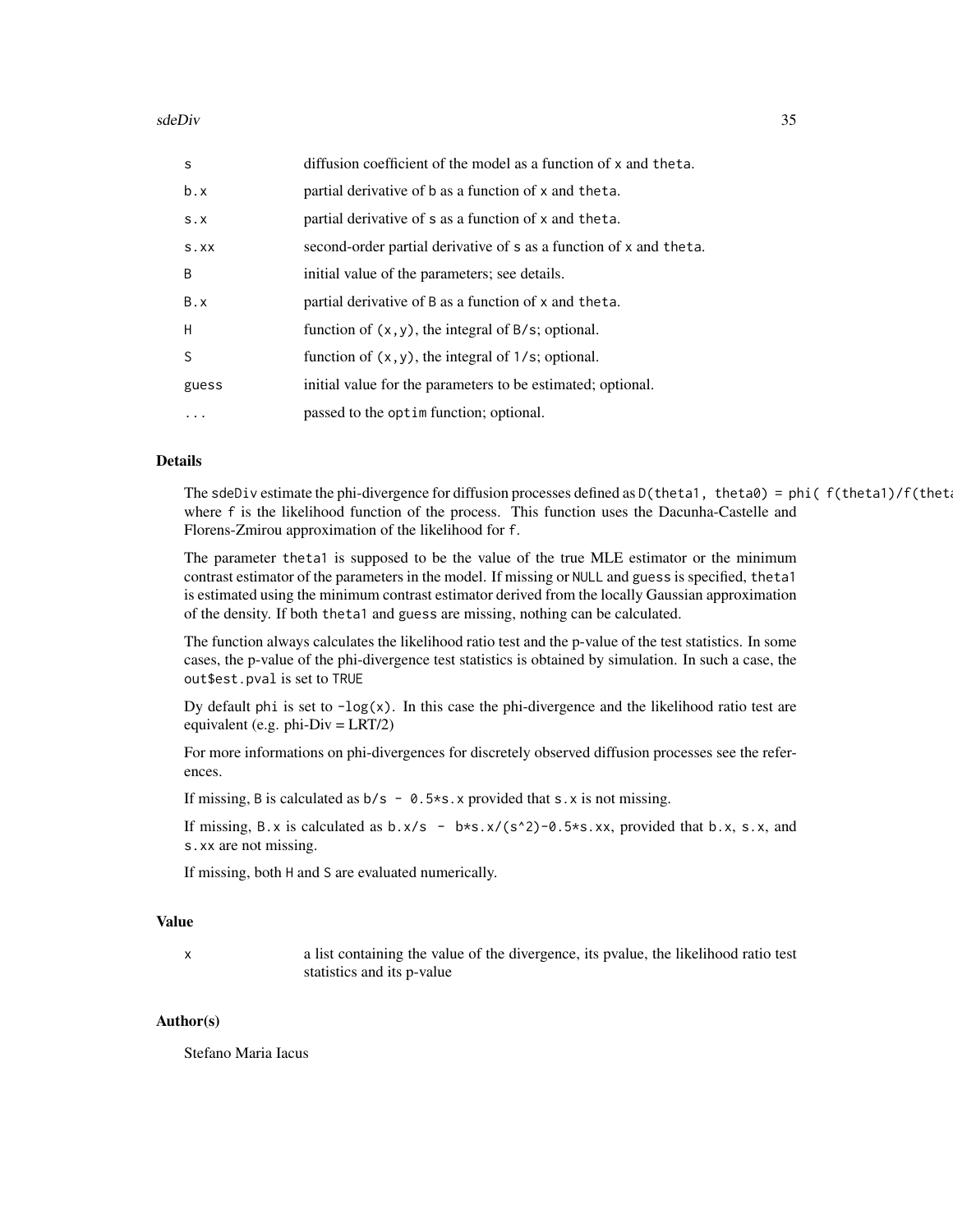#### <span id="page-35-0"></span>References

Dacunha-Castelle, D., Florens-Zmirou, D. (1986) Estimation of the coefficients of a diffusion from discrete observations, *Stochastics*, 19, 263-284.

De Gregorio, A., Iacus, S.M. (2008) Divergences Test Statistics for Discretely Observed Diffusion Processes. Available at <http://arxiv.org/abs/0808.0853>

# Examples

```
## Not run:
set.seed(123)
theta0 <- c(0.89218*0.09045,0.89218,sqrt(0.032742))
theta1 <- c(0.89218*0.09045/2,0.89218,sqrt(0.032742/2))
# we test the true model against two competing models
b <- function(x,theta) theta[1]-theta[2]*x
b.x \leq function(x,theta) -theta[2]s \leftarrow function(x, theta) theta[3]*sqrt(x)s.x <- function(x,theta) theta[3]/(2*sqrt(x))
s.xx <- function(x, theta) -theta[3]/(4*x^1.5)
X <- sde.sim(X0=rsCIR(1, theta1), N=1000, delta=1e-3, model="CIR",
 theta=theta1)
sdeDiv(X=X, theta0 = theta0, b=b, s=s, b.x=b.x, s.x=s.x,s.xx=s.xx, method="L-BFGS-B",
 lower=rep(1e-3,3), guess=c(1,1,1))
sdeDiv(X=X, theta0 = theta1, b=b, s=s, b.x=b.x, s.x=s.x,s.xx=s.xx, method="L-BFGS-B",
 lower=rep(1e-3,3), guess=c(1,1,1))
lambda \leftarrow -1.75myphi <- expression( (x^(lambda+1) -x - \lambda^2 x^2 - \lambda^2 x^2 - \lambda^2 x^2 - \lambda^2 x^2 - \lambda^2 x^2 - \lambda^2 x^2 - \lambda^2 x^2 - \lambda^2 x^2 - \lambda^2 x^2 - \lambda^2 x^2 - \lambda^2 x^2 - \lambda^2 x^2 - \lambda^2 x^2 - \lambda^2 x^2 - \lambda^2 x^2 - \lambda^2 x^2 - \lambda^2 x^2 - \lambda^2 x^2 - \lambda^2 x^2 - \lambda^2 x^2 - \lambda^2 x^2 - \lambda^2 x^2 - \lambda^2 x^2 - \lambda^2 x^sdeDiv(X=X, theta0 = theta0, phi = myphi, b=b, s=s, b.x=b.x,s.x=s.x, s.xx=s.xx, method="L-BFGS-B",
 lower=rep(1e-3,3), guess=c(1,1,1))
sdeDiv(X=X, theta0 = theta1, phi = myphi, b=b, s=s, b.x=b.x,s.x=s.x, s.xx=s.xx, method="L-BFGS-B",
 lower=rep(1e-3,3), guess=c(1,1,1))
## End(Not run)
```
SIMloglik *Pedersen's approximation of the likelihood*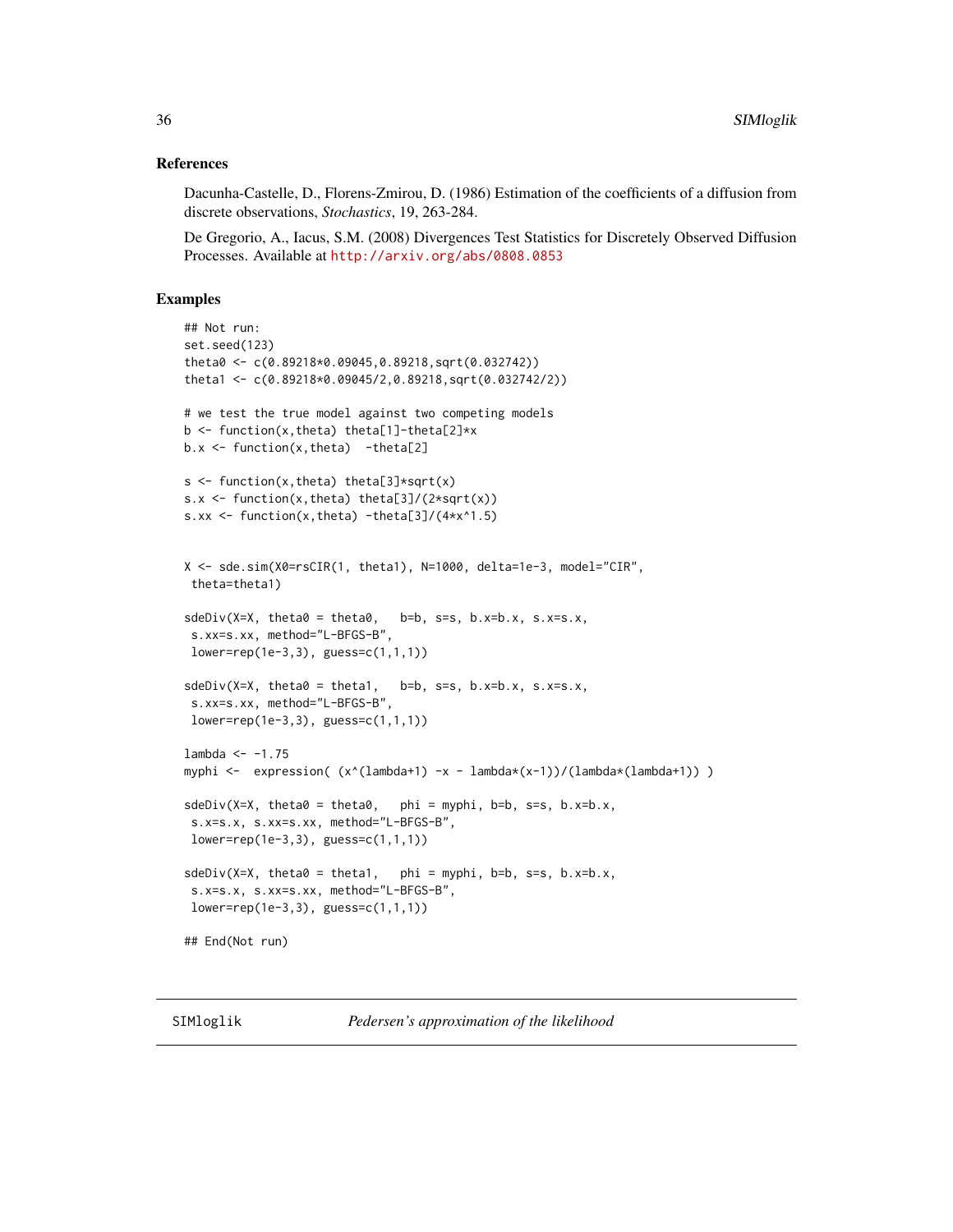# SIMloglik 37

#### Description

Pedersen's approximation of the likelihood of a process solution of a stochastic differential equation. This function is useful to calculate approximated maximum likelihood estimators when the transition density of the process is not known. It is computationally intensive.

#### Usage

SIMloglik(X, theta, d, s, M=10000, N=2, log=TRUE)

# Arguments

| X.    | a ts object containing a sample path of an sde.                                      |
|-------|--------------------------------------------------------------------------------------|
| theta | vector of parameters.                                                                |
| d,s   | drift and diffusion coefficients; see details.                                       |
| log   | logical; if TRUE, the log-likelihood is returned.                                    |
| Ν     | number of subintervals; see details.                                                 |
| М     | number of Monte Carlo simulations, which should be an even number; see de-<br>tails. |

#### Details

The function SIMloglik returns the simulated log-likelihood obtained by Pedersen's method. The functions s and d are the drift and diffusion coefficients with arguments  $(t, x, t)$ heta).

#### Value

| x | a number |
|---|----------|
|   |          |

#### Author(s)

Stefano Maria Iacus

#### References

Pedersen, A. R. (1995) A new approach to maximum likelihood estimation for stochastic differential equations based on discrete observations, *Scand. J. Statist.*, 22, 55-71.

```
## Not run:
set.seed(123)
d <- expression(-1*x)
s <- expression(2)
sde.sim(drift=d, sigma=s,N=50,delta=0.01) -> X
S <- function(t, x, theta) sqrt(theta[2])
B \leq function(t, x, theta) -theta[1]*x
true.loglik <- function(theta) {
```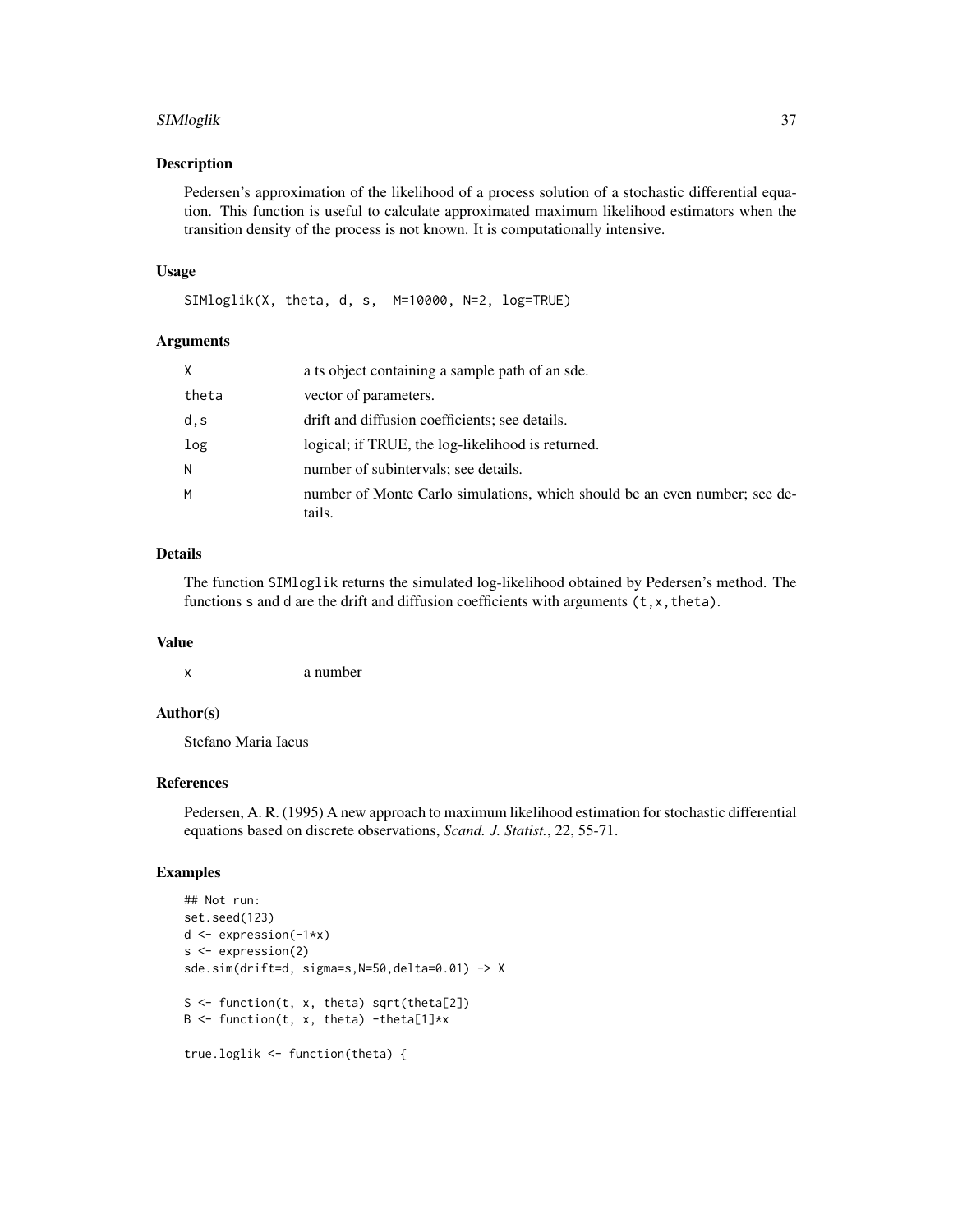```
DELTA <- deltat(X)
 lik <- 0
 for(i in 2:length(X))
 lik <- lik + dnorm(X[i], mean=X[i-1]*exp(-theta[1]*DELTA),
  sd = sqrt((1-exp(-2*theta[1]*DELTA))*
              theta[2]/(2*theta[1])),TRUE)
lik
}
xx <- seq(-10,10,length=20)
sapply(xx, function(x) true.loglik(c(x,4))) \rightarrow pysapply(xx, function(x) EULERloglik(X,c(x,4),B,S)) -> pz
sapply(xx, function(x) SIMloglik(X,c(x,4),B,S,M=10000,N=5)) -> pw
plot(xx,py,type="l",xlab=expression(beta),
   ylab="log-likelihood",ylim=c(0,15)) # true
lines(xx,pz, lty=2) # Euler
lines(xx,pw, lty=3) # Simulated
## End(Not run)
```
simple.ef *Simple estimating functions of types I and II*

#### Description

Apply a simple estimating function to find estimates of the parameters of a process solution of a stochastic differential equation.

#### Usage

simple.ef(X, f, guess, lower, upper)

#### Arguments

| X            | a ts object containing a sample path of an sde.                                      |
|--------------|--------------------------------------------------------------------------------------|
| $\mathbf{f}$ | a list of expressions of x and/or y and the parameters to be estimated; see details. |
| guess        | initial value of the parameters; see details.                                        |
| lower        | lower bounds for the parameters; see details.                                        |
| upper        | upper bounds for the parameters; see details.                                        |

#### Details

The function simple. ef minimizes a simple estimating function of the form sum\_i  $f_i(x,y;theta) = 0$ or sum\_i  $f_i(x;theta)$  as a function of theta. The index i varies in 1:length(theta).

The list f is a list of expressions in  $x$  or  $(x, y)$ .

<span id="page-37-0"></span>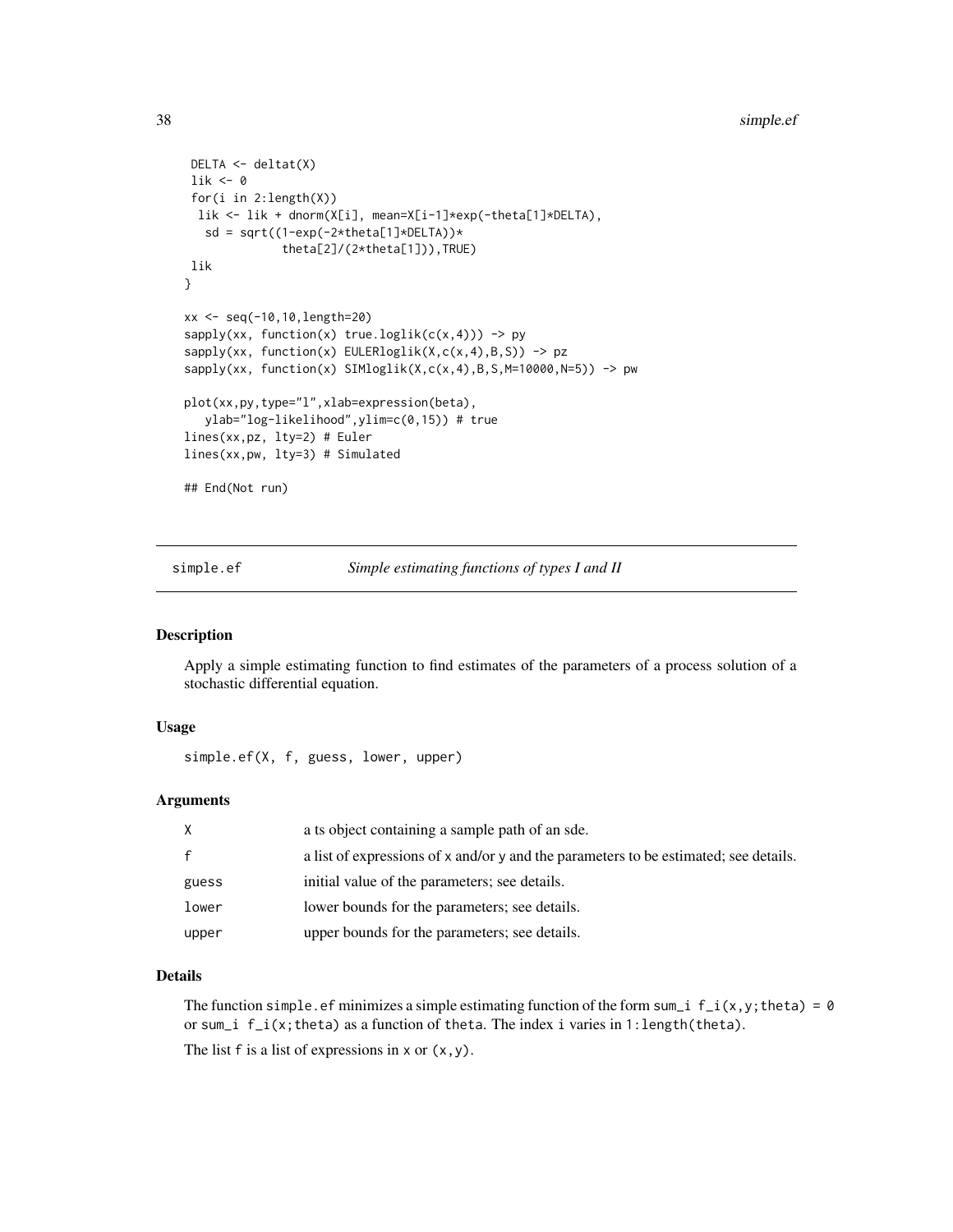#### simple.ef 39

# Value

x a vector of estimates

#### Author(s)

Stefano Maria Iacus

# References

Kessler, M. (1997) Estimation of an ergodic diffusion from discrete observations, *Scand. J. Statist.*, 24, 211-229.

Kessler, M. (2000) Simple and Explicit Estimating Functions for a Discretely Observed Diffusion Process, *Scand. J. Statist.*, 27, 65-82.

```
set.seed(123);
# Kessler's estimator for O-H process
K.est \leq function(x) {
  n.obs <- length(x)
  n.obs/(2*(sum(x^2)))
}
# Least squares estimators for the O-H process
LS.est \leq function(x) {
 n \leftarrow length(x) -1
  k.sum <- sum(x[1:n]*x[2:(n+1)])
  dt \leftarrow delta(x)ifelse(k.sum>0, -log(k.sum/sum(x[1:n]^2))/dt, NA)
}
d \leftarrow expression(-1 * x)
s <- expression(1)
x0 <- rnorm(1,sd=sqrt(1/2))
sde.sim(X0=x0,drift=d, sigma=s,N=2500,delta=0.1) -> X
# Kessler's estimator as estimating function
f <- list(expression(2*theta*x^2-1))
simple.ef(X, f, lower=0, upper=Inf)
K.est(X)
# Least Squares estimator as estimating function
f <- list(expression(x*(y-x*exp(-0.1*theta))))
simple.ef(X, f, lower=0, upper=Inf)
LS.est(X)
```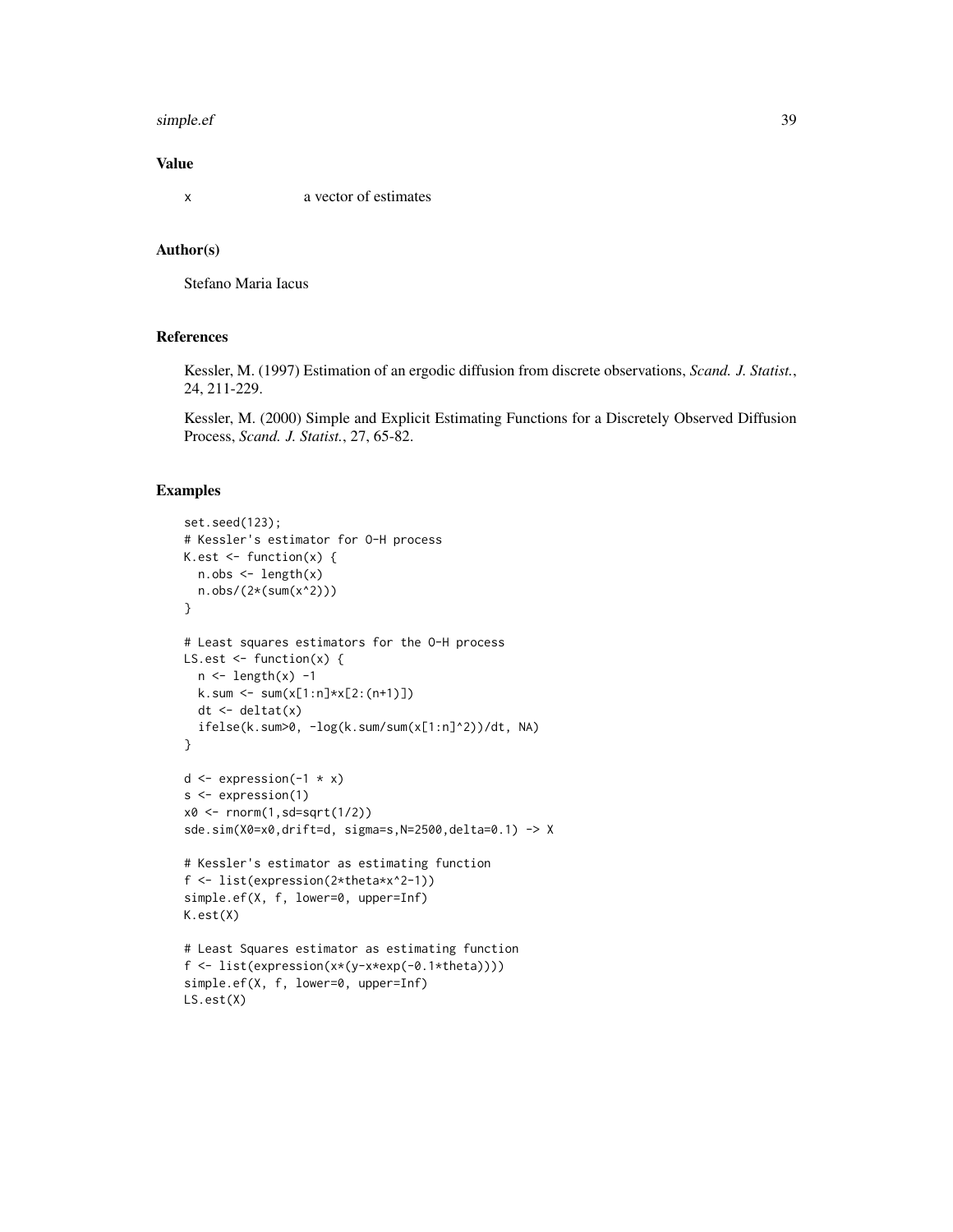<span id="page-39-0"></span>simple.ef2 *Simple estimating function based on the infinitesimal generator a the diffusion process*

# Description

Apply a simple estimating function based on the infinitesimal generator of a diffusion to find estimates of the parameters of a process solution of that particular stochastic differential equation.

#### Usage

simple.ef2(X, drift, sigma, h, h.x, h.xx, guess, lower, upper)

## Arguments

| X     | a ts object containing a sample path of an sde.                        |
|-------|------------------------------------------------------------------------|
| drift | an expression for the drift coefficient; see details.                  |
| sigma | an expression for the diffusion coefficient; see details.              |
| h     | an expression of x and the parameters to be estimated; see details.    |
| h.x   | an expression of x containing the first derivative of h; see details.  |
| h.xx  | an expression of x containing the second derivative of h; see details. |
| guess | initial value of the parameters; see details.                          |
| lower | lower bounds for the parameters; see details.                          |
| upper | upper bounds for the parameters; see details.                          |

#### Details

The function simple.ef2 minimizes the simple estimating function of the form sum\_i  $f_i(x;theta) = 0$ , where f is the result of applying the infinitesimal generator of the diffusion to the function h. This involves the drift and diffusion coefficients plus the first two derivatives of h. If not provided by the user, the derivatives are calculated by the function.

# Value

x a vector of estimates

#### Author(s)

Stefano Maria Iacus

#### References

Kessler, M. (1997) Estimation of an ergodic diffusion from discrete observations, *Scand. J. Statist.*, 24, 211-229.

Kessler, M. (2000) Simple and Explicit Estimating Functions for a Discretely Observed Diffusion Process, *Scand. J. Statist.*, 27, 65-82.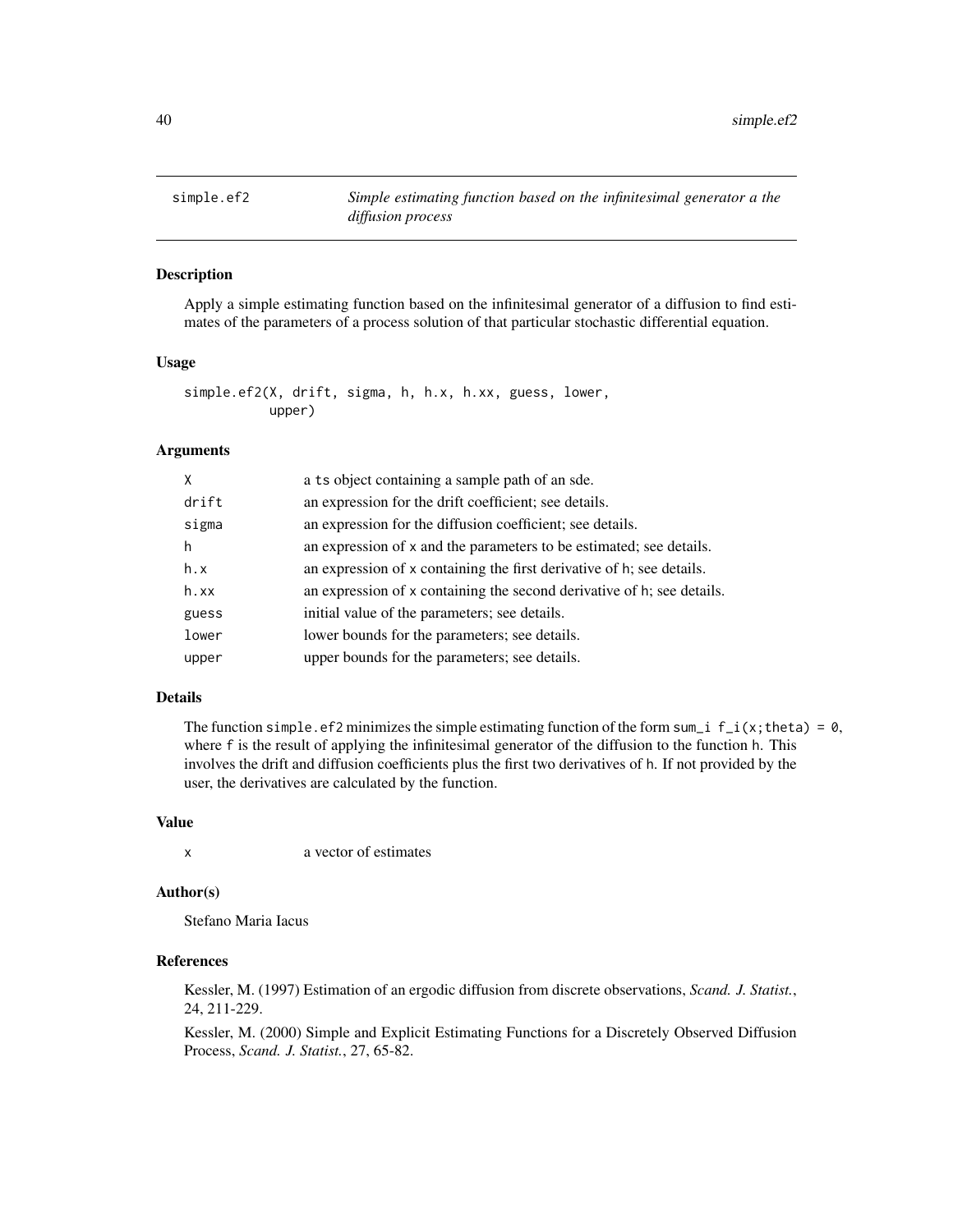# simple.ef2 41

```
set.seed(123)
d \leftarrow expression(10 - x)
s <- expression(sqrt(x))
x0 < -10sde.sim(X0=x0,drift=d, sigma=s,N=1500,delta=0.1) -> X
# rather difficult problem unless a good initial guess is given
d <- expression(alpha + theta*x)
s <- expression(x^gamma)
h <- list(expression(x), expression(x^2), expression(x^2))
simple.ef2(X, d, s, h, lower=c(0,-Inf,0), upper=c(Inf,0,1))
```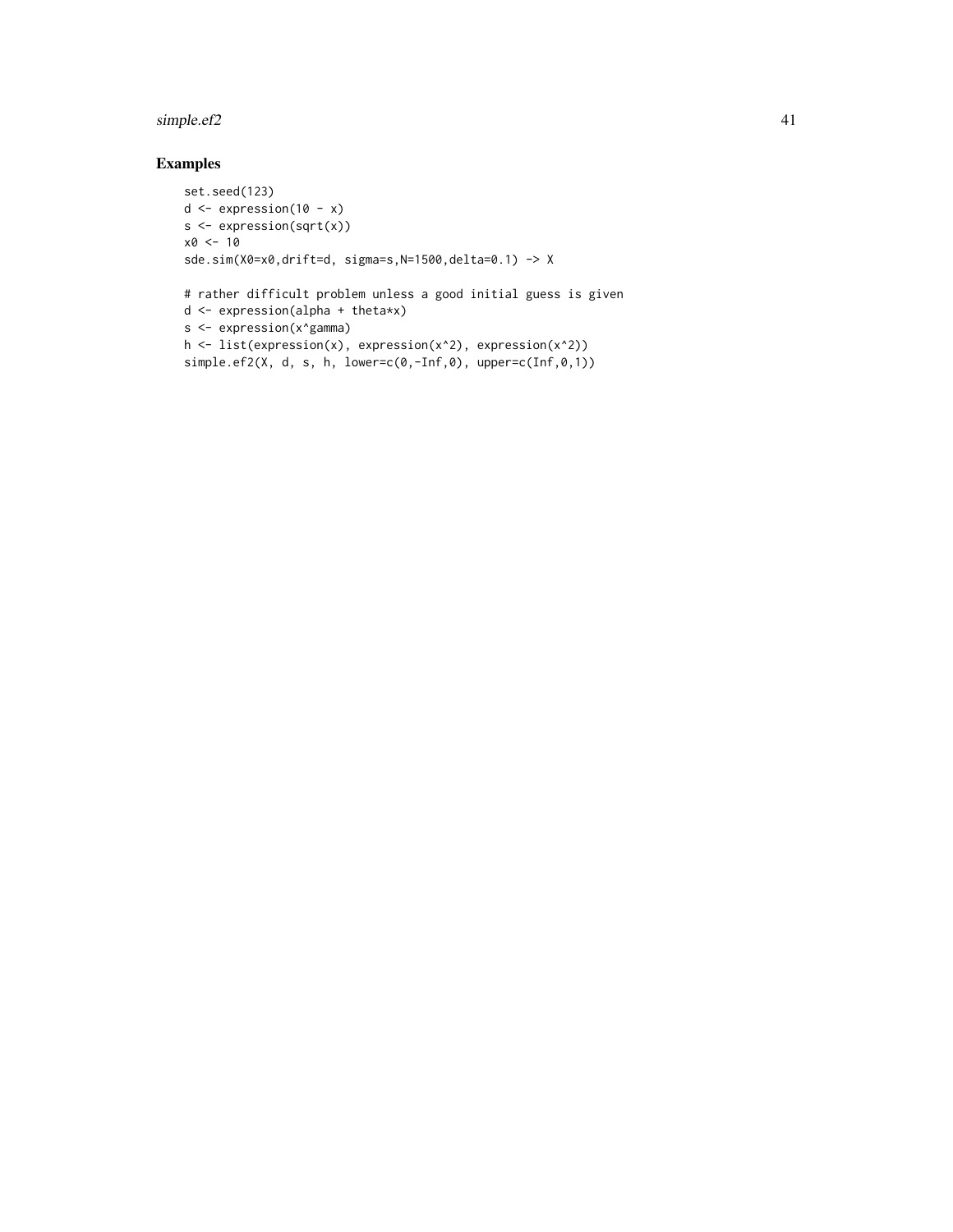# <span id="page-41-0"></span>Index

∗Topic datagen BM , [2](#page-1-0) cpoint , [3](#page-2-0) DBridge, [5](#page-4-0) dcElerian , [6](#page-5-0) dcEuler , [7](#page-6-0) dcKessler , [8](#page-7-0) dcOzaki , [9](#page-8-0) dcShoji , [10](#page-9-0) dcSim , [11](#page-10-0) ksmooth , [18](#page-17-0) MOdist , [21](#page-20-0) rcBS , [23](#page-22-0) rcCIR , [24](#page-23-0) rcOU , [26](#page-25-0) rsCIR , [27](#page-26-0) rsOU , [28](#page-27-0) sde.sim , [29](#page-28-0) ∗Topic datasets DWJ , [12](#page-11-0) quotes , [22](#page-21-0) ∗Topic ts BM , [2](#page-1-0) cpoint , [3](#page-2-0) DBridge, [5](#page-4-0) dcElerian , [6](#page-5-0) dcEuler , [7](#page-6-0) dcKessler , [8](#page-7-0) dcOzaki , [9](#page-8-0) dcShoji , [10](#page-9-0) dcSim , [11](#page-10-0) EULERloglik, [13](#page-12-0) gmm , [14](#page-13-0) HPloglik , [16](#page-15-0) ksmooth , [18](#page-17-0) linear.mart.ef , [20](#page-19-0) MOdist , [21](#page-20-0) rcBS , [23](#page-22-0) rcCIR , [24](#page-23-0)

rcOU , [26](#page-25-0) rsCIR , [27](#page-26-0) rsOU , [28](#page-27-0) sde.sim , [29](#page-28-0) sdeAIC, [32](#page-31-0) sdeDiv , [34](#page-33-0) SIMloglik, [36](#page-35-0) simple.ef, [38](#page-37-0) simple.ef2,[40](#page-39-0) BBridge , *[5](#page-4-0)* BBridge *(*BM *)* , [2](#page-1-0) BM , [2](#page-1-0) cpoint , [3](#page-2-0) DBridge, <mark>[5](#page-4-0)</mark> dcBS *(*rcBS *)* , [23](#page-22-0) dcCIR *(*rcCIR *)* , [24](#page-23-0) dcElerian , [6](#page-5-0) dcEuler , [7](#page-6-0) dcKessler , [8](#page-7-0) dcOU *(*rcOU *)* , [26](#page-25-0) dcOzaki , [9](#page-8-0) dcShoji , [10](#page-9-0) dcSim , [11](#page-10-0) dsCIR *(*rsCIR *)* , [27](#page-26-0) dsOU *(*rsOU *)* , [28](#page-27-0) DWJ , [12](#page-11-0) EULERloglik , [13](#page-12-0) GBM *(*BM *)* , [2](#page-1-0) gmm , [14](#page-13-0) HPloglik , [16](#page-15-0) ksdens *(*ksmooth *)* , [18](#page-17-0) ksdiff *(*ksmooth *)* , [18](#page-17-0) ksdrift *(*ksmooth *)* , [18](#page-17-0) ksmooth , [18](#page-17-0)